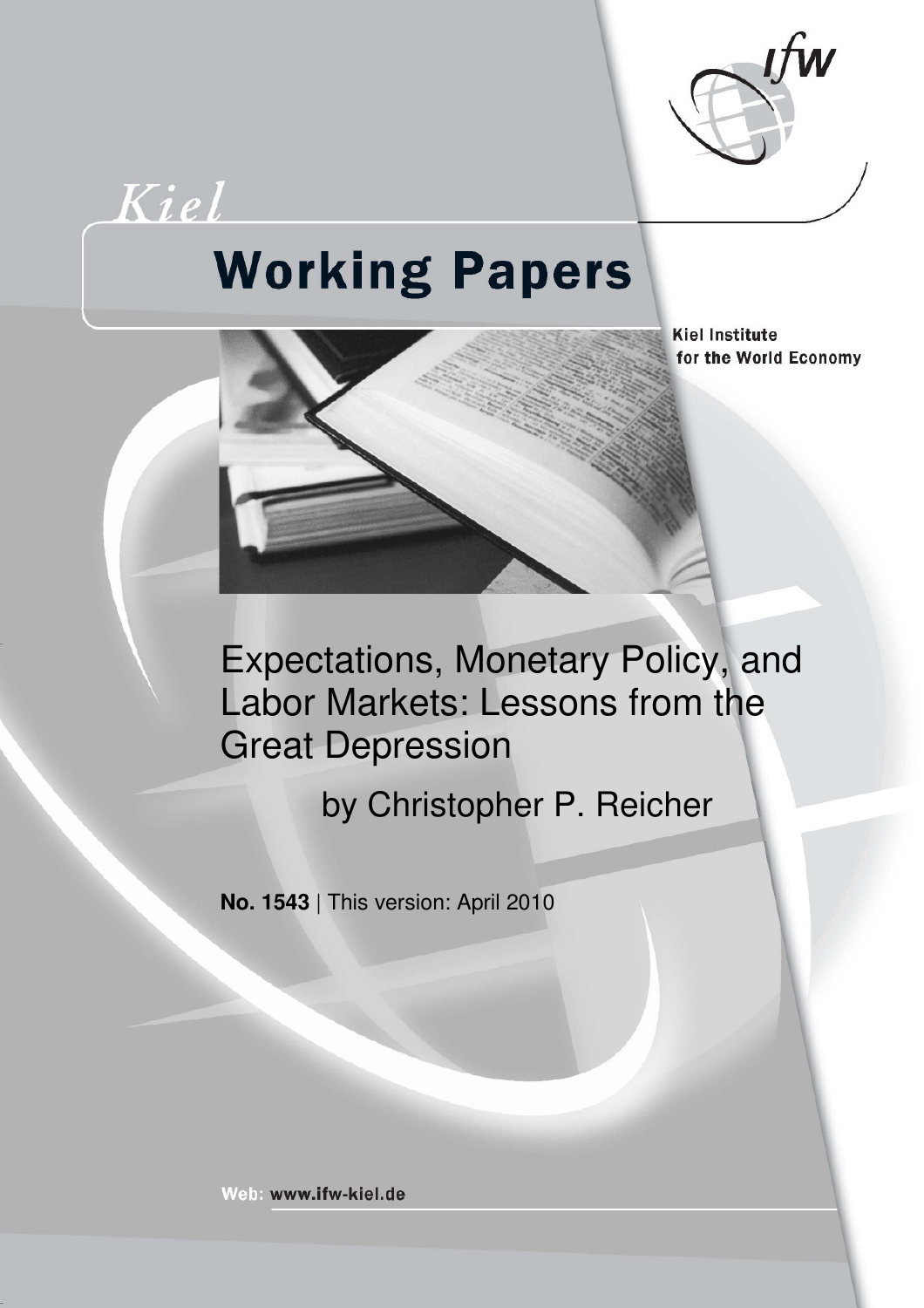Kiel Working Paper No. 1543 | This version: April 2010

## **Expectations, Monetary Policy, and Labor Markets: Lessons from the Great Depression**

Christopher P. Reicher

Abstract:

This paper estimates a series of shocks to hit the US economy during the Great Depression, using a New Keynesian model with unemployment and bargaining frictions. Shocks to long-run inflation expectations appear to account for much of the cyclical behavior of employment, while an increase in labor's bargaining power also played an important role in deepening and lengthening the Depression. Government spending played very little role until the rise in military spending effectively brought an end to the Depression in 1941. With the economy at or near the zero interest rate bound, interest rates and monetary aggregates provided a misleading indicator as to the true stance of inflation expectations; in fact, conditions were deflationary all throughout the 1930s in spite of high money growth and low interest rates. The experience of the 1930s offers lessons to modern policymakers who face a similar situation.

Keywords: Great Depression, expectations, deflation, labor wedge, liquidity trap.

JEL classification: E24, E31, E52, E65.

Kiel Institute for the World Economy 24100 Kiel, Germany Telephone: +49-8814-300 E-mail: christopher.reicher@ifw-kiel.de

*The responsibility for the contents of the working papers rests with the author, not the Institute. Since working papers are of a preliminary nature, it may be useful to contact the author of a particular working paper about results or caveats before referring to, or quoting, a paper. Any comments on working papers should be sent directly to the author.* 

*Coverphoto: uni\_com on photocase.com* 

\_\_\_\_\_\_\_\_\_\_\_\_\_\_\_\_\_\_\_\_\_\_\_\_\_\_\_\_\_\_\_\_\_\_\_\_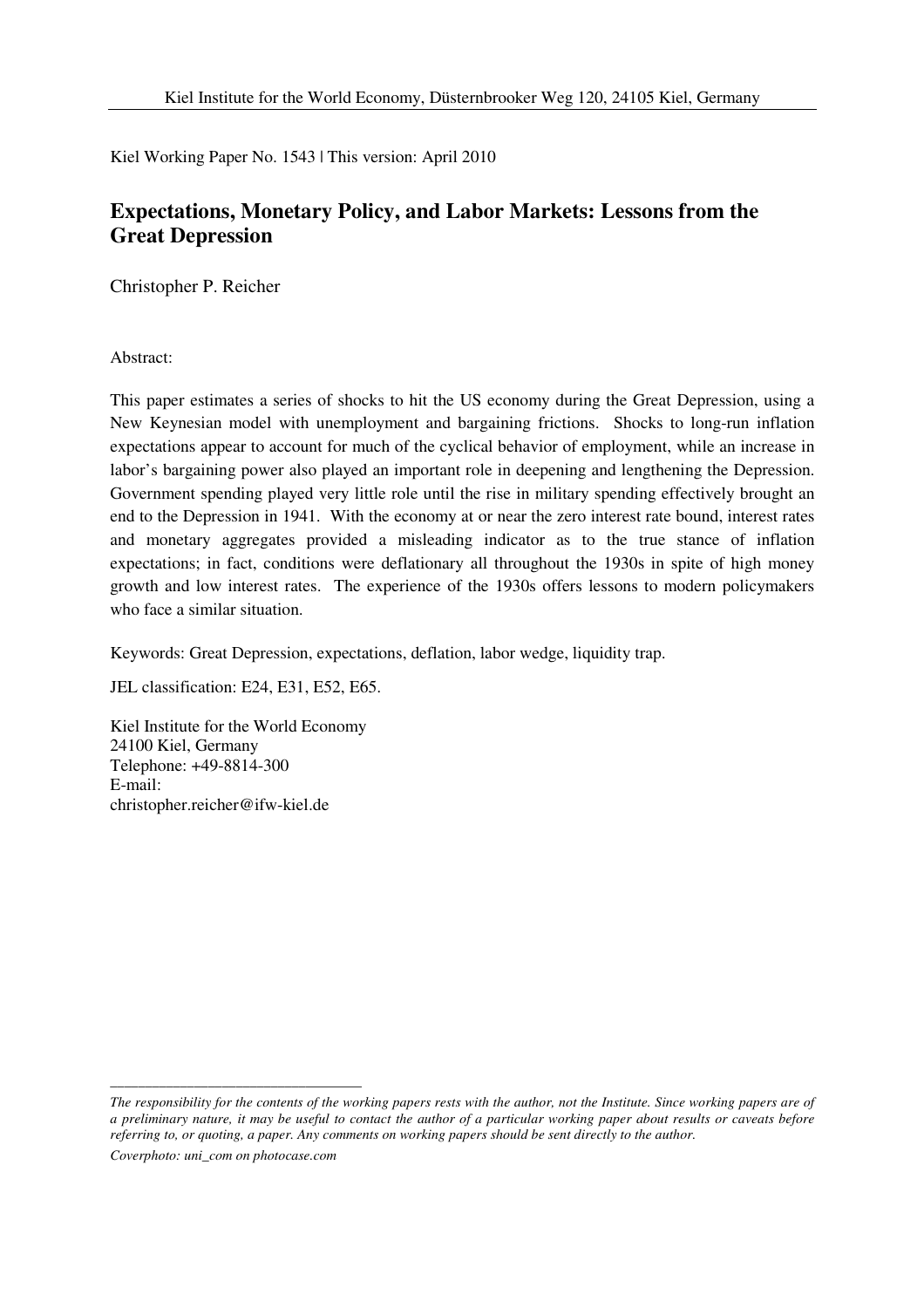# **Expectations, Monetary Policy, and Labor Markets: Lessons from the Great Depression**

# **Christopher Phillip Reicher<sup>a</sup> Kiel Institute for the World Economy This version: April 19, 2010**

### **Abstract:**

-

This paper estimates a series of shocks to hit the US economy during the Great Depression, using a New Keynesian model with unemployment and bargaining frictions. Shocks to long-run inflation expectations appear to account for much of the cyclical behavior of employment, while an increase in labor's bargaining power also played an important role in deepening and lengthening the Depression. Government spending played very little role until the rise in military spending effectively brought an end to the Depression in 1941. With the economy at or near the zero interest rate bound, interest rates and monetary aggregates provided a misleading indicator as to the true stance of inflation expectations; in fact, conditions were deflationary all throughout the 1930s in spite of high money growth and low interest rates. The experience of the 1930s offers lessons to modern policymakers who face a similar situation. (Keywords: Great Depression, expectations, deflation, labor wedge, liquidity trap. JEL codes: E24, E31, E52, E65)

<sup>&</sup>lt;sup>a</sup> The author wishes to thank Garey Ramey, Valerie Ramey, Irina Telyukova, Bud Mehan, Alex Kane, Jim Hamilton, Bruce Fallick, and Stefania Albanesi for their useful comments. He also wishes to thank Sonja Settele for her helpful research assistance.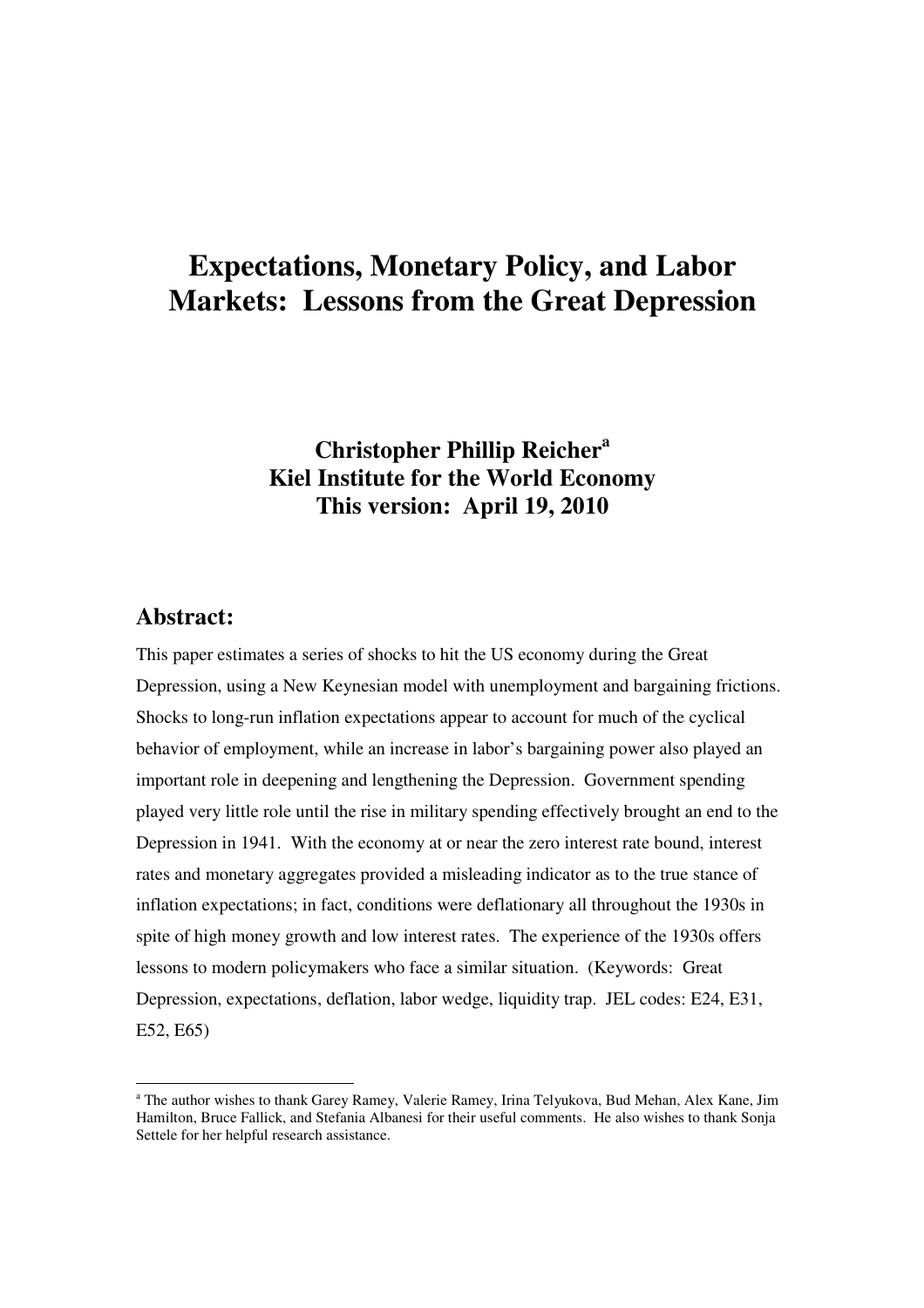#### **I Introduction**

 Recent events have caused economists to revisit the Great Depression, in the hope that the Depression can provide lessons for policymakers and researchers. Like the current period, the Depression was characterized by low nominal interest rates and a fall in the velocity of money. The economy can behave unusually in this type of situation; Christiano, Eichenbaum, and Rebelo (2009) find that shocks to inflation expectations or to real demand can have large effects at or near the zero bound. Little work has gone into empirically evaluating the role of shocks to nominal expectations during the Depression, taking low and persistent interest rates into account. To fill this gap, this paper estimates a series of shocks to nominal expectations and interest rates during the interwar years using a New Keynesian model with inflexible interest rates, sticky wages, and searchbased unemployment, in the style of Chari, Kehoe, and McGrattan (2007)'s analysis of an RBC economy. It finds that these shocks can account for much of the evolution of employment and output during the 1930s. The model also investigates the role of shocks to government spending, real aggregate demand, productivity, and labor market policies, and it finds a particularly important role for labor market policies in determining the course of the labor market throughout the 1930s.

This is not the first paper to look at the more general issue of expectations during the Depression. Eggertsson (2008) models the 1929-1933 contraction and 1933-1937 recovery periods as a transition between two separate policy regimes, one deflationary and one inflationary. He specifically examines fiscal policy and its potential implications for the price level, and he looks at happens when the economy is hit by an exogenous intertemporal preference (aggregate demand) shock. In comparison with Eggertsson, this paper looks at the role of expectations themselves as generating an impulse to money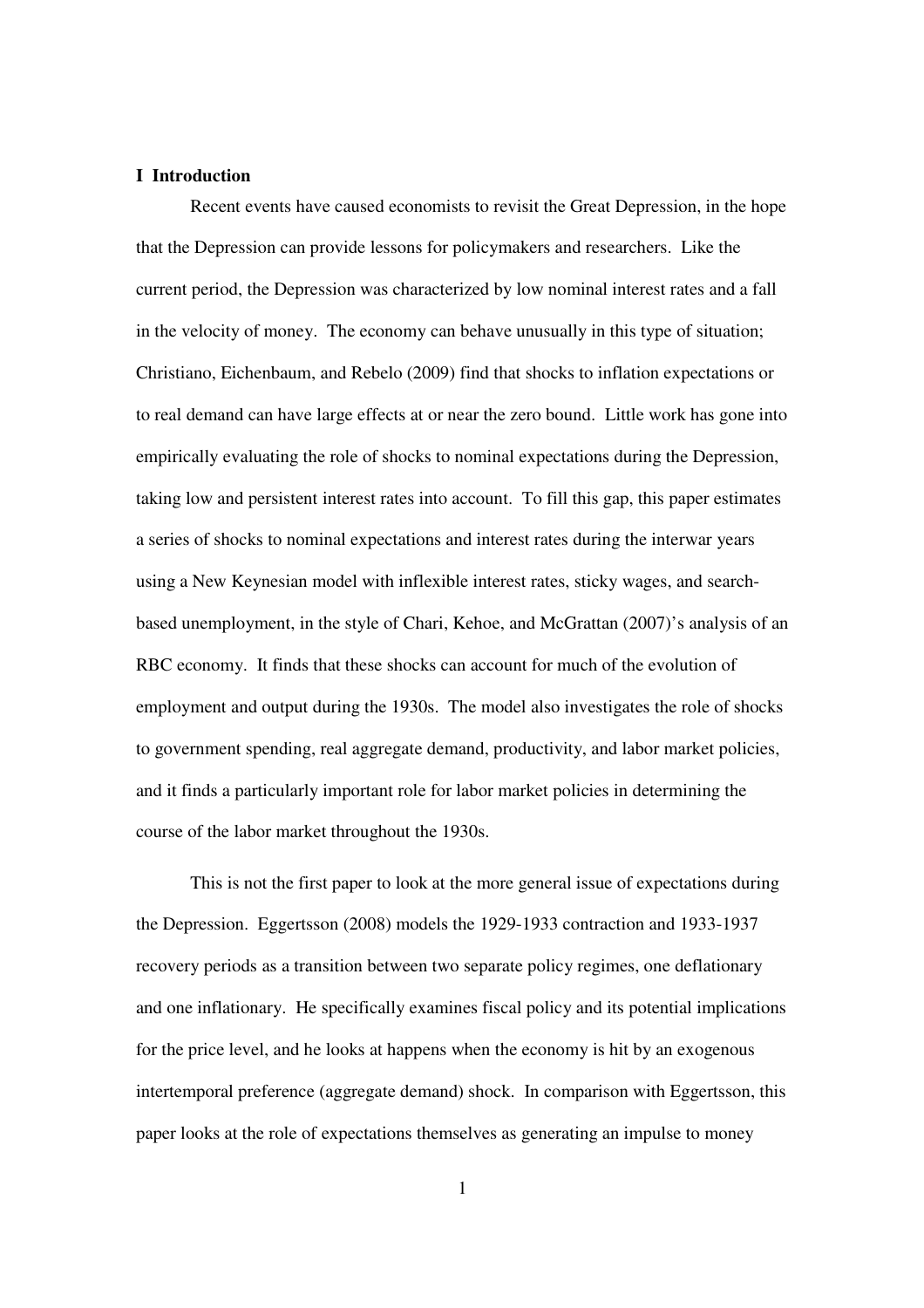demand, and it models other aspects of labor markets and aggregate demand in more detail. Christiano, Motto, and Rostagno (2004) model the Depression as a response to a shock to currency demand, treating bank runs as a negative shock to the transactions technology. They do not model expectations per se, but the issue of expected bank solvency lies in the background. Other researchers, such as Harrison and Weder (2006) explore the role of expectational shocks in models of real indeterminacy with increasing returns to scale. This is an interesting topic but this paper focuses on nominal indeterminacy and constant returns since these assumptions are more standard.

The specification of the labor market also allows for shocks to workers' bargaining power and disutility from work. A number of authors have contended that the interventions of Presidents Hoover and Roosevelt, rather than improving conditions, may have in fact worsened the Depression. They argue that federal policies aimed at strengthening labor's bargaining power and increasing labor income made it unprofitable for firms to hire workers and that this led to persistently depressed rates of employment and job creation. Bordo, Erceg, and Evans (2000), Ohanian (2009), Cole and Ohanian (1999, 2004), and Ebell and Ritschl (2008), to name a few, present narrative and quantitative evidence that this may have been the case. These policy interventions coincide with a drop in vacancy creation, a rise in labor's share, and a fall in the Beveridge Curve, and these facts are only interpretable in a model with labor market frictions. A model with bargaining and with search-based unemployment can provide a natural context to talk about these issues and to disentangle them from the other disturbances to the economy. Including sticky wages allows one to better match the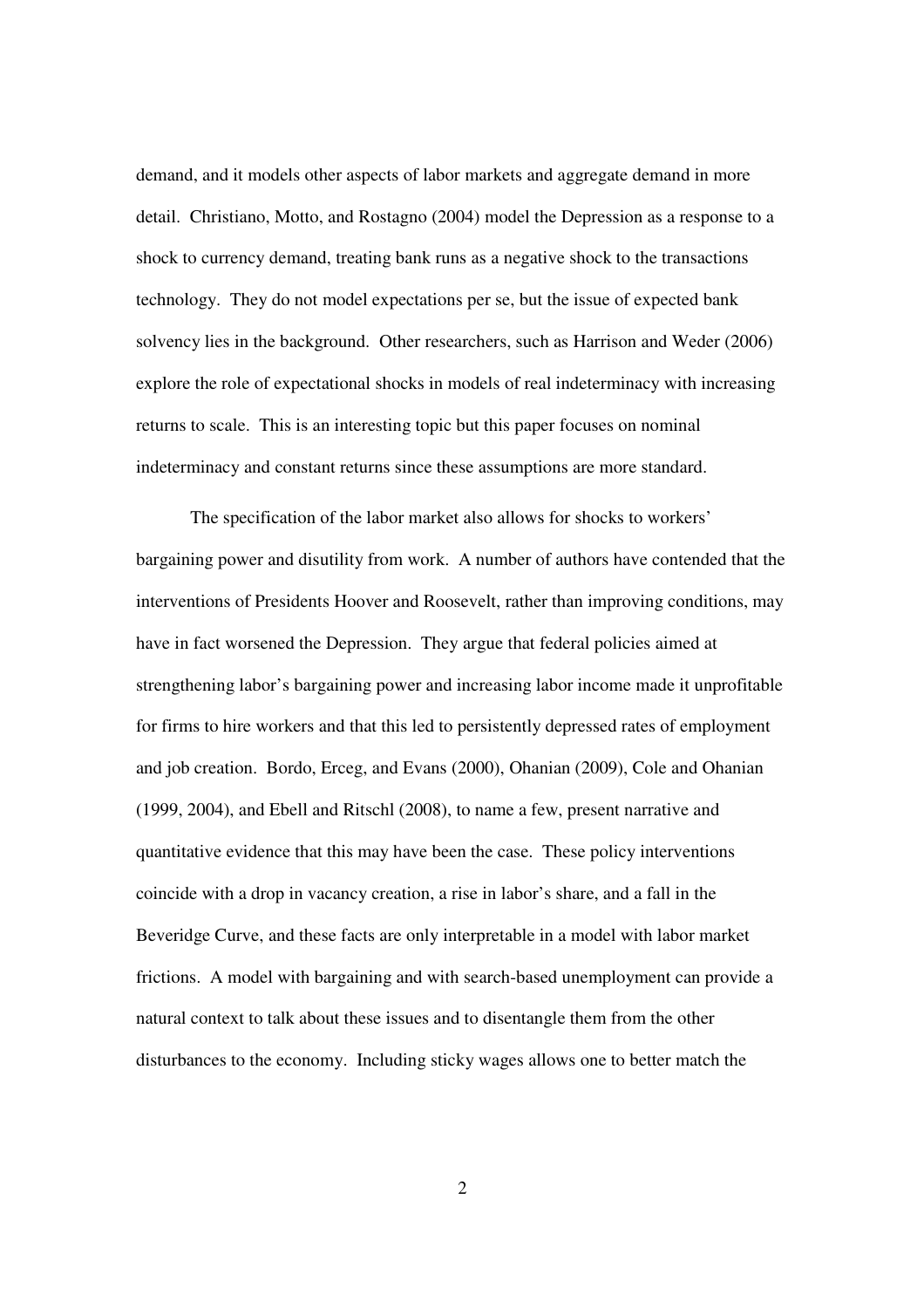behavior of labor's share during this time, as Bernanke and Carey (1996) argue, and this is vital to disentangle the effects of sticky wages from the effects of policy interventions.

 This paper is structured as follows: Section II discusses the data used in the estimation exercise, and Section III lays out a medium-scale model of search-based unemployment in the presence of wage and price stickiness. Section IV discusses the estimation procedure, and Section V presents the results. The results can be summarized as follows: Shocks to long-run price level expectations and to interest rates explain the largest portions of the contractions of 1929-33 and 1937-38 but they do not explain the slow recovery after 1933. This is explained by shocks to labor's bargaining power and, to a much lesser extent, a rise in the disutility from work. These shocks coincide with an increase in labor's share of income and a persistent downward shift in the Beveridge Curve. Low productivity also exerted a moderate drag on employment, and a rise in government spending in 1941 accounts for the final recovery from the Depression but for very little of the employment dynamics before that. Intertemporal aggregate demand shocks account for very little.

These results also suggest that the money supply was a poor proxy for long-run nominal expectations, and that the dynamics of the post-1933 period were still profoundly deflationary. This is in sharp contrast with the analysis of Eggertsson. A narrow focus on monetary aggregates or on interest rates can cause policymakers to drastically misinterpret long-run expectations. In the current situation, the short-run money supply offers a poor indicator as to the long-run path of the nominal economy since the velocity of money seems to vary based on expectations about future actions.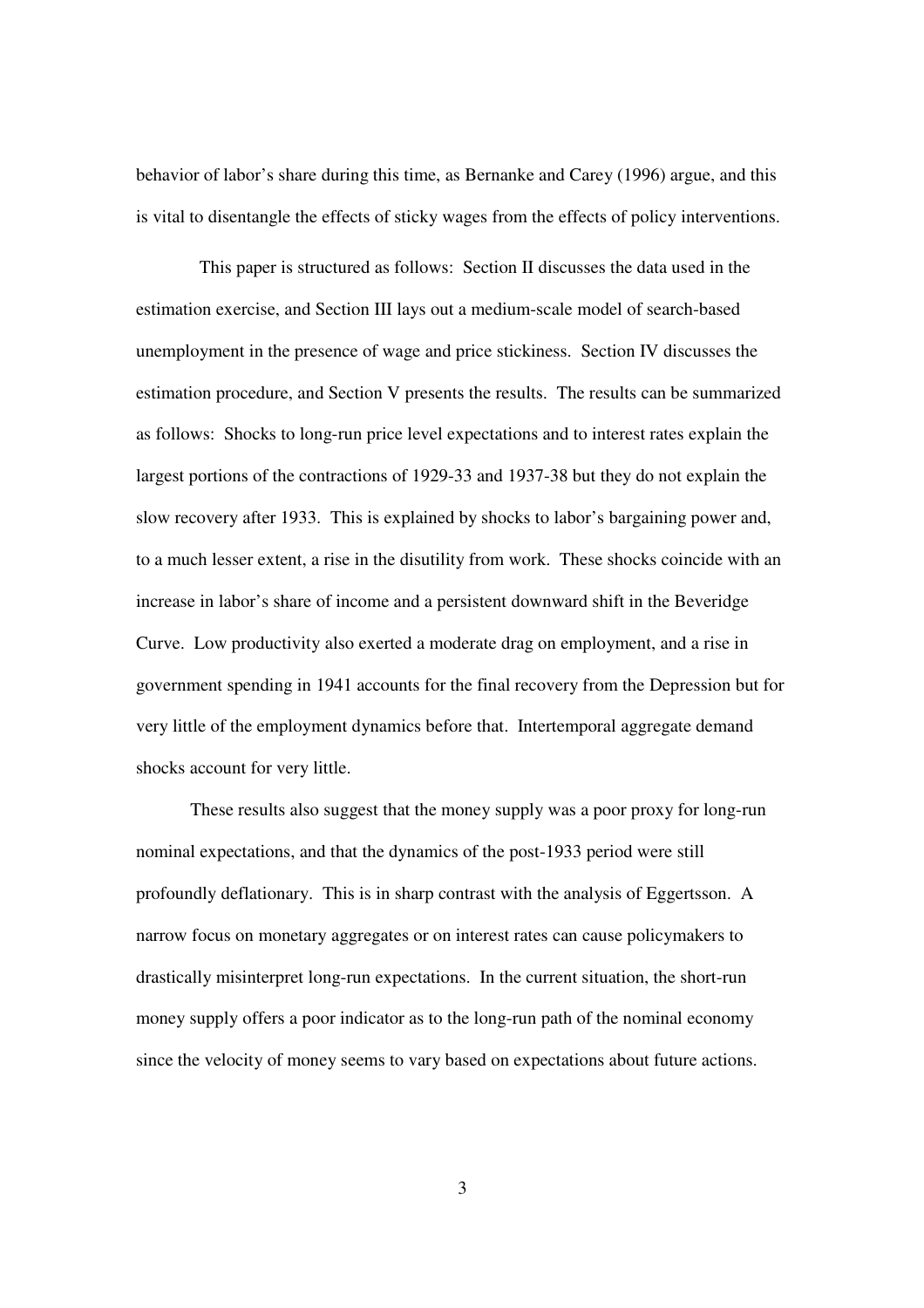Policymakers also need to be aware that low interest rates can indicate long-term deflationary pressures which appear to have been prevalent all throughout the 1930s.

#### **II The data**

 This paper makes use of linearly detrended quarterly observations on eleven variables related to real activity, job flows, and nominal variables from the first quarter of 1923 through the fourth quarter of 1941. Figures 1 and 2 show the data used in this analysis. The GNP series comes from the National Income and Product Accounts and from Kendrick (1961), interpolated using industrial production and real department store sales. The price level is interpolated using the BLS's wholesale price index and the price index for department store sales. Quality-adjusted labor input comes from Kendrick (1961), interpolated by the BLS's series on the employment of production workers in manufacturing. Quarterly nominal investment and government spending come directly from Balke and Gordon (1986); the measure of investment spending used encompasses residential and nonresidential structures, equipment, and inventories. Interest rates are given by the banker's acceptance rate in New York since this is a low-risk interest rate for which good data exist. The money supply comes from Friedman and Schwartz (1963) and equals the sum of adjusted demand deposits and currency held by the public. It is worth noting that the decline in the velocity of money equals the decline in nominal GDP; the real money supply did not change at all during the 1929-33 contraction.

The manufacturing separation and accession rates are those reported by Metropolitan Life and the BLS (from the NBER and various issues of *Employment and Earnings*). They are seasonally adjusted by the author in levels, and the pre-1930 series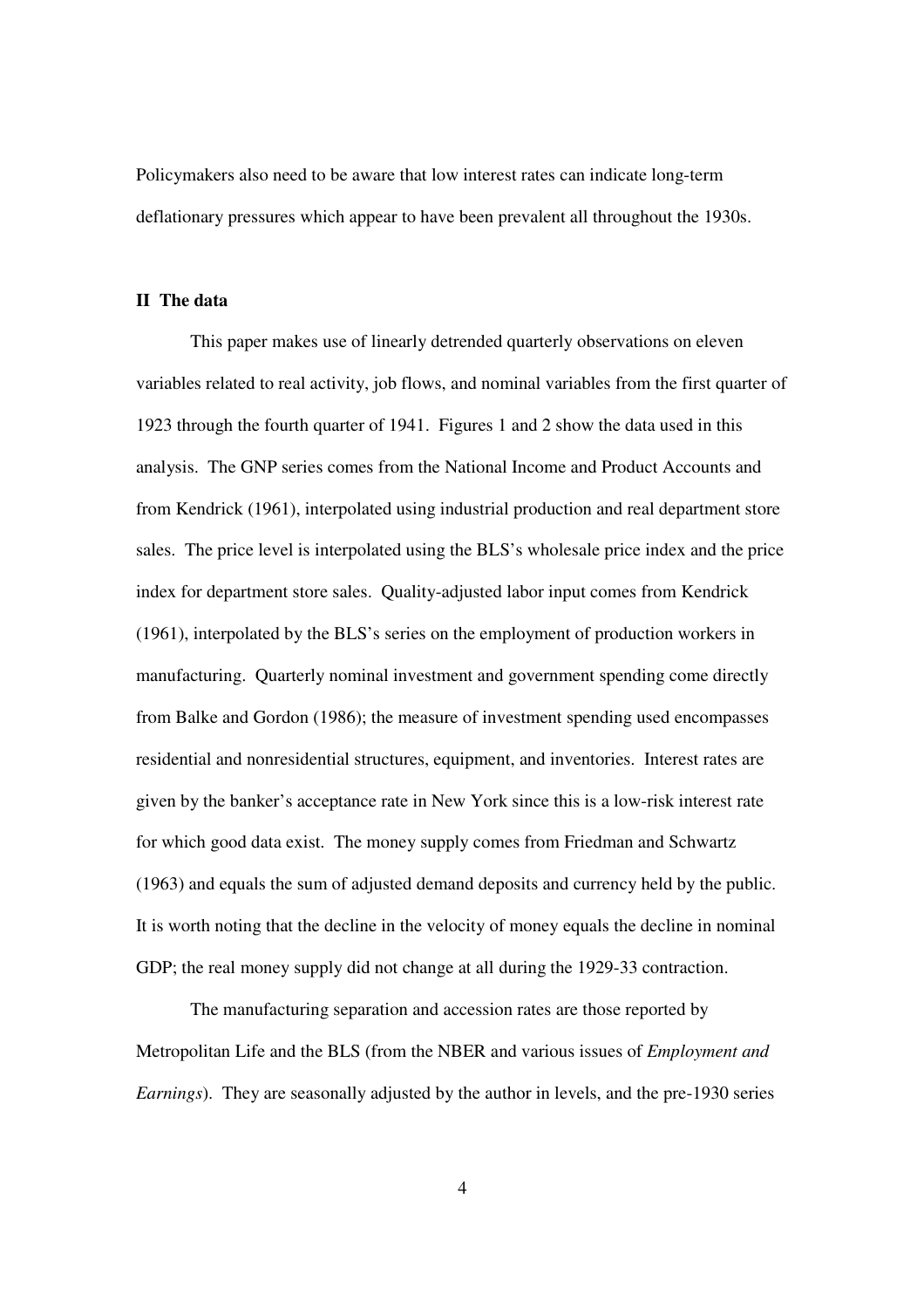is spliced onto the post-1930 series after an amplitude and mean adjustment. Separations and accessions both played an important role in job flows during the 1930s. There is, unfortunately, a break in the way the data were calculated in 1929-30, so one must view these series with extreme caution. The detrended Metropolitan Life help wanted index (a proxy for vacancies) shows a dramatic decline throughout the sample; it showed higher than usual vacancy rates all throughout the 1920s and lower than usual vacancy rates throughout the 1930s. To illustrate this, Figure 3 shows the relationship between unemployment and vacancies known as the Beveridge curve.<sup>1</sup> In the late 1920s, the Beveridge curve shifted drastically downward. Zagorsky (1998) discusses the stability of this series and the related postwar Conference Board series through the 1990s.

 The labor share measure used in this paper is labor's share of gross income from the corporate sector, interpolated to a quarterly frequency from annual data. The portion before 1929 was constructed on the basis of annual data provided by Moroney (1964), Osborne and Epstein (1956), Kuznets (1941), and Goldsmith (1955). The portion after 1929 is available in the NIPA. Throughout the 1930s, labor's share seemed particularly high for a long period of time, a fact noted by Johnson (1954) and Solow (1958) and in contrast with the postwar experience. That this coincided with a fallen Beveridge Curve encourages the inclusion of labor market shocks in the model.<sup>2</sup>

#### **III The model**

 1 Normally the Beveridge Curve shows unemployment instead of employment. Due to the unavailability of a reliable unemployment series, Figure 3 uses detrended employment instead, graphed from high to low.  $2^{2}$  Gomme and Rupert (2004) find that labor's share has tended to rise at the beginning of postwar recessions as well. The unusual aspect of the labor share in this case is the *persistently* high labor share after 1933.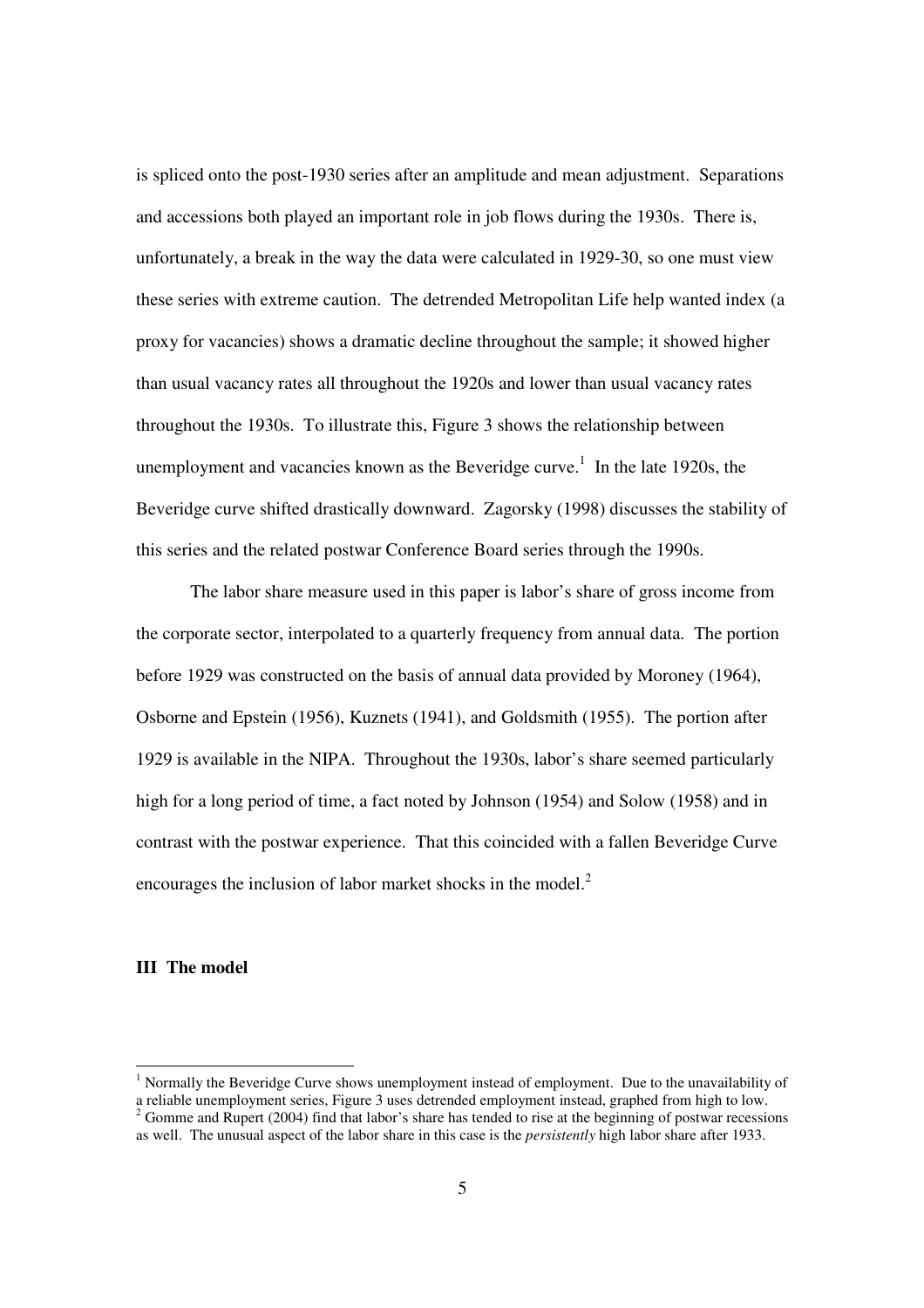Walsh (2002, 2005), Trigari (2009), and Cooley and Quadrini (1999) present different models of labor matching in the presence of nominal rigidities, building upon the search and matching model of Mortensen and Pissarides (1994) and den Haan, Ramey, and Watson (2000). Gertler and Trigari (2009) extend this approach to include sticky nominal wages, finding that this modification can better account for cyclical movements in output and wages. This paper proceeds in the spirit of the latter model. This model has eight disturbances: Disturbances to the money supply, government spending, productivity, the long-run price level, labor's bargaining power, the disutility from work, intertemporal preferences, and interest rates. On the household side, it consists of a continuum of infinitely lived consumers. Production and hiring take place in a firm-worker match, with wages responding sluggishly to the bargaining environment. A retail sector aggregates output from the wholesale sector and resets retail prices in a staggered manner. The monetary authority attempts to control the interest rate, but it has the inability to adjust the interest rate more than one-for-one with changes in expected inflation. Instead, short-run nominal variables are determined by a combination of an interest rate peg and expectations concerning the long-run price level. Government spending and fixed investment, with variable utilization, are the other sources of demand.

#### **III.A The household sector**

 Individuals within households supply labor inelastically; they either work for a set number of hours per week or do not work at all. They also have the choice between consuming in a given period and investing in nominal bonds to consume in the future. They each seek to maximize the objective function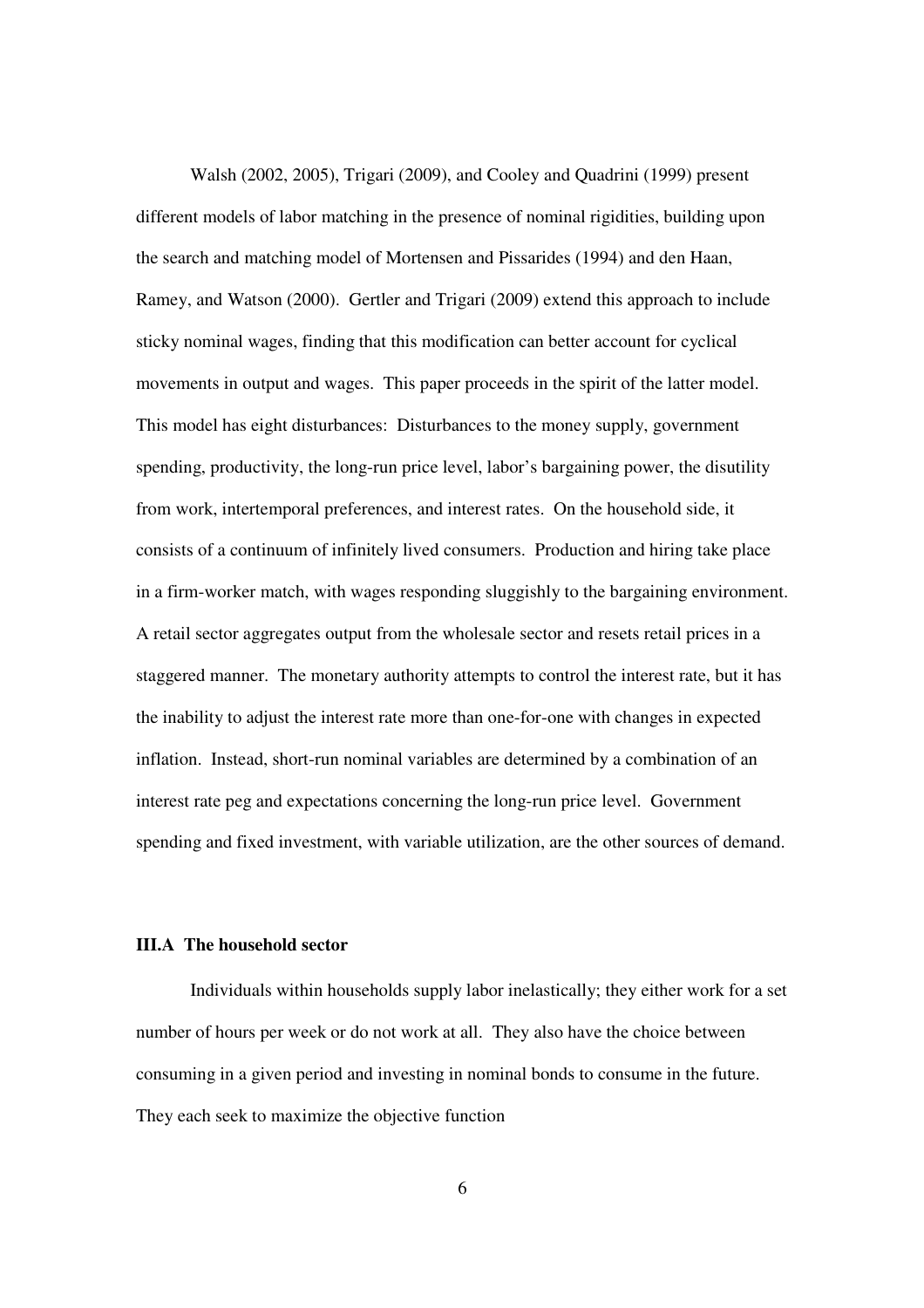$$
E_{t} \sum_{i=0}^{\infty} \prod_{j=0}^{i} \beta_{t+j} \left[ \ln(C_{t+i} - hC_{t+i-1}) - \chi_{t+i} A_{t+i} \right], \tag{1}
$$

where  $C_{t+i}$  equals the household's period-by-period real consumption and  $\chi_{t+i}$  is an indicator variable equal to one if the household worked in a given period.  $\beta_t$  is the timevarying rate of time preference which affects aggregate demand. Preferences are separable, exhibit habit persistence, and are consistent with balanced growth. For tractability, households are large and pool consumption efficiently.

 Markets operate in three stages per period. In the first stage, shocks are realized and financial markets open. People trade bonds and withdraw money in order to make their consumption purchases. In the second stage, the goods market opens and these purchases happen. In the third stage, income from the second stage is realized and factor payments are made. This delay introduces a cost channel into the model. This makes it possible for low nominal interest rates to directly stimulate production.

 The quantity equation, which is normally motivated by forcing people to finance a portion of their spending (or factor incomes) with cash holdings, states that nominal consumption must not exceed end of period money holdings, allowing for variations in the transactions technology:

$$
P_t Y_t \le V_t^{TECH} M_{t+1}.
$$
\n<sup>(2)</sup>

In a low interest rate environment, this constraint may not bind and velocity may be endogenous since the opportunity cost of holding money becomes very low and people can simply hoard it. This would also be true with pathological financial markets. In this standard New Keynesian models under an interest rate policy, nominal spending is based purely on expectations regarding future inflation and interest rates. The observed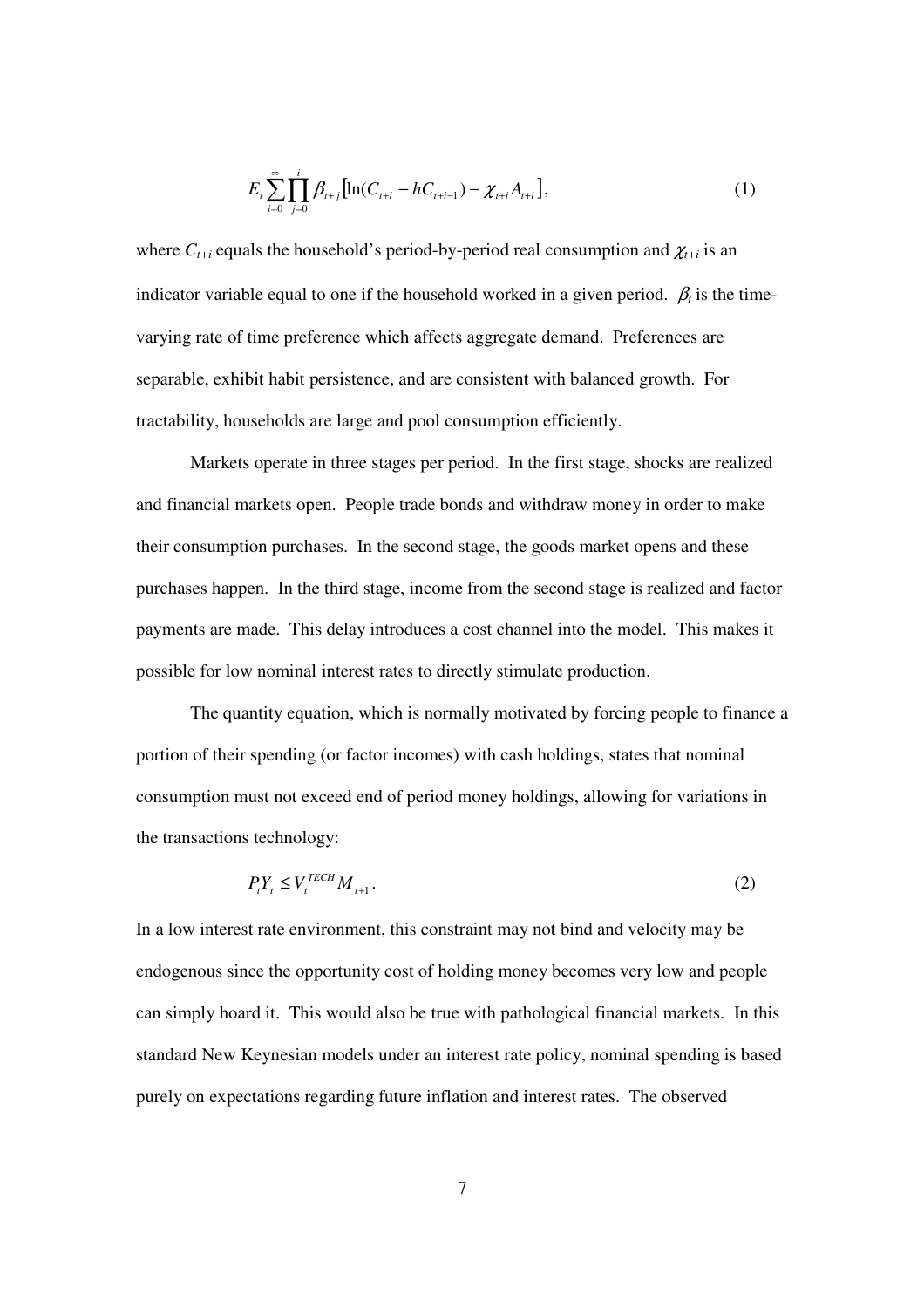hoarding of money and the decoupling of different aggregates during the Depression provide an empirical basis for treating velocity as a forward looking 'jump' variable.<sup>3</sup>

 The household's budget constraint relates household money holdings, total income, bond purchases, money, taxes, and consumption.  $B_t$  equals the household's purchases, at the beginning of the period, of one-period nominal bonds that mature at the beginning of the next period. They earn the gross nominal interest rate  $R_t$ .  $T_t$  equals the level of net taxes plus government bond purchases, with a Ricardian fiscal policy:

$$
M_{t+1} + B_{t+1} + P_t C_t + P_t I_t = P_t Y_t + R_{t-1} B_t + M_t - P_t T_t.
$$
\n(3)

The household's first-order conditions end up looking familiar. Optimization in bonds generates the usual intertemporal asset pricing relationship

$$
\lambda_t = E_t \beta_t R_t \frac{P_t}{P_{t+1}} \lambda_{t+1},\tag{4}
$$

where the household's marginal utilities of consumption and wealth are equal:

$$
\frac{1}{C_t - hC_{t-1}} - E_t \frac{\beta h}{C_{t+1} - hC_t} - \lambda_t = 0.
$$
 (5)

Because of market clearing, output equals consumption:

$$
Y_t = C_t + G_t + I_t, \qquad (6)
$$

and the stochastic quantity equation holds, but merely as an accounting identity:

$$
P_t Y_t = V_t M_{t+1} \,. \tag{7}
$$

#### **III.B The retail sector and sticky prices**

-

<sup>&</sup>lt;sup>3</sup> Warburton (1945) presents strong evidence that a depressed velocity of money played an important role in the Depression, with Christiano, Motto, and Rostagno (2004) treating this as the outcome of a currency demand shock.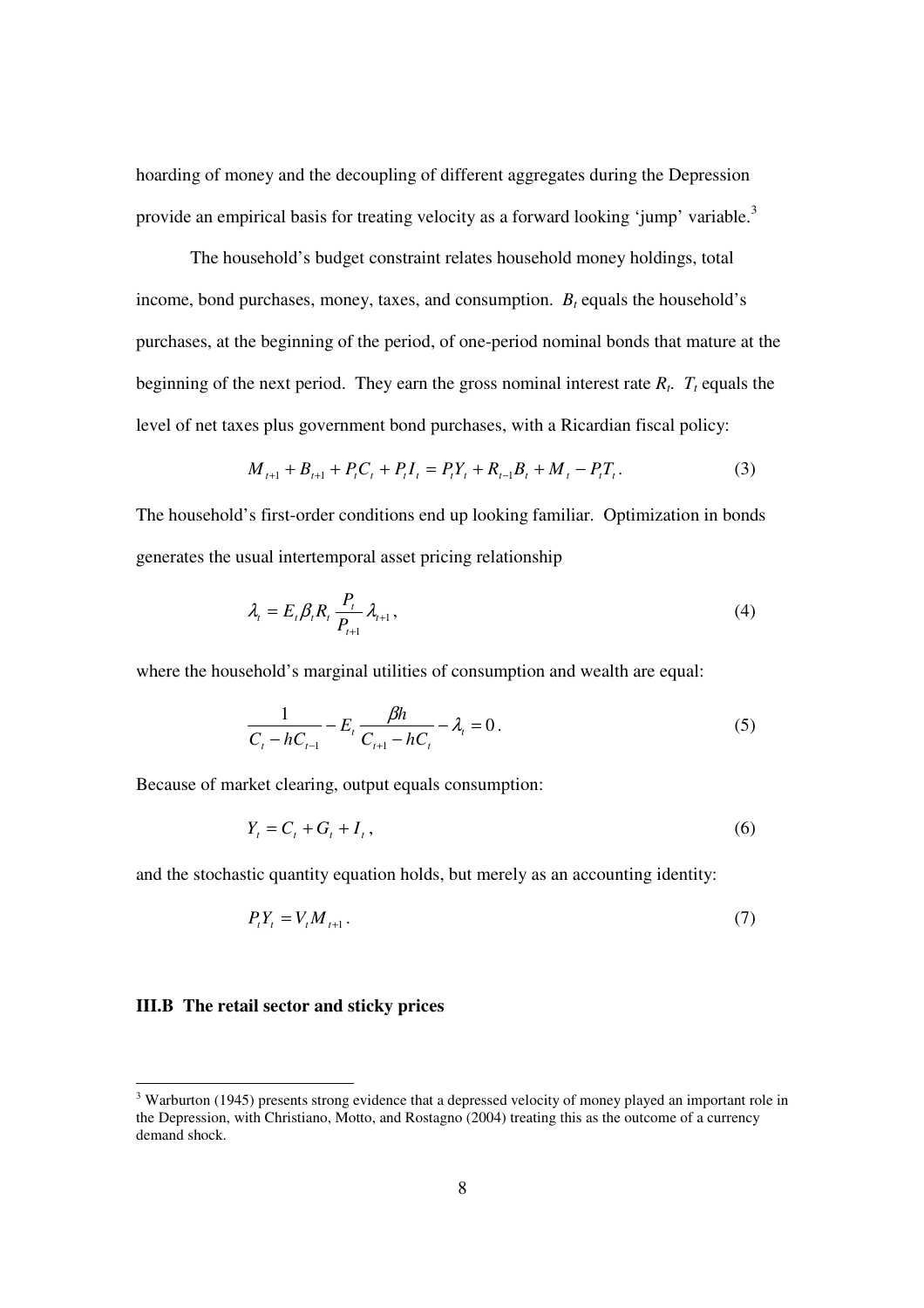Monopolistically competitive retailers buy output competitively from the wholesale sector and resell it at a markup. They aggregate it according to a Dixit-Stiglitz aggregator. Retailers buy their products *yjt* competitively from wholesale producers who produce homogeneous intermediate goods. The aggregate level of output is given by

$$
Y_t = \left[ \int_0^1 y_{jt}^{\frac{\theta - 1}{\theta}} df \right]_0^{\frac{\theta}{\theta - 1}}, \tag{8}
$$

for some substitutability parameter  $\theta$  greater than one. From this expression, each individual retail firm faces a demand curve

$$
y_{jt} = \left(\frac{p_{jt}}{P_t}\right)^{-\theta} Y_t,
$$
\n(9)

where the aggregate price level  $P_t$  equals the CES price index:

$$
P_{t} = \left[ \int_{0}^{1} p_{jt}^{1-\theta} df \right]^{\frac{1}{1-\theta}}.
$$
 (10)

The retailers buy unfinished output from the wholesalers at a price  $P_t^W$  and sell it at an aggregate markup  $\mu_t = P_t / P_t^W$ . Each retailer, in the spirit of Calvo (1983), can only change its price with a probability  $1 - \omega$ .

 Those firms that change their price in a given period do so symmetrically and reset their prices to  $p_t^*$ . They maximize expected discounted profits. Letting  $D_{t+i,t}$  equal the discount factor given by (4) cumulated forward to time *i*, the objective function for the price-changers equals

$$
E_{t} \sum_{i=0}^{\infty} \omega^{i} D_{t+i,t} \left[ \left( \frac{p_{t}^{*}}{P_{t+i}} \right)^{1-\theta} - \mu_{t+i}^{-1} \left( \frac{p_{t}^{*}}{P_{t+i}} \right)^{-\theta} \right] Y_{t+i}.
$$
 (11)

Long-run profit maximization results in the first order condition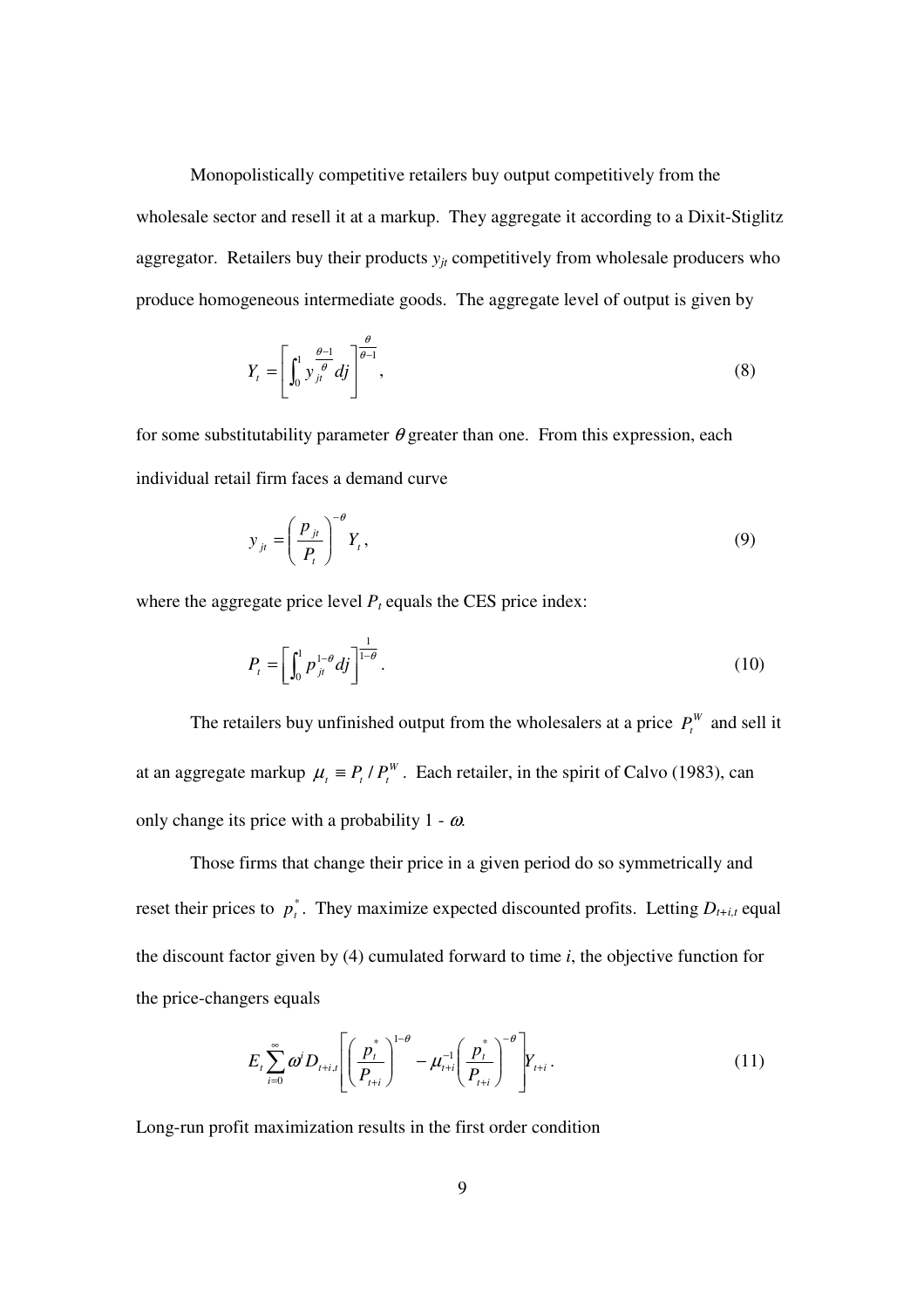$$
\left(\frac{p_{t}^{*}}{P_{t}}\right) = \left(\frac{\theta}{\theta-1}\right) \frac{E_{t} \sum_{i=0}^{\infty} \omega^{i} D_{i,t+1} \mu_{t+i}^{-1} \left(\frac{P_{t+i}}{P_{t}}\right)^{\theta} Y_{t+i}}{E_{t} \sum_{i=0}^{\infty} \omega^{i} D_{i,t+1} \left(\frac{P_{t+i}}{P_{t}}\right)^{\theta-1} Y_{t+i}},
$$
\n(12)

with the aggregate retail price index given by

$$
P_t^{1-\theta} = (1-\omega)(p_t^*)^{1-\theta} + \omega P_{t-1}^{1-\theta}.
$$
\n(13)

Current prices are a weighted function of lagged prices and the prices set by those firms that could adjust. Conditions (12) and (13), when linearized and combined, describe a New Keynesian Phillips Curve relationship which relates current retail markups to current and expected future inflation.

#### **III.C The wholesale sector**

 The wholesale sector distinguishes this model from typical sticky-price or stickywage models. Workers and firms separate for both exogenous and endogenous reasons, and firms search for workers based on expectations of future profitability.

Using standard notation,  $U_t = 1 - N_t$  equals the number of workers searching for a job at the beginning of the period, with the population normalized to one. There is a constant probability  $\rho^x$  that a match will end exogenously. The remaining  $(I - \rho^x)N_t$ matches experience an iid, idiosyncratic productivity shock *ait* (with a distribution function *F*) and a systematic permanent productivity shock  $\overline{z}_t$ , all of which the worker and firm observe at the beginning of the period. Based on their realizations, the worker and firm decide whether to continue the relationship or to separate. If the relationship continues, the match produces  $y_{it} = (a_{it}\overline{z}_{t})^{1-\alpha}k_{it}^{\alpha}$  which is sold at the wholesale price  $P_{t}^{w}$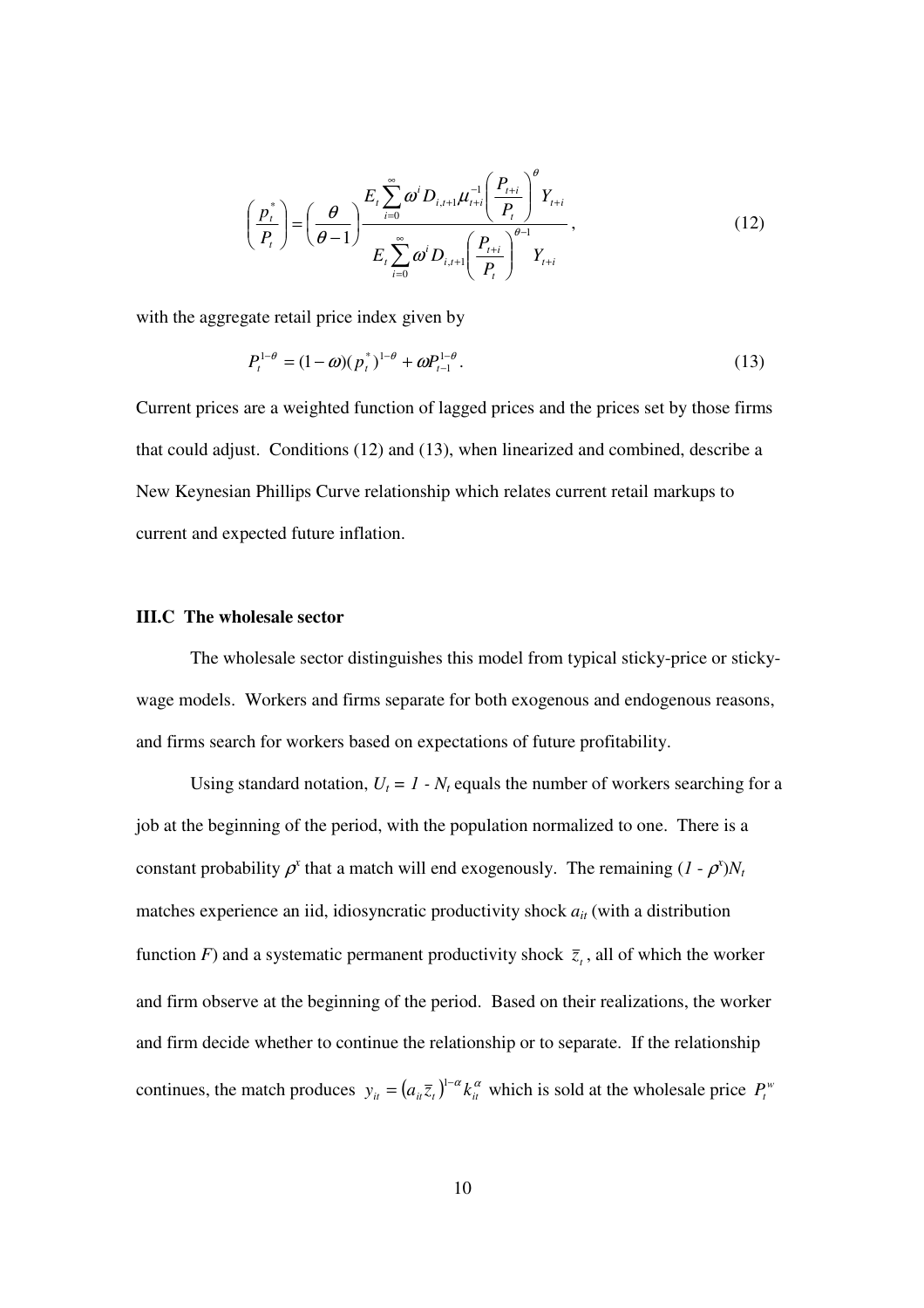to the retailers. If the relationship separates, production equals zero; the job is destroyed; and the worker becomes unemployed. All productivity shock processes have an unconditional mean of one and are iid over time. The idiosyncratic shocks are also independent and identically distributed over time and across agents.

Matches rent capital in a competitive rental market at a rate  $\rho_t^k$ . Denoting the retailer's gross markup  $\mu_t$  as  $P_t/P_t^w$ , the surplus of a match at period *t* equals the real value of the match's product in time *t*, minus the disutility of work in product terms, plus the expected discounted continuation value of the match (denoted by  $q_i$ ), minus the match's capital rental payments. Income payments are discounted by the interest rate because of the cost channel induced by monetary frictions:

$$
s_{it} = \frac{(a_{it}\overline{z}_t)^{1-\alpha}k_{it}^{\alpha}}{\mu_t R_t} - \frac{A_t}{\lambda_t} + q_{it} - \frac{\rho_t^k k_{it}}{R_t}.
$$

The value of  $k_{it}$  is determined optimally by the match, so that:

$$
k_{it} = (a_{it}\overline{z}_t) \left[\frac{\alpha}{\mu_t \rho_t^{\kappa}}\right]^{\frac{1}{1-\alpha}}.
$$

As a result, firms and workers bargain over the worker's marginal product:

$$
s_{ii} = \frac{(1-\alpha)(a_{ii}\overline{z}_t)^{1-\alpha}k_{ii}^{\alpha}}{\mu_t R_t} - \frac{A_t}{\lambda_t} + q_{ii},
$$

so substituting in the firm's capital demand,

$$
s_{ii} = \frac{(1-\alpha)(a_{ii}\overline{z}_t)}{\mu_t R_t} \left[\frac{\alpha}{\mu_t \rho_t^k}\right]_0^{\frac{\alpha}{1-\alpha}} - \frac{A_t}{\lambda_t} + q_{ii}.
$$

After consolidating terms, one obtains the expression: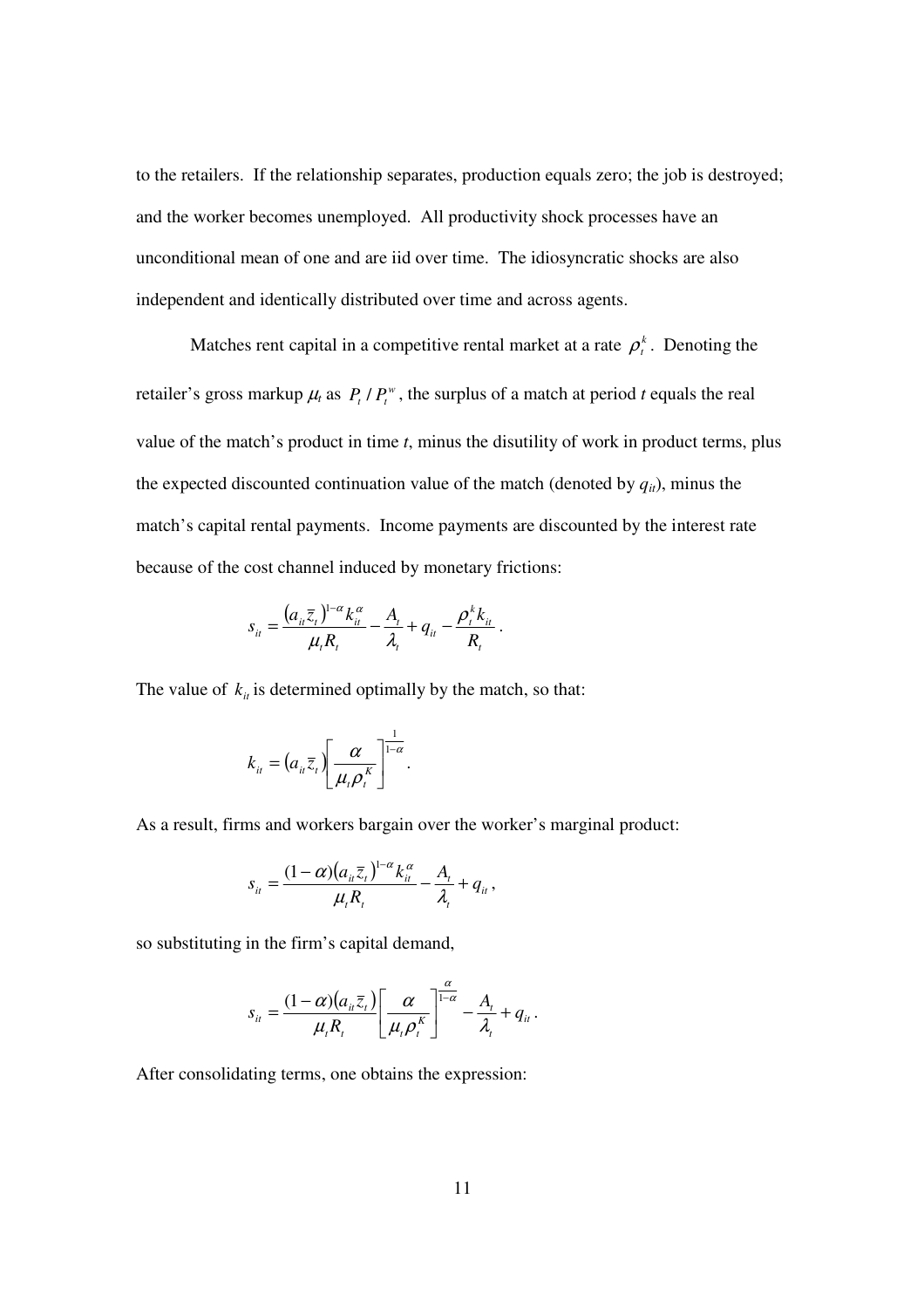$$
s_{it} = \frac{(1-\alpha)(a_{it}\bar{z}_t)}{\mu_t^{\frac{1}{1-\alpha}}R_t} \left[\frac{\alpha}{\rho_t^{\kappa}}\right]^{\frac{\alpha}{1-\alpha}} - \frac{A_t}{\lambda_t} + q_{it}.
$$
\n(14)

 Since only matches with a nonnegative surplus will continue, for a match to do so, it will require that  $a_{it}$  exceed a certain cutoff value  $\tilde{a}_t$ . Since the shock  $a_{it}$  is iid, the continuation value of the surplus  $q_i$  will equal the same value  $q_t$  across matches. Setting (14) to zero gives the value of this cutoff:

$$
\widetilde{a}_t = \frac{\mu_t^{\frac{1}{1-\alpha}} R_t (A_t / \lambda_t - q_t)}{\overline{z}_t (1-\alpha)} \left[ \frac{\rho_t^{\kappa}}{\alpha} \right]^{\frac{\alpha}{1-\alpha}}.
$$
\n(15)

If  $a_{it}$  has the distribution *F*, then the endogenous separation probability  $\rho_t^n$  equals  $F(\tilde{a}_t)$  and the aggregate separation rate  $\rho_t$  and the match survival rate  $\varphi_t$  are given by:

$$
\rho_t = \rho^x + (1 - \rho^x) F(\tilde{a}_t), \qquad (16)
$$

and

$$
\varphi_t = (1 - \rho^x)[1 - F(\tilde{a}_t)] = (1 - \rho_t). \tag{17}
$$

 In most models of this sort, workers and firms bargain every period. This model instead features wage stickiness. As in Gertler and Trigari (2009), wages are determined through staggered Nash bargaining. With probability  $1 - v$ , wages are bargained such that the worker receives a share  $\eta_t$  of the bilateral surplus, and the firm receives the remainder. Otherwise, the nominal wage does not change. Newly hired workers receive a wage drawn at random from the prevailing wage distribution. In this situation the wage does not directly affect the bilateral surplus or the separation rate between firms and workers but it can affect hiring.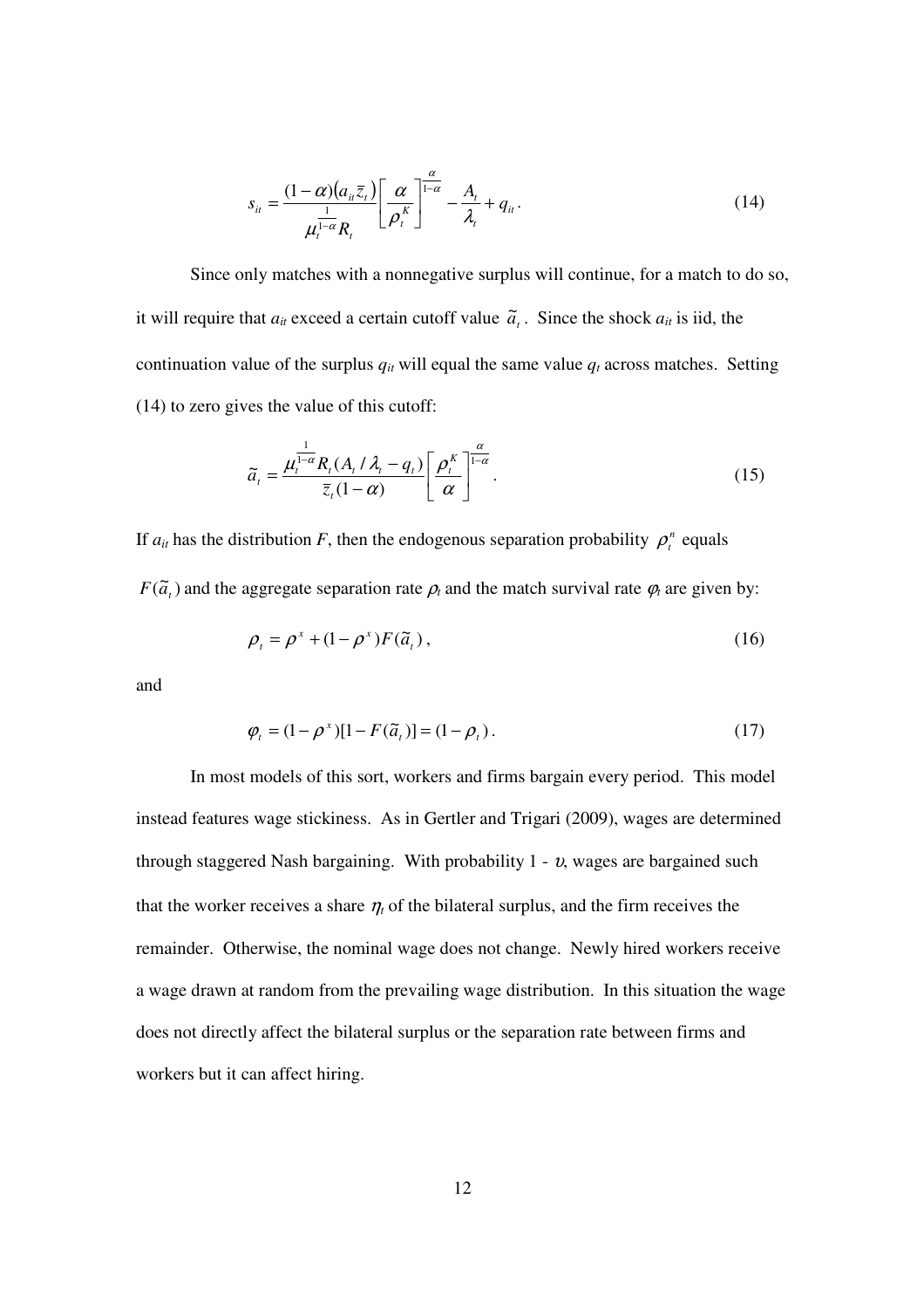Firms can post vacancies at a fixed cost  $\boldsymbol{p}^{\nu}$  but face no other barriers to entry. These vacancies get filled at a gross rate  $k_t^f$ . A firm's share of the surplus at any given date is denoted  $s_i^f$ . Equating the supply and demand for vacancies results in a condition equating the present value of a firm's vacancy posting with the cost of vacancy posting:

$$
\gamma p_i^{\nu} = (1 - \rho^{\nu}) k_i^f \beta_i E_i \frac{\lambda_{i+1}}{\lambda_i} \int_{\tilde{a}_{i+1}}^{\infty} s_{i+1}^f dF(a_{i+1}). \tag{18}
$$

The probability of the worker actually finding a match equals  $k_t^{\nu}$ , based on a matching function. These conditions give the continuation value of the surplus:

$$
q_{t} = (1 - \rho^{x})\beta_{t}E_{t} \frac{\lambda_{t+1}}{\lambda_{t}} (1 - k_{t}^{w}) \int_{\tilde{a}_{t+1}}^{\infty} s_{it+1} dF(a_{it+1}) + \frac{k_{t}^{w} \mathcal{P}_{t}^{v}}{k_{t}^{f}}.
$$
 (19)

The cost of a vacancy has to grow with productivity in order to keep the vacancyemployment ratio stable over time. The exact way that this is done does not have a significant effect on the results, so posting costs are simply proportional to productivity:

$$
\mathcal{W}_t^{\nu} = \bar{\mathcal{R}_t}.
$$
 (20)

The firm's share of the surplus is given by:

$$
s_{it}^f = \frac{(1-\alpha)(a_{it}\bar{z}_t)^{1-\alpha}k_{it}^{\alpha}}{\mu_t R_t} - \frac{w_{it}}{R_t} + (1-\rho^x)\beta_t E_t \frac{\lambda_{t+1}}{\lambda_t} \int_{\bar{\alpha}_{t+1}}^{\infty} s_{it+1}^f dF(a_{it+1}). \tag{21}
$$

 Aggregating things, the total number of unemployed in a period equals the starting stock of unemployed plus those who separate at the beginning of the period. Abstracting from labor force entry and exit, this comes out to

$$
u_t \equiv U_t + \rho_t N_t = 1 - (1 - \rho_t) N_t. \tag{22}
$$

The number of vacancies posted in a given period equals *v<sup>t</sup>* . Given a constant-returns Cobb-Douglas matching function  $m(u_t, v_t) = \mathcal{J} u_t^{a} v_t^{1-a}$  $m(u_t, v_t) = \mathcal{G} u_t^a v_t^{1-a}$ , the vacancy-filling rate is given by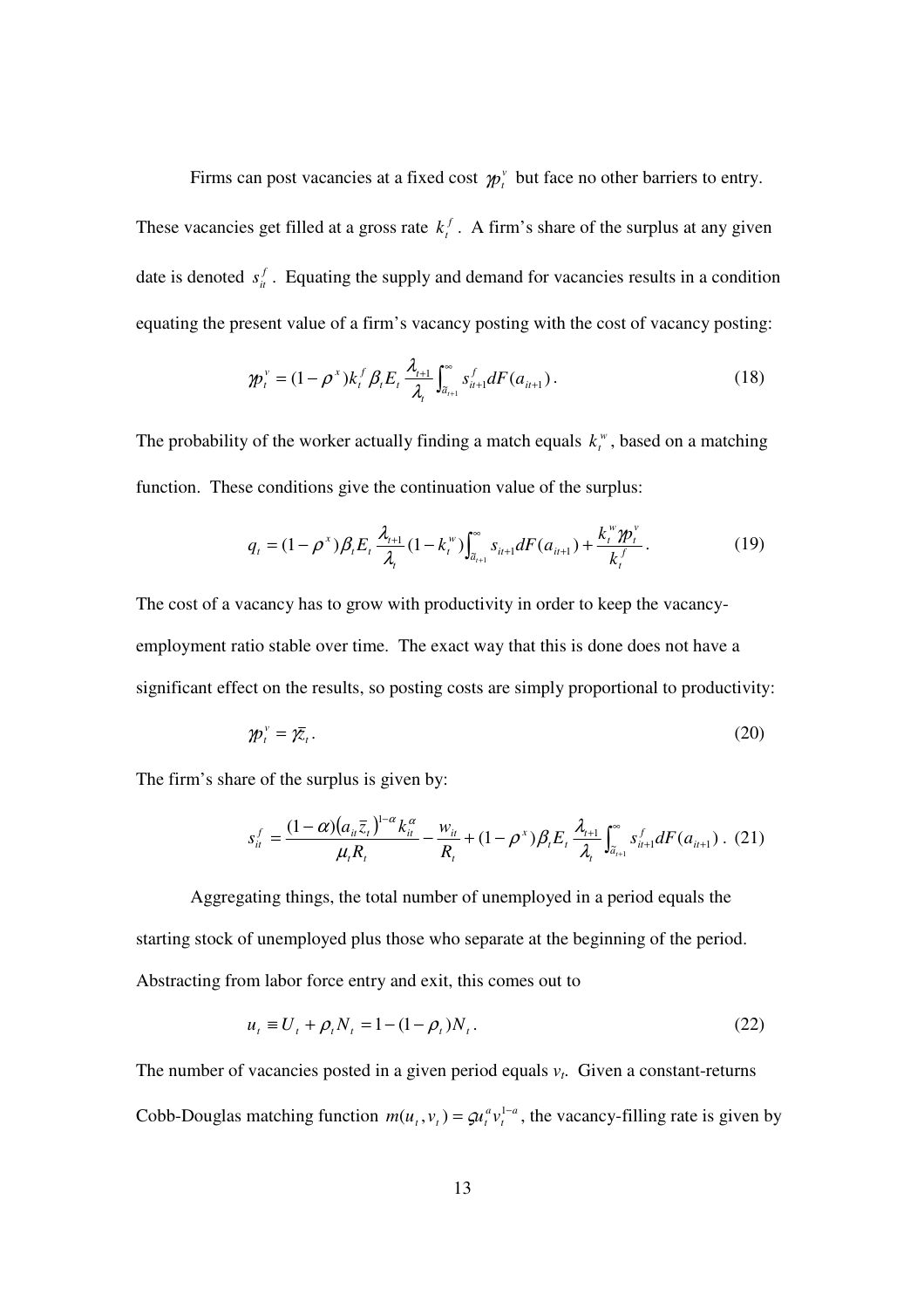$$
k_t^f = \frac{m(u_t, v_t)}{v_t},\tag{23}
$$

and the worker's job-finding rate is given by

$$
k_t^w = \frac{m(u_t, v_t)}{u_t}.
$$
\n
$$
(24)
$$

The number of matches evolves according to the accounting identity

$$
N_{t+1} = (1 - \rho_t)N_t + m(u_t, v_t),
$$
\n(25)

and the gross output of the matched firms and workers is given by

$$
Q_{t} = \frac{(1 - \rho_{t})N_{t}\bar{z}_{t}\left[\int_{\tilde{a}_{t}}^{\infty}a_{it}dF(a_{it})\right]}{1 - F(\tilde{a}_{t})}\left[\frac{\alpha}{\mu_{t}\rho_{t}^{K}}\right]^{\frac{\alpha}{1 - \alpha}}.
$$
\n(26)

Output (in value-added terms) equals gross output minus vacancy posting costs:

$$
Y_t = Q_t - \gamma p_t^{\nu} v_t. \tag{27}
$$

To solve for the rebargained real wage, one could note that those firms which pay the rebargained wage  $W_t^*$  have an average surplus of  $(1 - \eta_t)s_t$ . Since wages sometimes deviate from this, firms' actual portion of the surplus may be higher or lower than this value. This difference, in the aggregate, is simply equal to the present value of the wage gap *Lt* after accounting for the cost channel:

$$
L_{t} = s_{t}^{f} - (1 - \eta_{t})s_{t} = E_{t} \sum_{i=0}^{\infty} D_{t+i,t} \Phi_{t+i,t} \left( \frac{W_{t+i}^{*} - W_{t+i}}{R_{t+i}} \right).
$$

This can be written as a difference equation:

$$
L_{t} = \frac{W_{t}^{*} - W_{t}}{R_{t}} + E_{t} \frac{\beta_{t} \lambda_{t1} \varphi_{t+1} L_{t+1}}{\lambda_{t}},
$$
\n(28)

where the cumulative match survival probability is given for  $i > 0$  by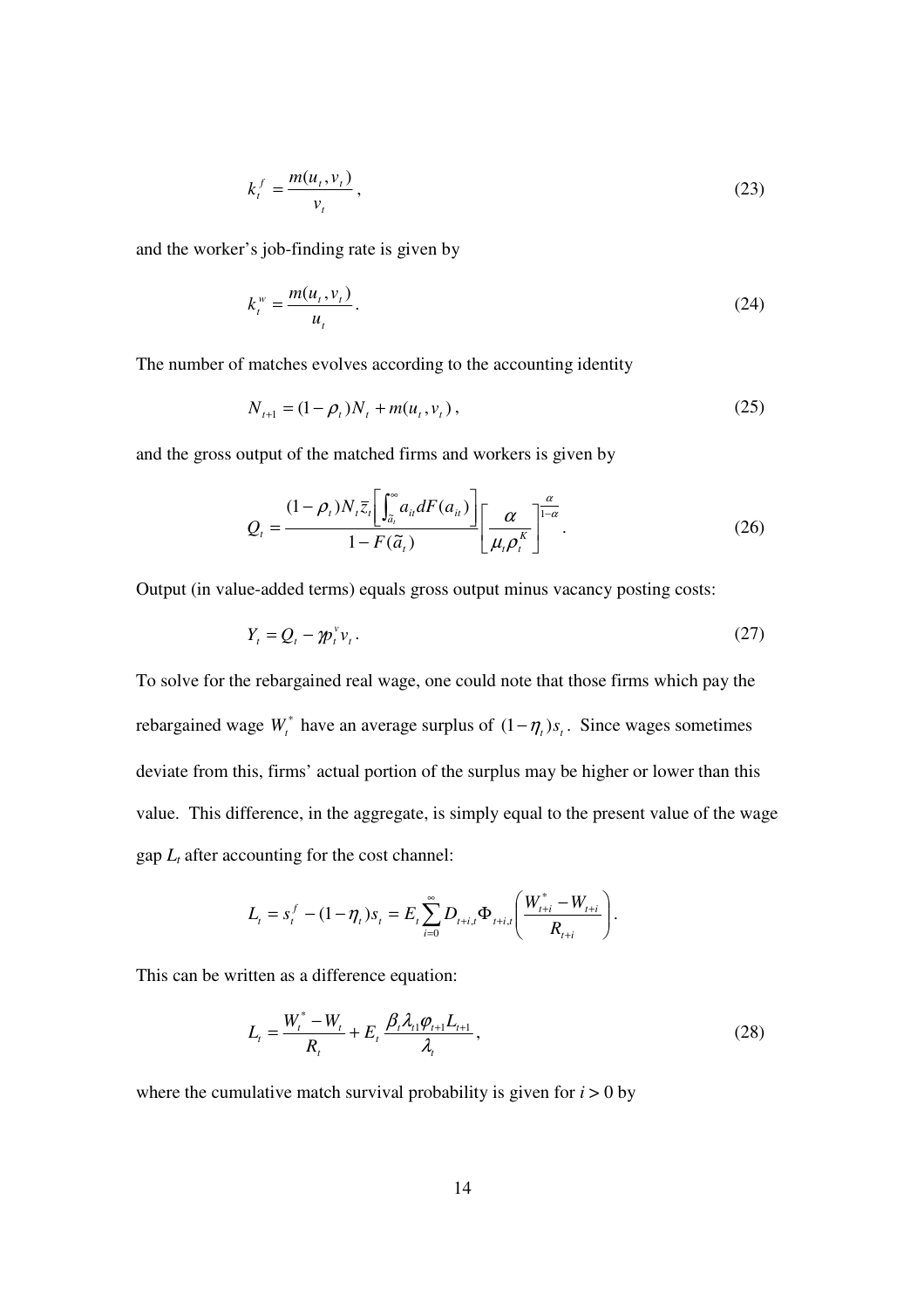$$
\Phi_{t+i,t} = \prod_{j=1}^{t+i} \varphi_{t+j} ,
$$

and is equal to one for  $i = 0$ . The average nominal wage rate is given by:

$$
P_t W_t = \nu P_{t-1} W_{t-1} + (1 - \nu) P_t W_t^*.
$$
\n(29)

Capital depreciates at a rate  $\delta ( N_{t+1}^K )^{\phi}$  and utilization contributes to depreciation. Capital holdings follow a first-order condition:

$$
1 = \beta_{t} E_{t} \frac{\lambda_{t+1}}{\lambda_{t}} \left[ 1 + \frac{\rho_{t+1}^{K} N_{t+1}^{K} - \delta \left(N_{t+1}^{K}\right)^{\phi}}{R_{t+1}} \right].
$$
 (30)

Finally, optimal utilization is given by:

$$
\rho_t^K = \delta \phi \big(N_{t+1}^K\big)^{\phi-1}.\tag{31}
$$

#### **III.D Real driving processes**

Letting  $\overline{\Gamma}$  equal the long-run growth rate of productivity, it is convenient to assume that it follows a highly persistent AR(1) on top of a time trend:

$$
\ln(\overline{z}_t) - \overline{\Gamma}t = \rho_{\overline{z}}\left[\ln(\overline{z}_{t-1}) - \overline{\Gamma}(t-1)\right] + \varepsilon_t^{\overline{z}}.
$$
\n(32)

The level of technology-adjusted government spending,  $G_t$ , follows an AR(1):

$$
\ln(G_t) = (1 - \rho_G) \ln(G) + (1 - \rho_G) \ln(\bar{z}_t) + \rho_G \ln(G_{t-1}) + \varepsilon_t^G.
$$
 (33)

The bargaining weight  $\eta_t$  and the labor supply parameter  $A_t$  as well as the time preference parameter  $\beta_t$  also follow an AR(1):

$$
\ln(\eta_t) = (1 - \rho_\eta) \ln(\eta) + \rho_\eta \ln(\eta_{t-1}) + \varepsilon_t^\eta; \tag{34}
$$

$$
\ln(A_t) = (1 - \rho_A) \ln(A) + \rho_A \ln(A_{t-1}) + \varepsilon_t^A; \tag{35}
$$

and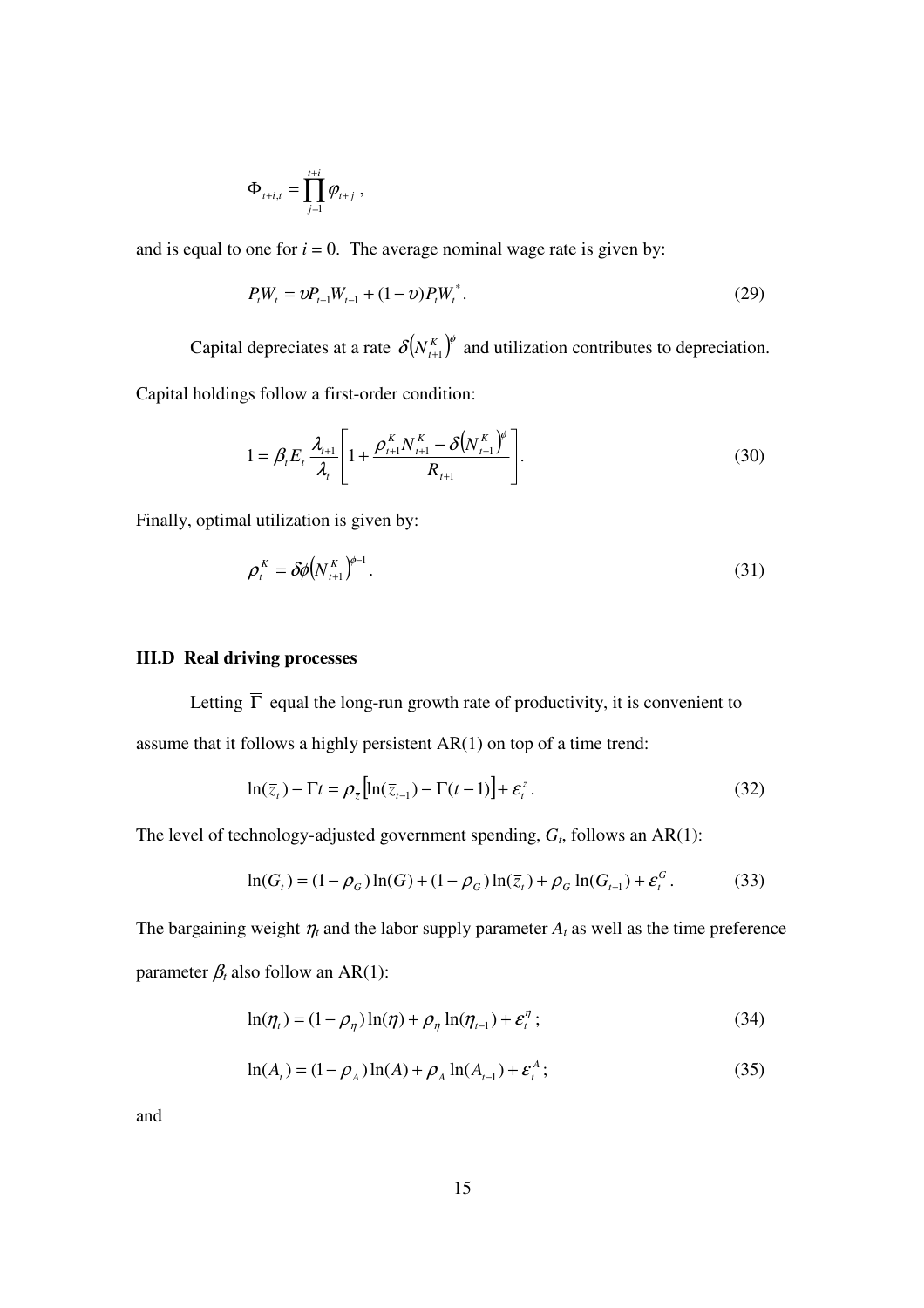$$
\ln(\beta_t) = (1 - \rho_\beta) \ln(\beta) + \rho_\beta \ln(\beta_{t-1}) + \varepsilon_t^\beta.
$$
\n(36)

#### **III.E The monetary authority**

 During the interwar period, the Fed wished to stabilize nominal exchange rates and prices, concentrating upon the nominal price of gold. Other branches of government such as the Treasury directed a large portion of monetary policy as well. With interest rates throughout the 1930s remaining extremely low and evolving into a peg, it seems accurate to treat the movement of interest rates as passive (that is, moving less than oneto-one with inflation) during this period. In particular this paper treats interest rates as following an exogenous persistent autoregressive process akin to an interest rate peg. Given an expected path of interest rates, current nominal variables are determined endogenously by expectations of the long-run price level.

This paper remains agnostic about the exact source of that long-run price level target. Eggertsson (2006, 2008), for instance, suggests that fiscal policy may have affected inflation expectations through a game that fiscal authorities play with their future selves. The Fiscal Theory of the Price Level views the price level as evolving to ensure government solvency under certain assumptions about systematic fiscal consolidation, to enforce consumers' transversality conditions. Alternatively, Friedman (1963) argued that the collapse of the supply of inside money determined long run nominal expectations, while Bernanke and James (1991) emphasize the importance of the gold standard and governments' decision of a nominal anchor. Alternatively, it is possible that these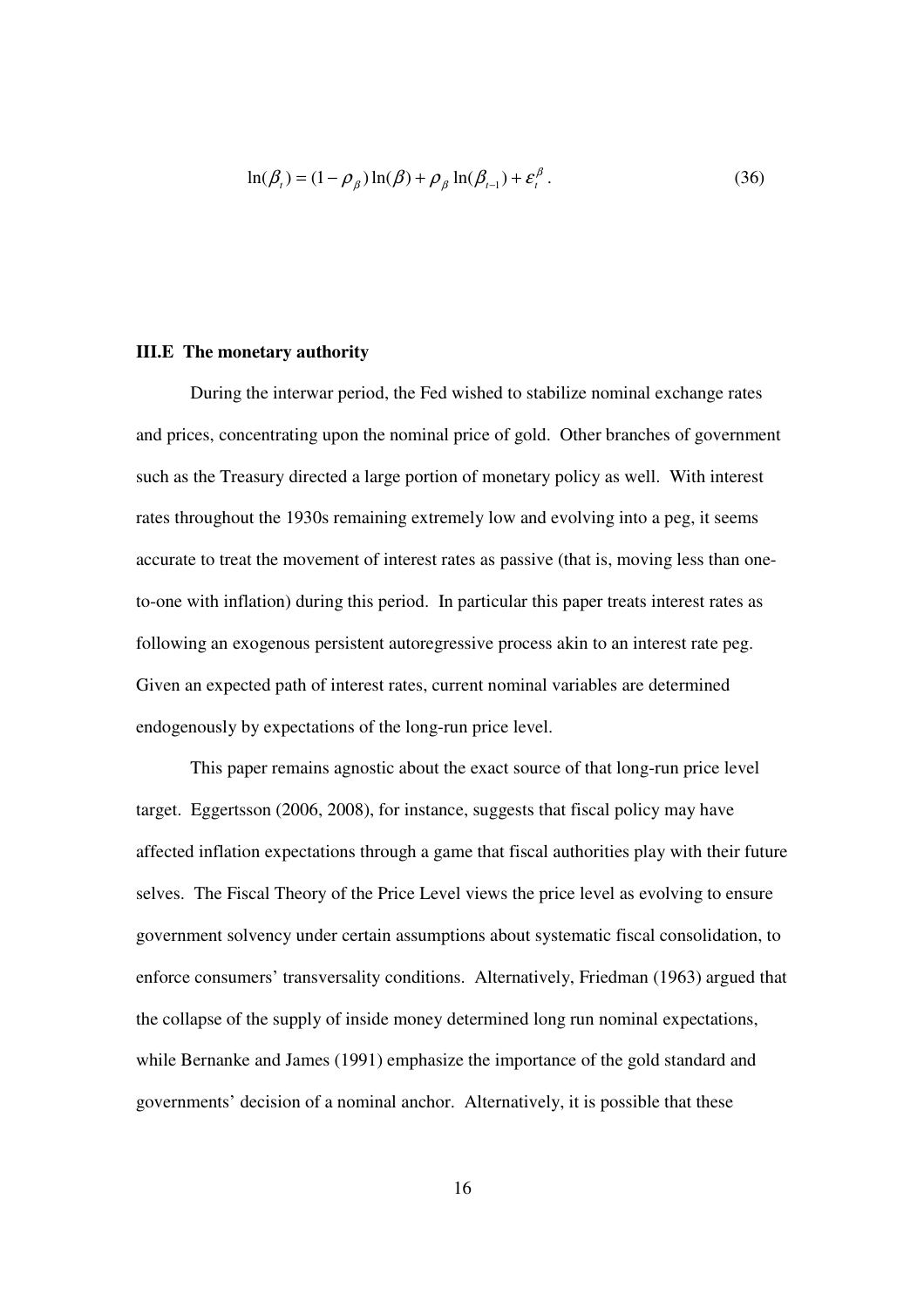expectations were simply self-fulfilling. The model used here is consistent with each of these theories. What matters is that expectations are rational.

Letting  $\Theta_t$  equal the growth rate of the money supply from *t* to *t*+*1*, the growth rate of the supply of inside money evolves according to the law of motion

$$
\ln(\Theta_t) = (1 - \rho_m) \ln(\overline{\Theta}) + \rho_m \ln(\Theta_{t-1}) + \varepsilon_t^{\Theta}.
$$
 (37)

The short-run money supply does not matter in determining the equilibrium of the model since only long run expectations matter, but it is an interesting empirical question to see how unexpected movements in the money supply are related to unexpected movements in nominal aggregates. This will indicate how well the monetarist view of the Depression can be reconciled with the New Keynesian view. Near the zero bound, it seems reasonable to treat interest rates as a highly persistent AR(1) process:

$$
\ln(R_t) = (1 - \rho_R) \ln(R) + \rho_R \ln(R_{t-1}) + \varepsilon_t^R. \tag{38}
$$

Since interest rates cannot respond more than one-for-one to inflation, the model requires more assumptions for closure, or else there are too many valid nonexplosive rational expectations equilibria. To deal with this, this paper introduces an additional process, the expected long run price level, denoted by the exogenous process *P*<sup>∞</sup>,*<sup>t</sup>* , to which the price level converges in the long run given information at time *t*. Under the assumption of rational expectations, its logarithm must follow a random walk. The equilibrium is then determined by backward induction from the terminal price level.

 For computational reasons, it is simpler to analyze the behavior of the nominal output gap. This gap is just defined as the difference between long-run and actual nominal output, given by  $ln(J_t) = ln(P_{\infty, t}) + ln(Y_{\infty, t}) - ln(P_t) - ln(Y_t)$ . Taking first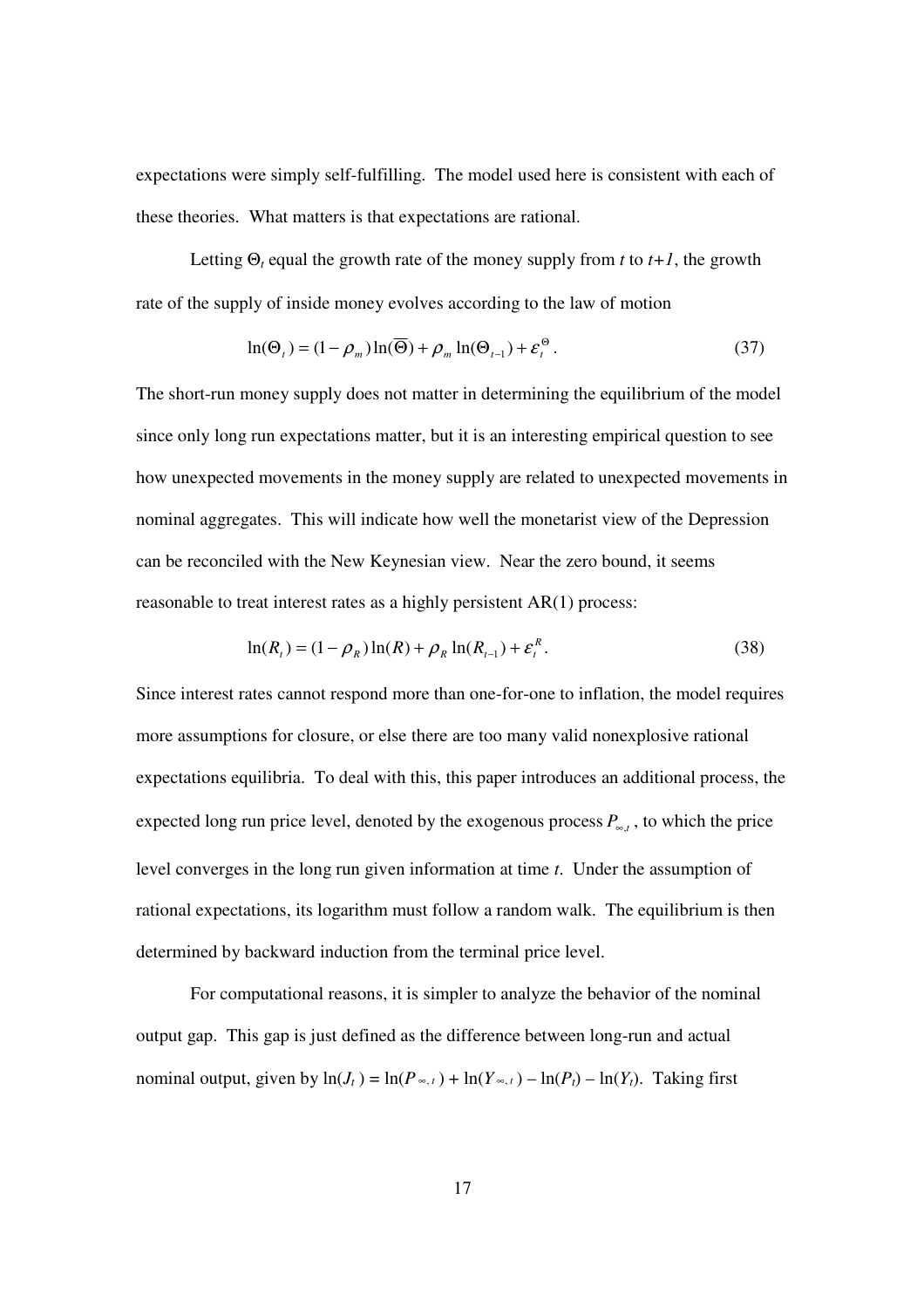differences, one can show, with a random walk long-run productivity process, that the nominal output gap  $J_t$  follows the law of motion:

$$
\ln(J_t) = \ln(J_{t-1}) - \ln\left(\frac{P_t}{P_{t-1}}\right) - \ln\left(\frac{Y_t}{Y_{t-1}}\right) + \varepsilon_t^P + \varepsilon_t^{\bar{z}}.
$$
 (39)

In the calculation of the rational expectations equilibrium, this equation generates a unit eigenvalue. Suppressing it ensures that the nominal output gap is strictly stationary, which enforces the definition of a nominal output gap. Otherwise expected nominal values would drift arbitrarily far away from their long run values.

#### **III.F Equilibrium and solution method**

 The aggregate household conditions (4) through (7), the New Keynesian retail conditions (12) and (13), the aggregated versions of (14) through (31) from the wholesale sector, and the driving processes (32) through (39) constitute a rational expectations equilibrium for this economy. The method used to estimate the shocks involves taking a log-linear approximation around a steady state. Based on this linearized system, is possible to obtain feedback coefficients using the gensys.m program written and discussed by Sims (2002). In this particular situation, the equilibrium exists and is unique in the neighborhood around the steady state. While nonlinear methods may improve the accuracy of the model (ignoring the uncertainty surrounding functional forms and other sources of misspecification), they also impose the need to make additional assumptions about the ordering of shocks and their effects. In addition, they are much more computationally intensive than linear methods in this case.

#### **IV Estimation strategy**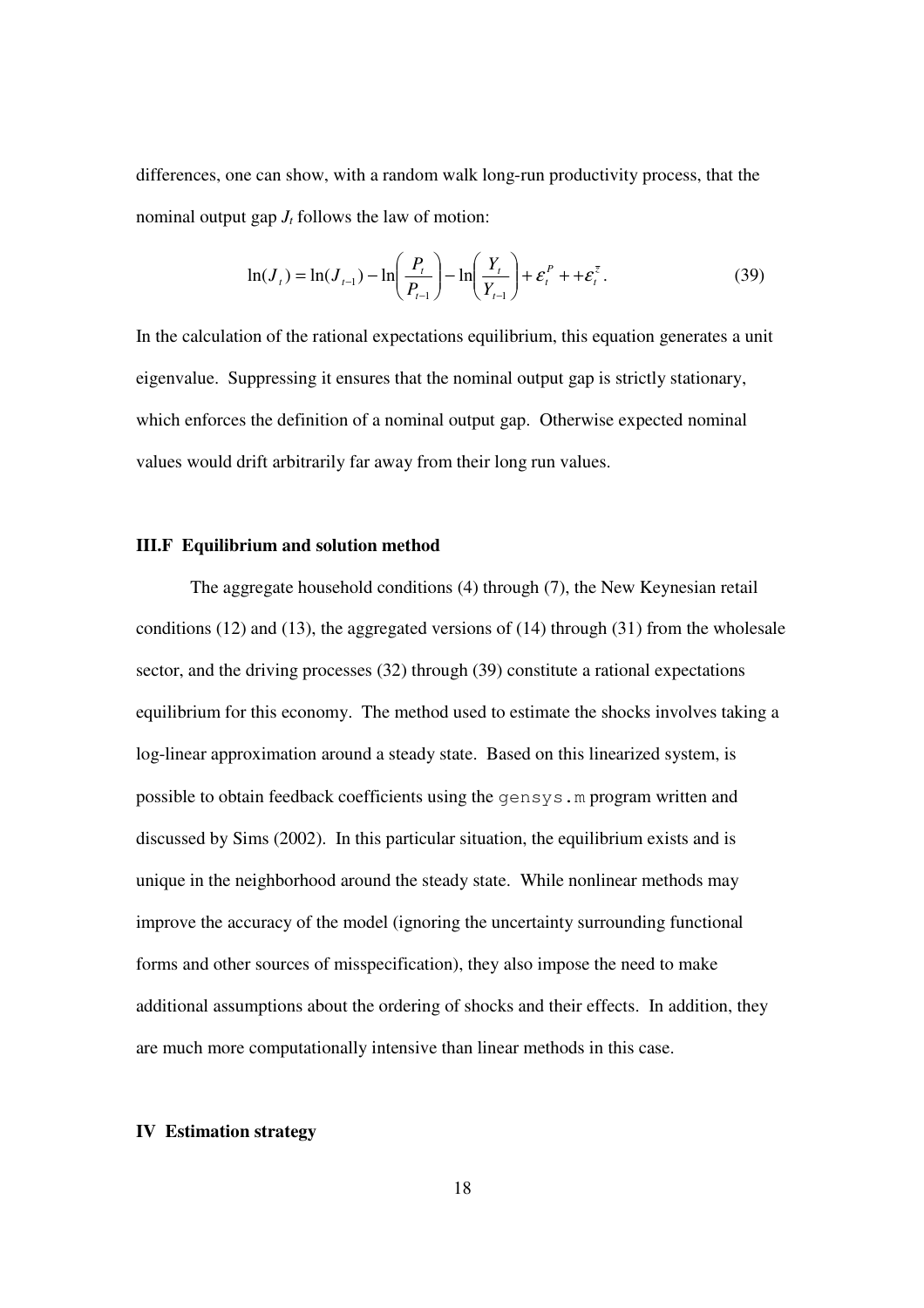#### **IV.A State space approach**

 The linearized model conveniently lends itself to a state space representation. Given a set of feedback rules and quarterly data on eleven variables, it is fairly simple to use the Kalman Filter to estimate the underlying unobservable states. The filter also delivers the approximate Gaussian likelihood of the model. The first half of the state space approach consists of the reduced-rank VAR representation of the linearized model and those observation errors apart from those of inflation:

$$
x_t = A_1 x_{t-1} + B_1 \varepsilon_t, \tag{40}
$$

The second half of the state space approach consists of the observation equation relating the variables in the model (plus the inflation observation error) to the eleven observed data series. One can label these series as  $x_t^*$ . Algebraically, this idea can be represented by the observation equation:

$$
x_t^* = D_1 x_t + \varepsilon_t^*.
$$
\n<sup>(41)</sup>

For estimation reasons it is simpler to stack those observation errors whose variance must be estimated into  $x_t$  while the inflation error goes into  $\varepsilon_t^*$ .

#### **IV.B Calibrated and estimated parameter values**

 Most of the parameter values follow the calibrations used in Walsh (2002) or Gertler, Sala, and Trigari (2008), unless the data dictate another value. The values used for household preferences are within the range of standard values from the literature on postwar business cycles. Households have a habit persistence coefficient *h* of 0.7 based on the findings of Gertler et al. The nominal interest rate *R* equal to 3.75 percent per year, based on real interest rates from 1923 through 1929. Output and consumption per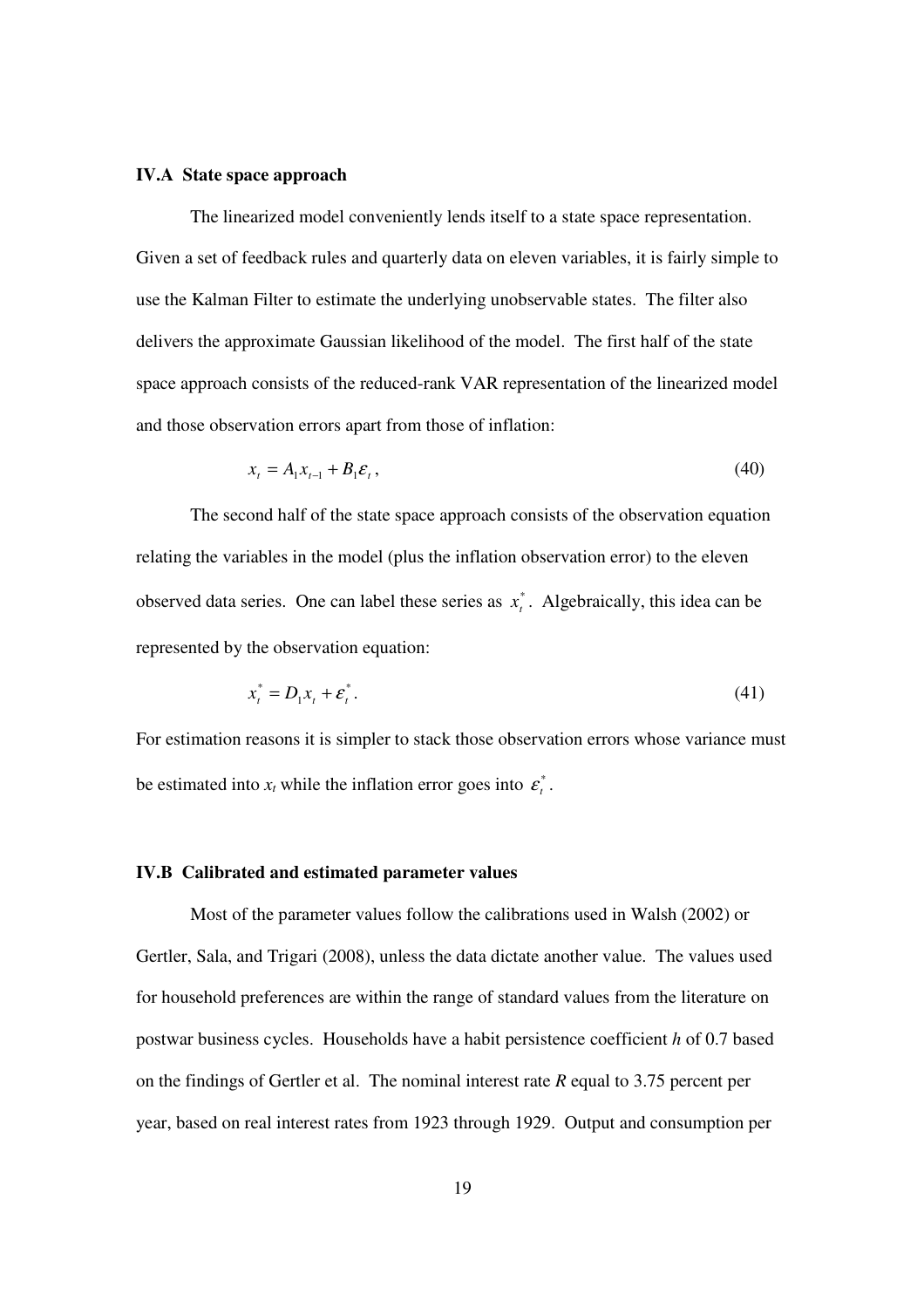capita grow at 1.7 percent per year. The rate of inflation is approximately zero on average. Investment (including residential structures but excluding consumer durables) is 15% of output based on NIPA data; depreciation is 1.5% per quarter; and government spending is 8% of output. Steady state utilization is normalized to 1.

Based on Walsh's calibration, the gross retail markup  $\mu$  equals 1.1, for a value of  $\theta$  of 11. Retailers change their prices on average once every two quarters, for a value of  $\omega$  of 0.5. This is based on Bils and Klenow's (2004) estimate of about 0.5. Wages last for a little more than one year, for a value of  $v$  of 0.80, near the value used by Gertler and Trigari. The velocity of M1 shows no strong trend throughout the 1920s. This implies a per-capita nominal money growth rate of roughly 1.7 percent per year as well. This, combined with the real interest rate, implies a value of  $\beta$  of 0.995.

 Data on total job flows from the interwar period seem to indicate that hiring and firing in manufacturing have not changed much over the long run, so a conventional postwar calibration is used. The exogenous job separation rate  $\rho^x$  equals 0.068 and the total job separation rate  $\rho$  equals 0.10 per quarter. These values imply a value of  $\rho^n = F(\tilde{a})$  equal to 0.0343 per quarter. The idiosyncratic process  $a_{it}$  is lognormal with an arithmetic mean of 1 and an estimated dispersion parameter  $\sigma_a$  of 0.70, for a central location parameter  $\mu_a$  of -0.245. This delivers a value for  $\tilde{a}$  of 0.219.

 The likelihood of the model in the baseline setup favors vacancy posting costs equal to 1.68 percent of output; this is higher than the value of one percent used by Hairault (2002) and Andolfatto (1996). Not much solid external evidence exists on this parameter. The unemployment share *a* of the matching function, in the baseline calibration, equals 0.2. Walsh cites Blanchard and Diamond (1989, 1991) who use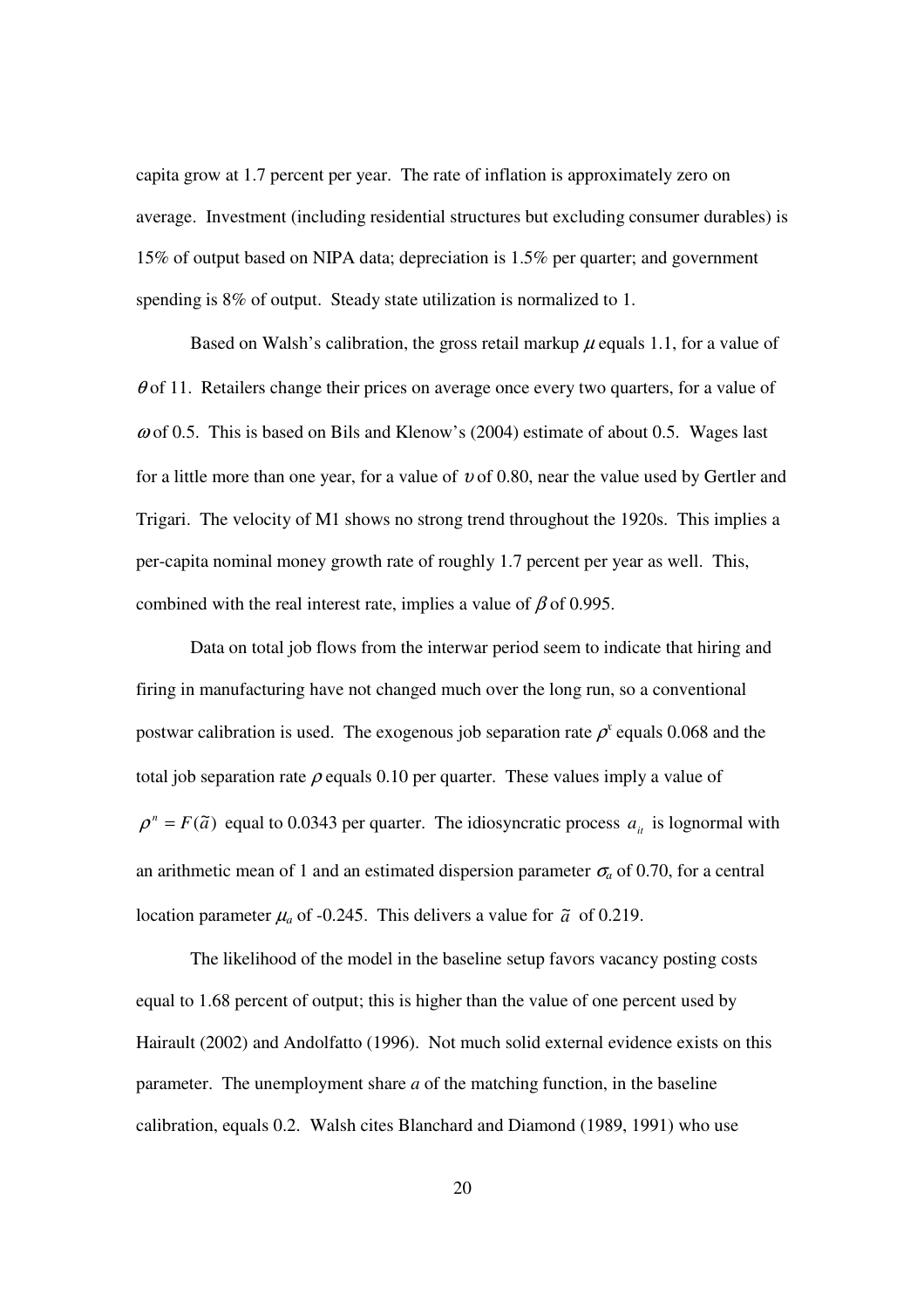postwar CPS data to derive an estimate of 0.4, but the joint behavior of the vacancy and accession rates during this period, as expressed in the likelihood function, encourages a somewhat smaller value. This is also one parameter which might be sensitive to linearization and the choice of a functional form because the deviations of vacancies and employment are so large during the  $1930s<sup>4</sup>$ .

The steady-state unemployment rate *u* (after separations) equals 0.06 based on postwar values; no good unemployment data exist from this period. The worker-finding rate  $k^f$  equals 0.7 and the job-finding rate  $k^w$  equals 0.6, both from Walsh's calibration. These imply that there are  $0.0514$  vacancies  $\nu$  in the steady state. The baseline calibration implies initial values of 0.324 for labor's bargaining power  $\eta$  and 1.068 for the disutility of work *A/*λ*.* This equals 93% of the average wage net of the cost channel.

The long-run productivity process has a coefficient of one, approximated as 0.99999 in order to make things computationally simpler. Labor's bargaining power and the disutility from work have a persistence of 0.96 and 0.999, respectively, while intertemporal preferences have a persistence of 0.97, all based on the likelihood function. Based on observed data, money growth has a persistence  $\rho_m$  of 0.75, while interest rates have an autocorrelation of 0.96, and government spending has an autocorrelation of 0.97.

#### **V Estimation results**

-

#### **V.A The driving processes and observation errors**

 The standard deviations of the seven driving processes and nine observation error processes must be estimated by maximum likelihood. The estimated standard

<sup>&</sup>lt;sup>4</sup> This may also be an artifact of the data used to estimate matching functions. There is no historically consistent unemployment series which goes back to the 1930s, so detrended employment was used.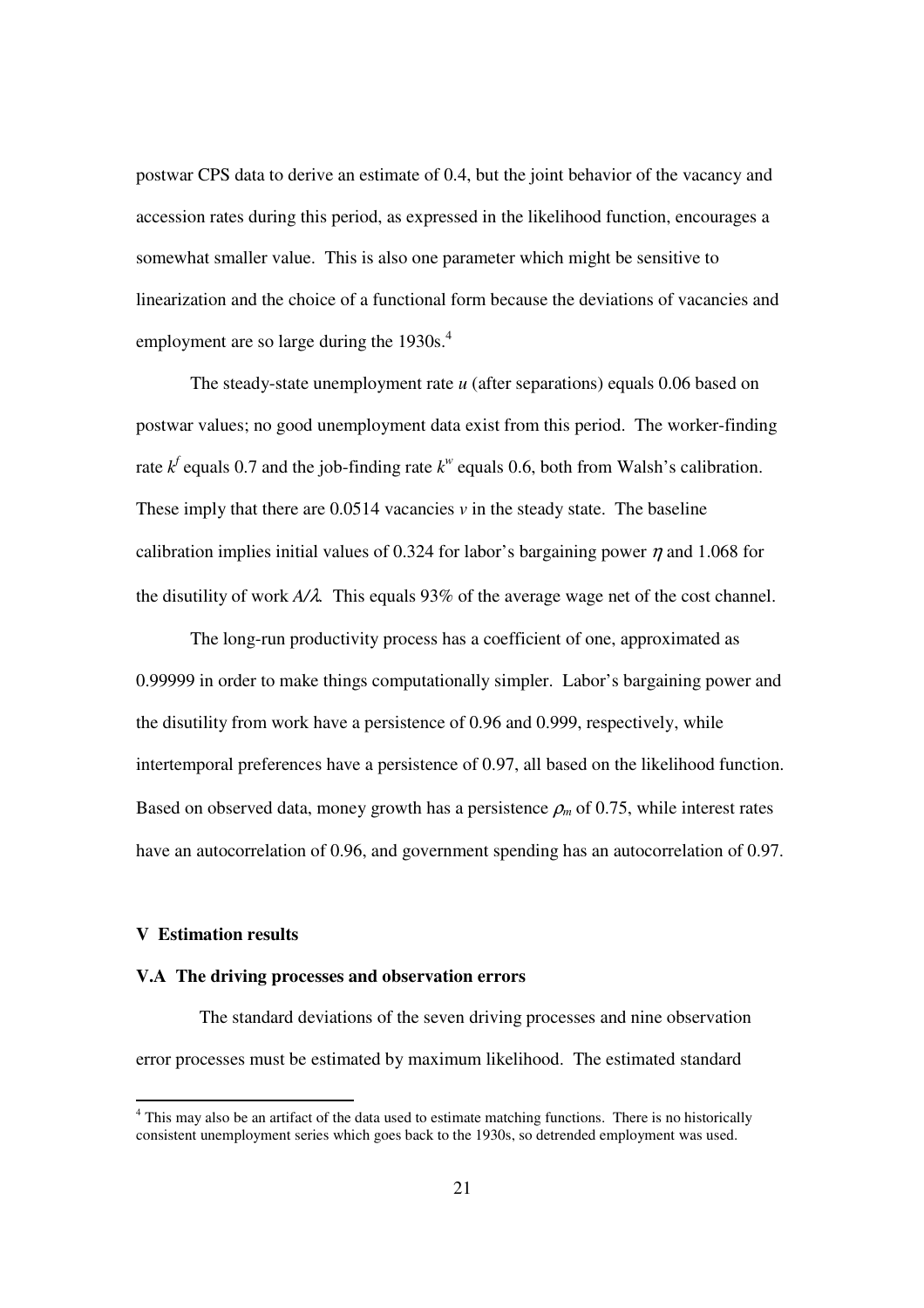deviations equal 0.0149 for the money supply shocks, 0.0956 for the government spending shocks, 0.0207 for the productivity shocks, 0.0357 for the long-run price level shocks, 0.2005 for the labor bargaining power shocks, 0.0119 for the labor supply shocks, 0.0011 for the interest rate shocks, and 0.0006 for the intertemporal preference shocks. The standard deviations of the observation error processes are 0.001 for inflation (calibrated), 0.0029 for output, 0.0020 for employment, 0.0055 for money supply growth, 0.0004 for interest rates, 0.0242 for the log labor share, 0.3160 for vacancies, 0.1863 for the log separation rate, 0.2116 for the log accession rate, 0 for government spending (calibrated), and 0.0482 for investment.

 Table 1 shows the contemporaneous correlation between these shocks. The highest correlation comes between the interest rate and long-run price level shocks, with a correlation of 0.86. Alternative relationships between the shocks to the long run price level and interest rates were tried; they did not materially affect the total effects of these shocks, but they did affect the contribution of each individual shock to the total. As a result, only the total effects of the nominal shocks are reported below. Looking further at the fourth row, bargaining power shocks seem somewhat deflationary as do government spending shocks, while monetary shocks are unrelated to long-run price level shocks. Intertemporal shocks, interestingly, seem related to government spending shocks, but most of the other shocks do not have a high correlation with each other.

 Figures 1 and 2 show the real and nominal data as well as the estimated driving processes under the baseline scenario. The model matches the nominal variables as well as output and employment extremely closely. It also matches the separation rate and accession rate fairly well, but it predicts too many job flows in 1932 and too few in 1941.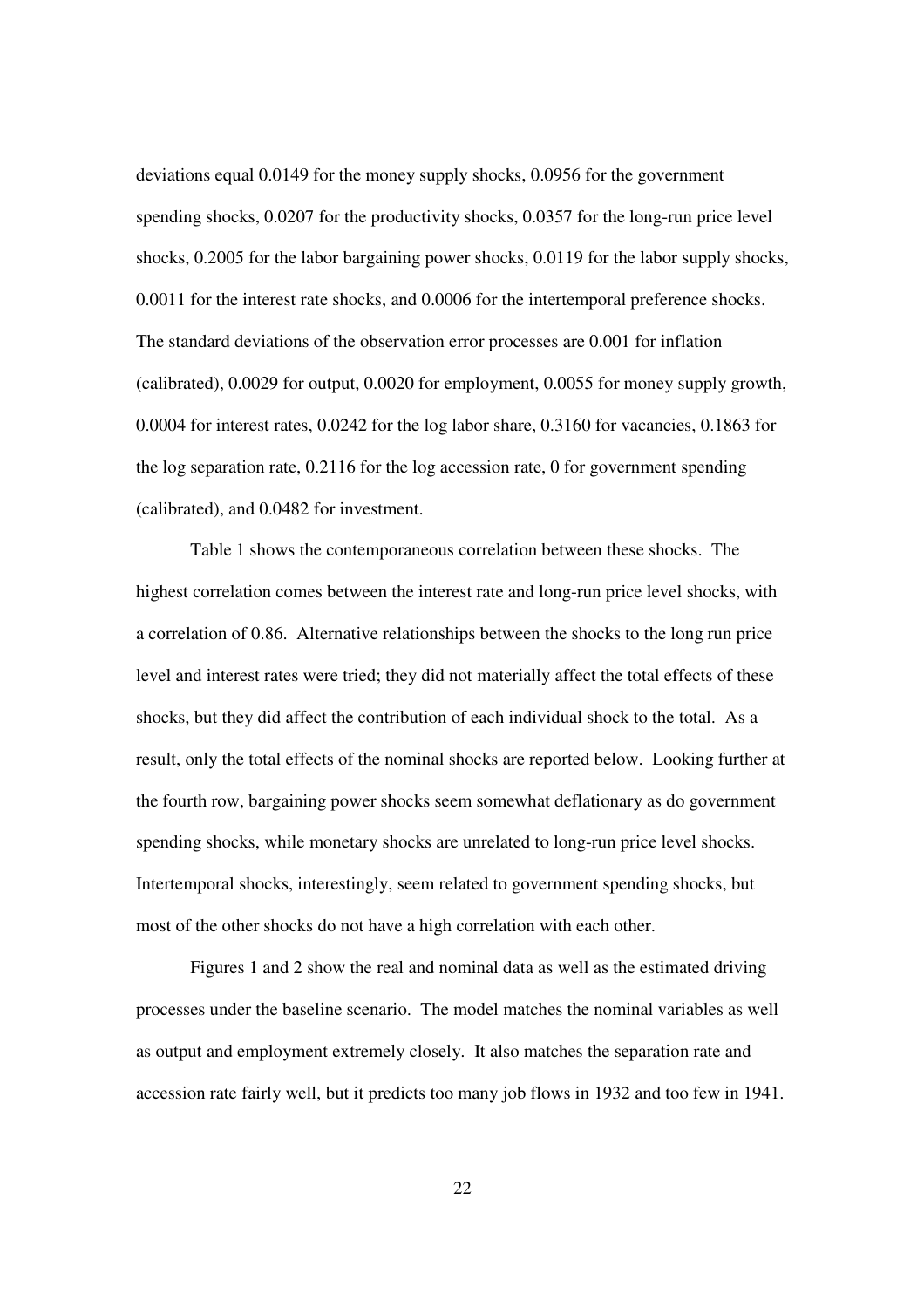Even though these data are not of the best quality, they do seem to contain useful contain information about the economy of the 1920s and 1930s. The model matches the medium-run behavior of vacancies well, but the model predicts more short-run volatility than the data indicate. It also matches the high labor share during the contraction phase of the Depression; this is due to sticky nominal wages. The model matches the other variables very well.

#### **V.B. Nominal and intertemporal shocks and their effects**

Nominal factors appear to drive the cyclical behavior of labor markets during the early phases of the Depression. The long run price level was relatively stable during the 1920s, with some possible mild deflationary pressure throughout the decade. It then crashed and stayed persistently low after 1933. The data, narrative history, and model all agree that expectations of persistent price changes played a large role in the business cycle dynamics of the period. In contrast with Eggertsson (2008), this model indicates that the environment throughout the 1930s was still profoundly deflationary, primarily based on the low observed nominal interest rates. The intuition for this form of deflationary bias is simple: With persistently low nominal interest rates, households' intertemporal Euler Equation (4) demonstrates the Fisher Effect. Expected inflation tracks nominal interest rates, so as nominal interest rates decline in the long run, so does expected inflation. As Friedman (1963) noted, the low interest rates of this period appear to be a sign of deflationary, not inflationary, pressure.

Eggertsson (2008) emphasizes the effects of intertemporal shocks on real allocations and on inflation. Indeed, it appears that people acted more patiently and tried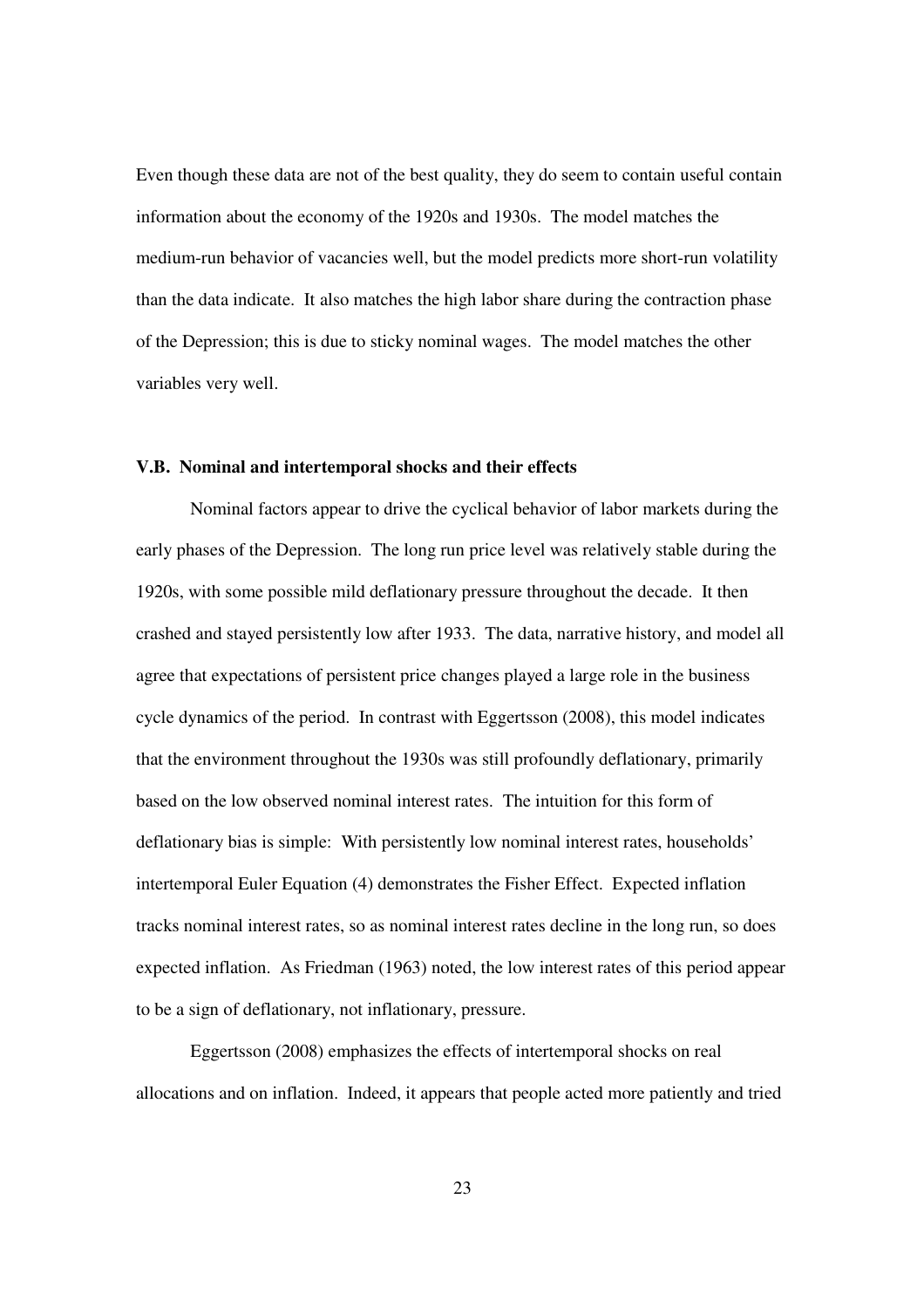to save more during the early 1930s, and this pushed down the efficient level of real interest rates. In the short run these shocks are deflationary. Holding long-run price level expectations and nominal interest rates constant, the willingness to consume less today causes today's output to fall in price relative to tomorrow's output. In the medium run these shocks are inflationary, as prices rise back toward their long run levels. Real interest rates fall and this sets the stage for a rebound.

Figures 4 and 5 show the cumulative effects of all the shocks in the model; the employment and output effects of the various shocks (save productivity) track each other closely. The estimated shocks from 1923 onward are fed into the model, and the effects after 1929 are shown in the charts (re-based to zero). The shocks to interest rates and to prices are taken together, since theory and measurement are silent as to their exact relationship. For both output and employment, these nominal shocks are the main drivers of the Depression. They contribute 13 points to the fall in output from trend and 16 points to the fall in employment from trend during the contraction phase. The intertemporal preference shocks analyzed by Eggertsson, by contrast, should have caused a small rise in output during the Depression as falling expected real interest rates should have stimulated production and employment by 7 and 8 percentage points.

Nominal shocks also account for half of the 1937-38 recession in terms of the fall in employment from trend, though the model does predict a longer recession than the one which actually occurred. Eggertsson and Pugsley (2006) argue that this recession was caused by the Fed's deliberate engineering of lower inflationary expectations, and the model and data are consistent with this interpretation of events. However, the model economy predicts a faster recovery from the initial onset of the Depression than the one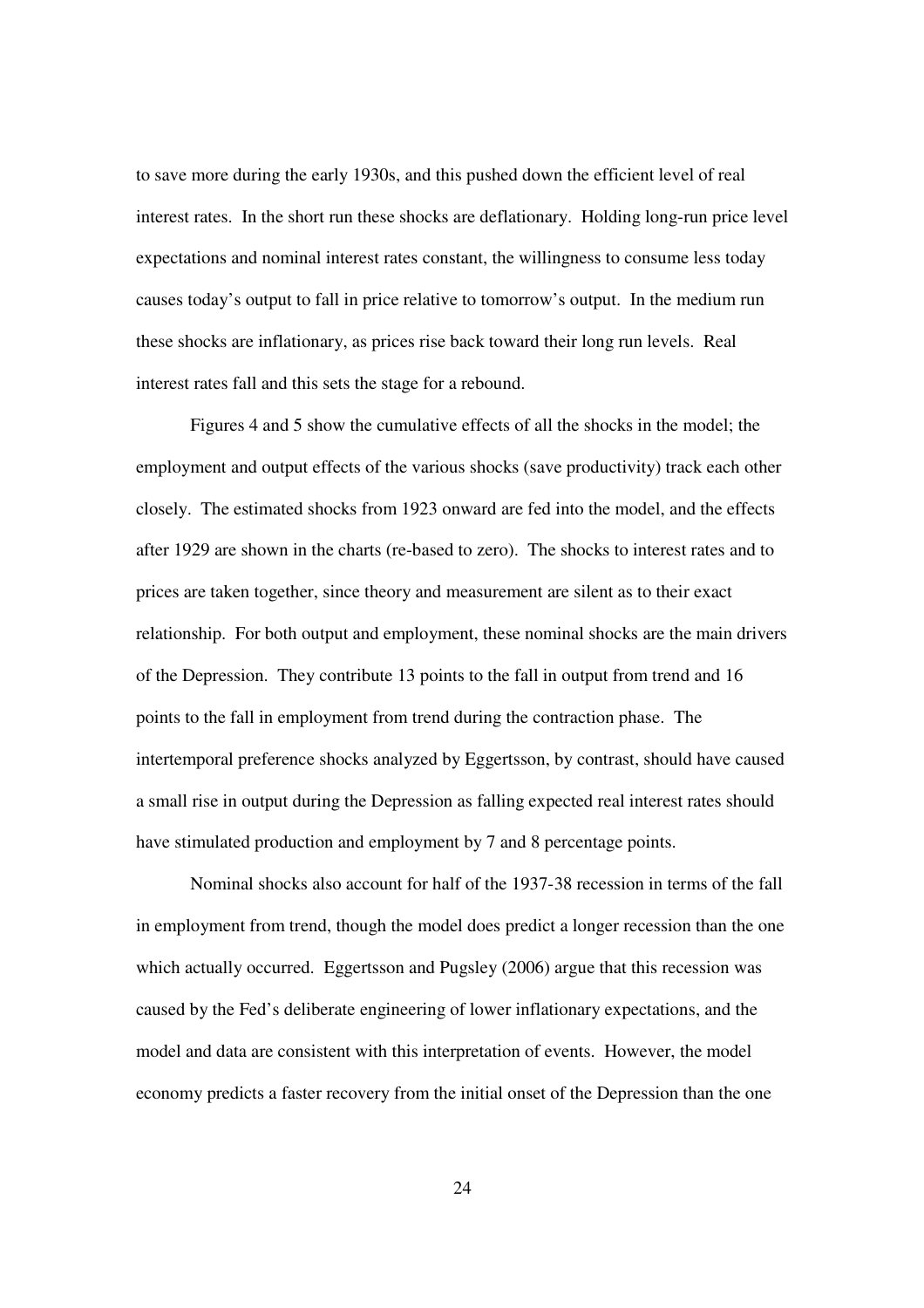which in fact happened. Since very little happened with interest rates and with the long run price level after 1933, wage and price adjustment should have brought the economy back to trend by about 1937.

#### **V.C. Evaluating the monetarist hypothesis**

One might naturally ask the question, how well does money growth predict longrun nominal output? Friedman and Schwartz (1963) and many authors since then assign an important role to the money supply during the Depression period. A rough measure of this correlation is given by regressing the forecast error of long run nominal output on the forecast error of long run money. The coefficient obtained over the entire sample is 0.59, with that coefficient rising to 1.36 beginning in the second quarter of 1933. It is clear that the money supply was correlated with nominal output (but not long run prices); a simple inspection of Figure 2 shows this. This is the empirical basis for the monetarist claim that the money supply matters even in a liquidity trap.

To investigate the monetarist hypothesis, one can what happens when one takes the additional information from the M1 money supply into account when estimating shocks to nominal output. This is done by replacing equation (39) with the expression:

$$
\ln(J_t) = \ln(J_{t-1}) - \ln\left(\frac{P_t}{P_{t-1}}\right) - \ln\left(\frac{Y_t}{Y_{t-1}}\right) + \frac{1}{1 - \rho_M} \varepsilon_t^{\Theta} + \varepsilon_t^V,
$$
 (39M)

and reestimating the shock processes. This specification restricts nominal output in the long run to be governed solely by the money supply and by a structural shock to the longrun velocity of money. In this model, money supply need not feed through into nominal output in every period (that is, velocity can vary endogenously in the short run). In the long run, however, as conditions return to normal, one would expect velocity to revert to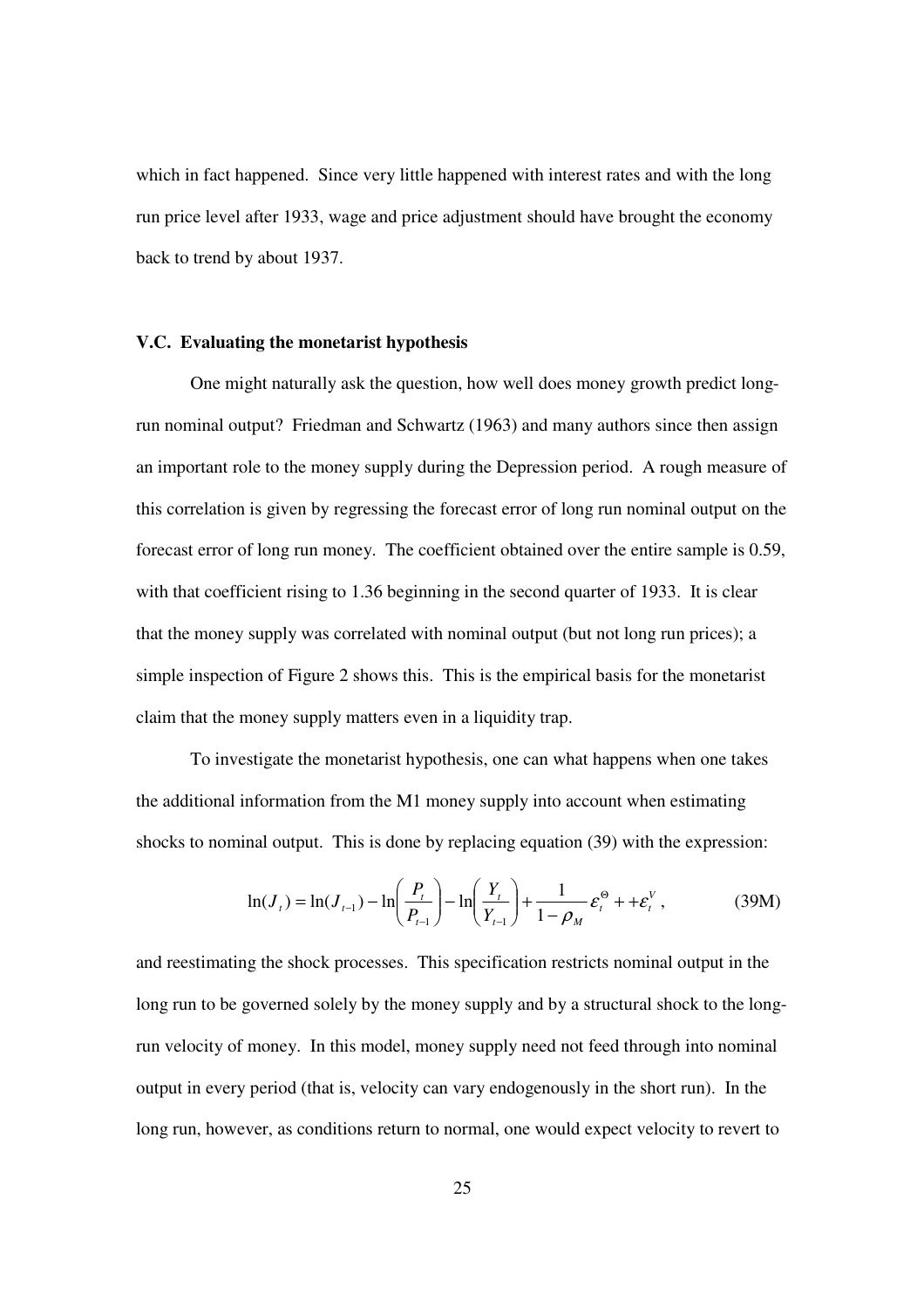its long-run value. If the money supply were effective at providing a nominal anchor, then this is equivalent to saying that the quantity theory holds in the medium to long run.

 Figure 6 shows the results of this exercise. The effects of money supply shocks in this monetarist model mostly follow the underlying process of money growth. That is, money does exert a contractionary influence from 1929 through 1933. However, money supply growth shot up after 1933, and the model predicts that by early 1934, output should have reverted to trend. Indeed, the model counterfactually predicts a very large boom during the mid-1930s, and this is after allowing for generous measurement error in the money supply process. As a result of this anomalous behavior, the log likelihood of the monetarist model equals 2,048.2 versus 2,073.9 (to a constant) for the baseline model. The data reject a monetarist interpretation of events of the entire decade. Not only were low interest rates an unreliable indicator of the stance of long-run monetary policy; it seems that the *money supply* was an unreliable indicator of the stance of expected monetary policy.<sup>5</sup> Nominal and real output growth did not reliably follow from money growth during the period of low interest rates.

#### **V.D. The role of government spending and productivity shocks**

 A look at Figures 4 and 5 indicate a more moderate role for government spending and productivity shocks in comparison with nominal shocks. Contrary to popular wisdom, real government spending was mildly *stimulative* on average under the Hoover administration, adding about one percent each to employment and output between the beginning of 1929 and the beginning of 1933. It did dip slightly in 1932, however. It

<sup>&</sup>lt;sup>5</sup> Taking the monetary base as the driver of long-run nominal output would only strengthen this conclusion, since the monetary base grew even more quickly than broad money during the 1930s, beginning in 1930.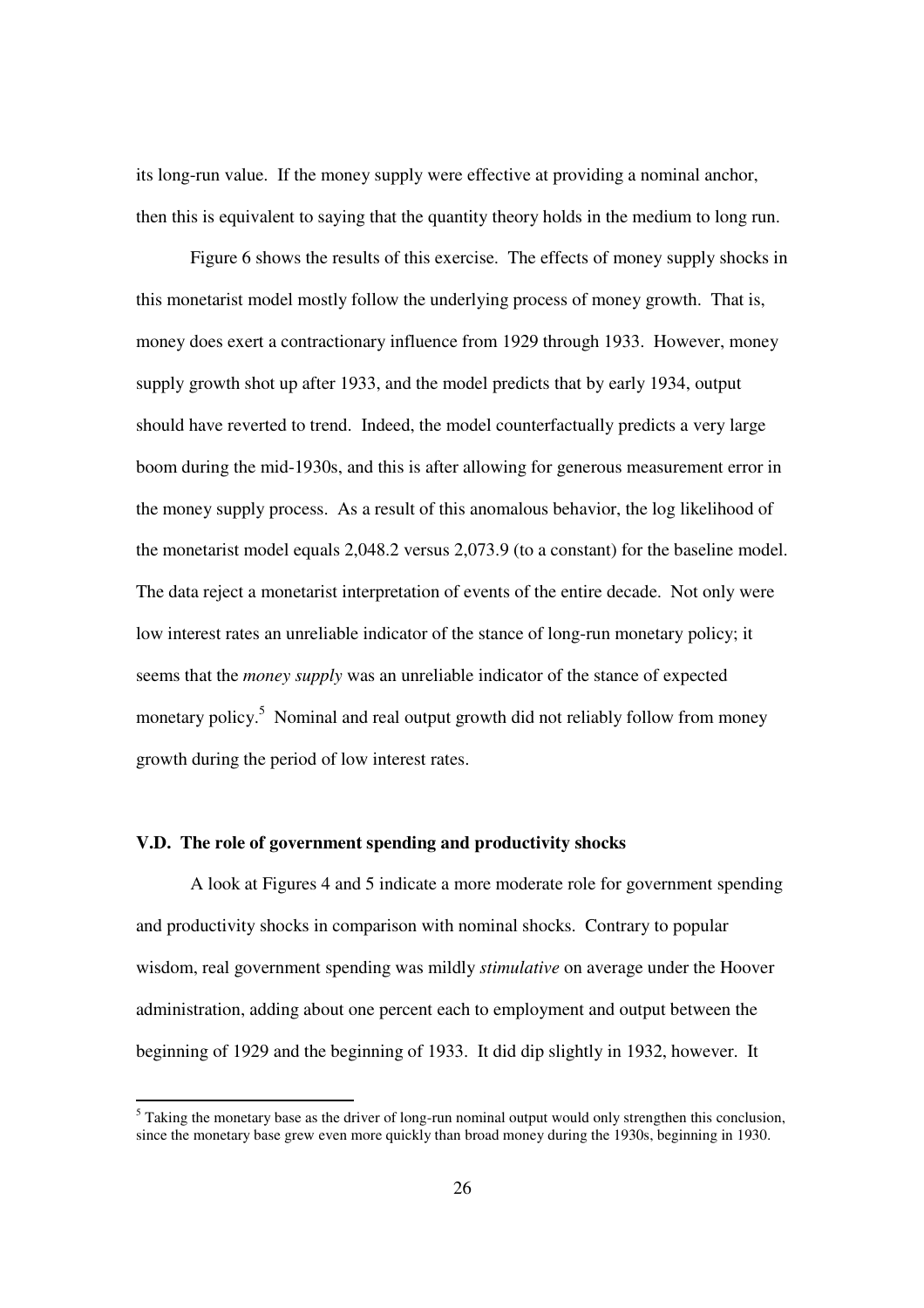continued to exert a mildly stimulative influence throughout the rest of the Depression, adding about 3% each to employment and output in mid-1936, and it accounted for only a tiny part of the 1937 recession. In conjunction with a slight moderation in deflationary expectations, war spending helped to pull the economy out of the Depression toward the end of 1941. The changes in government spending before 1941 were simply too small to account for much, and this is in a model with a moderately large government multiplier.<sup>6</sup>

 The model and data also indicate a moderate role for productivity, on the order of 7 percent of employment and 19 percent of output. The employment data used here are based on Kendrick (1961)'s quality-adjusted labor input measure which is cleansed of sectoral composition bias. In comparison with an unadjusted measure of employment, this measure of labor input shows smaller productivity fluctuations. During this period there was a massive shift in the labor force away from manufacturing and into lessproductive agriculture. The role ascribed here for movements in productivity should still be considered an upper bound on the effects of productivity shocks because of the difficulties inherent in measuring hours of work, but it seems that unfavorable productivity shocks played a noticeable role in the behavior of output and employment.

#### **V.E. Labor market shocks and the slow recovery**

 The estimated bargaining power and labor supply shifters shifted upwards, persistently, for the entire Depression period. This indicates that there were disturbances that kept labor demand persistently low, apart from productivity and nominal shocks. Labor's bargaining power shows slightly more cyclicality than does the labor supply

The total cumulative multiplier (the output gain divided by the spending innovation in present value) equals 0.62.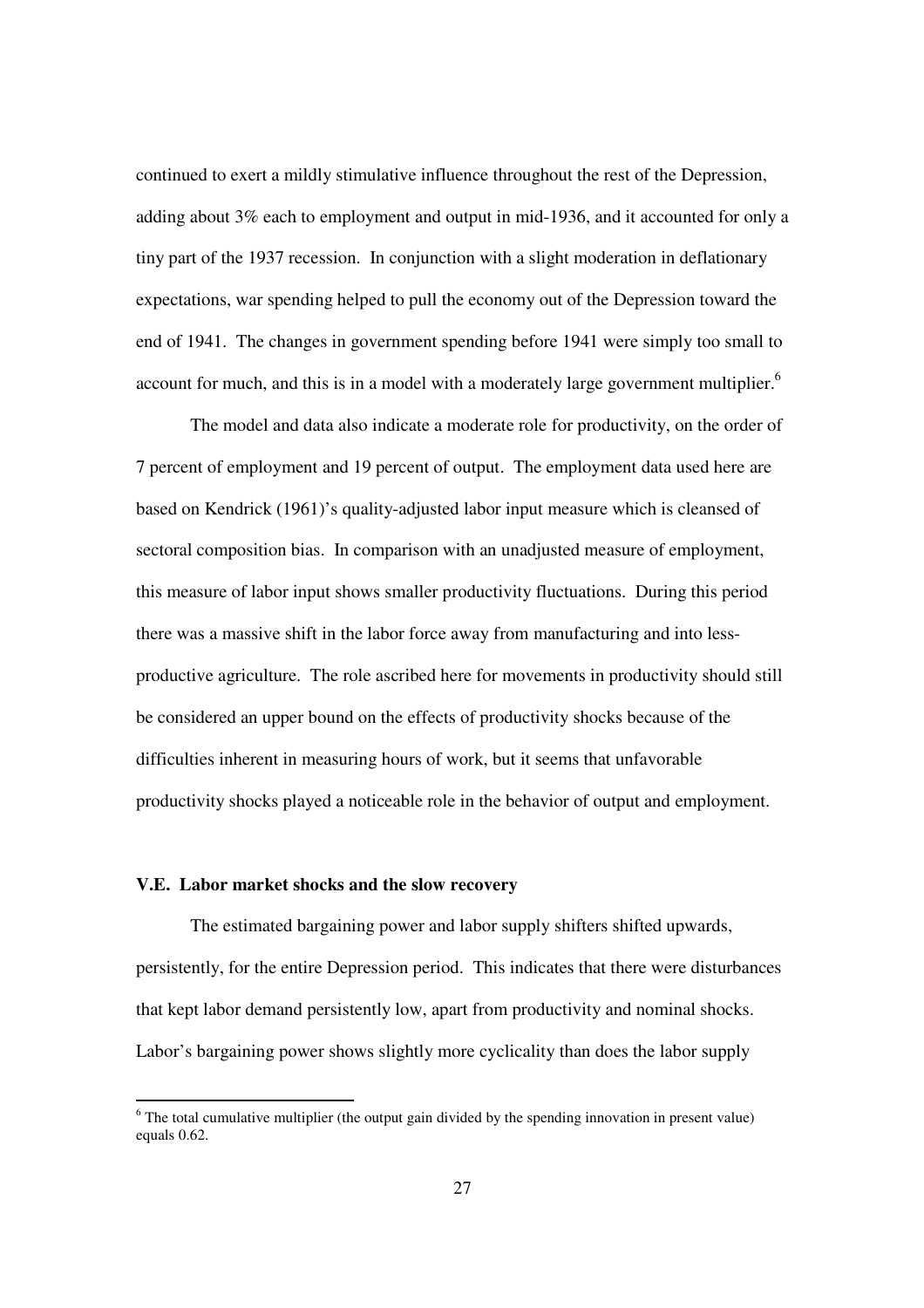shifter, while the latter made a one-time jump upward between 1933 and 1935. Figures 4 and 5 show that neither one matters much at a business cycle frequency. Their main contribution is to account for the persistent downward shift in the Beveridge Curve during the 1930s and especially for the poor labor market performance through 1935. Low vacancy creation precedes low employment, so while the shocks to labor's bargaining power hit during the contraction, it took until the mid-1930s until their effects were completely felt. By contrast, labor supply remained fairly healthy until the New Deal and exerted a minor drag on employment thereafter. Overall, the circumstances in the 1930s reflect unusually sclerotic labor markets, and this coincides with a high labor share of income as well as a depressed Beveridge curve.

#### **V.F The importance of the model parameters**

 Figures 7 through 9 show the effects of the nominal shocks under different values of the labor market parameters, after reestimating the structural shocks and holding other parameters constant. This exercise tends to overexaggerate the importance of individual parameter choices, but it offers insight into how the model works. Figure 7 shows what happens when one raises the share of vacancy posting costs to 2.0% and the standard deviation of the idiosyncratic shocks to 1.20. In this case the model tracks the baseline model very well. Reducing vacancy posting costs to 1.0% and reducing the standard deviation of the idiosyncratic shocks to 0.30, by contrast, provides more amplification for nominal shocks during the contraction while predicting a faster recovery. Different values of the matching elasticity *a* show the same pattern, with high values showing a deeper depression and low values showing much smaller effects for nominal shocks. A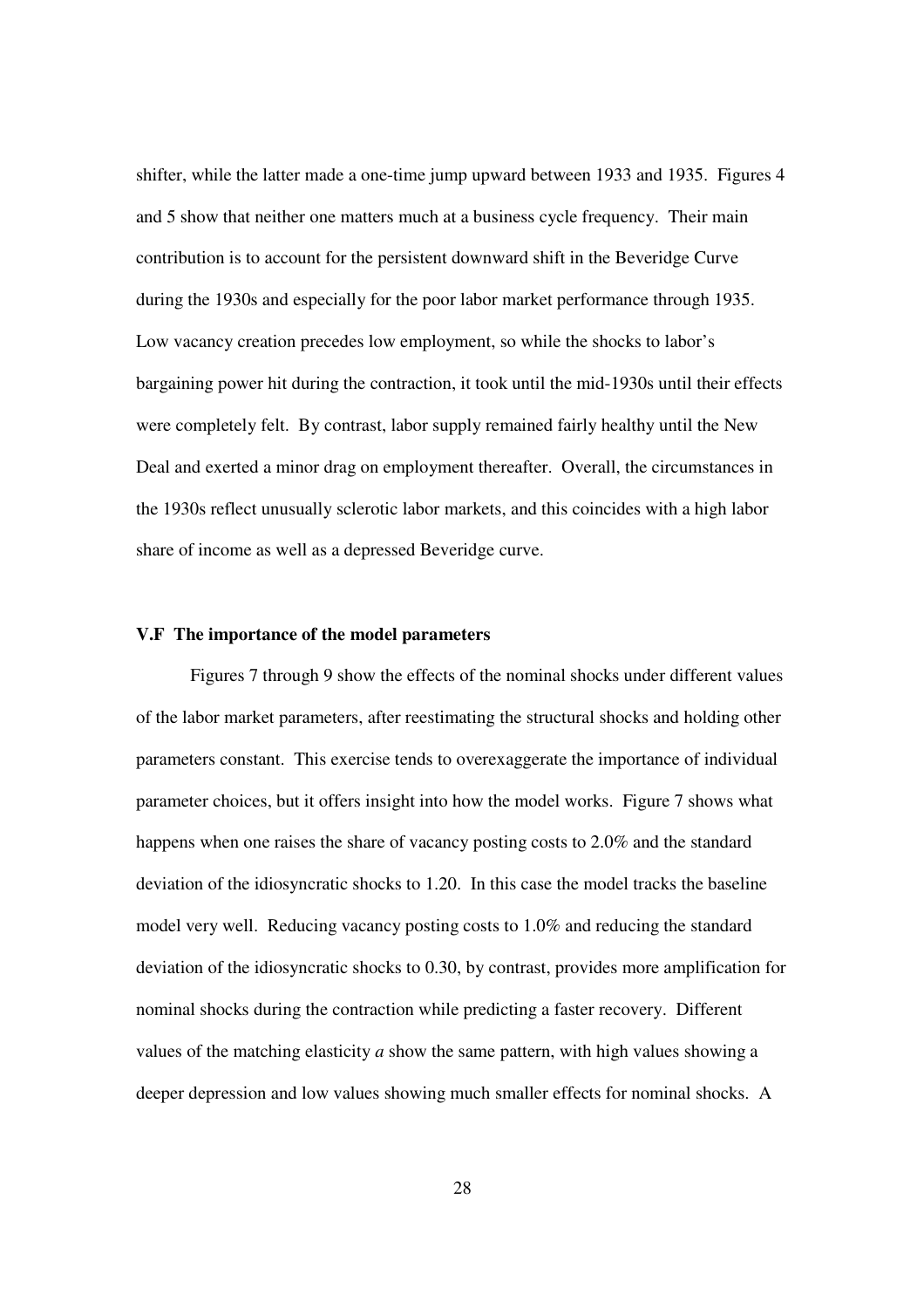higher value of *a* is unlikely since that would imply a very large hiring rate provoked by high unemployment (and thus cheap vacancy posting) in 1932. Not shown is the habit persistence parameter *h*, which does not matter to the naked eye. Figure 8 shows the importance of the nominal parameters. The model is sensitive to these parameters since without them nominal expectations are almost neutral. The model with a value of  $\omega$  of 0.1 has only small differences from the baseline value of 0.5, while a sticky price parameter of 0.67 interestingly shows somewhat fewer effects for nominal shocks. This parameter is quantitatively not too important. The wage stickiness parameter  $v$  is absolutely crucial at explaining what happened during the Depression, with small variations making a large difference. Figure 9 shows the effects of the capital market parameters; the parameterization of depreciation and utilization do not matter while a higher capital share in production provides substantial amplification. Investment dynamics are simply an important part of business cycle dynamics.

 One can draw a few general conclusions as to how the model works based on these robustness checks. Vacancy posting costs and individual-level volatility matter for the model; without them there would be no job flows and no unemployment. The nominal stickiness parameters also matter; they provide the initial transmission mechanism from nominal shocks into real aggregates. While the exact numerical results of the model depend on the parameter values and upon model specification, the qualitative results are robust. In most cases, shocks to long run expectations can account for large portions of the recessions of 1929-33 and 1937-38, while they cannot account for the slow recovery in between. In every case, some other wedge appears to have shifted the Beveridge Curve downward.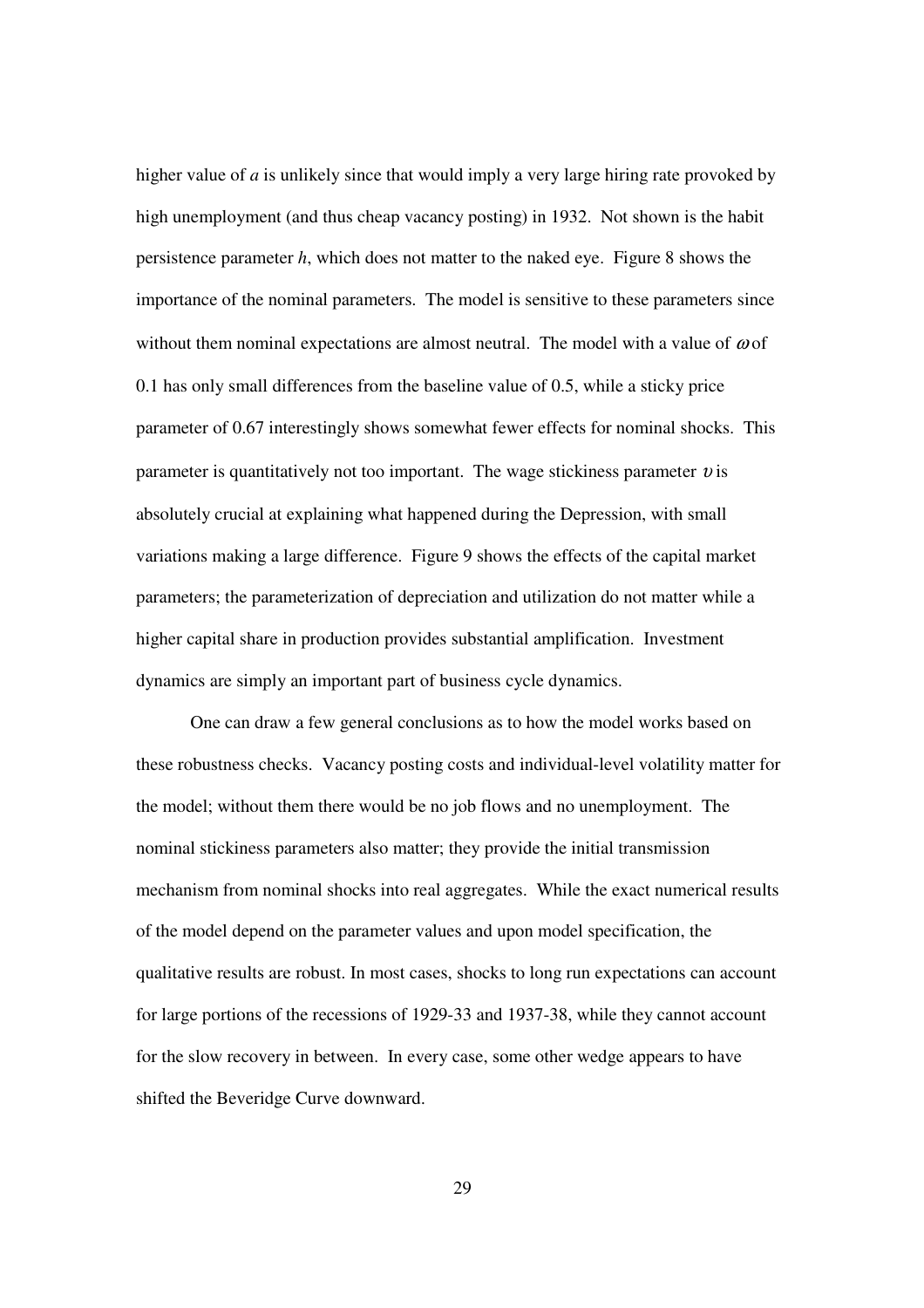#### **V.G The relationships among shocks**

 The above discussion assumes that the structural shocks are orthogonal to each other. In the data the shocks are not closely correlated with each other except for some of the nominal shocks. Still, it is worth exploring what happens when one allows these shocks to be related. Any imposed ordering of the shocks will be somewhat arbitrary, but a well chosen one can illuminate the lines along which these structural shocks might reflect deeper patterns. For instance, it allows for one to see how government spending feeds through to inflation expectations during the Depression, since this is a mechanism proposed by Eggertsson (2006) through which the New Deal brought recovery.

 Figure 10 repeats the above decomposition exercise but after allowing for the shocks to government spending, productivity, labor's bargaining power, and labor supply to affect the long-run price level and interest rates in a linear manner. This involves taking the baseline model and estimating these eight additional coefficients through maximum likelihood. The results are striking. The only shocks that seem to matter are shocks to productivity and especially to bargaining. Government spending shocks, intertemporal shocks, and to some extent labor supply shocks appear to have very little effect, and there is no evidence that government spending shocks are expansionary once their effect on future inflation is taken into account. More government spending did not feed through into higher inflation during the Depression. Furthermore, comparing Figure 10 with Figure 4 reveals that the rise in labor's bargaining power and the rise of deflationary expectations were part of the same episode in terms of the timing of their effects. There seems to be a relationship in terms of timing between the collapse in nominal output and the rise in labor's bargaining power.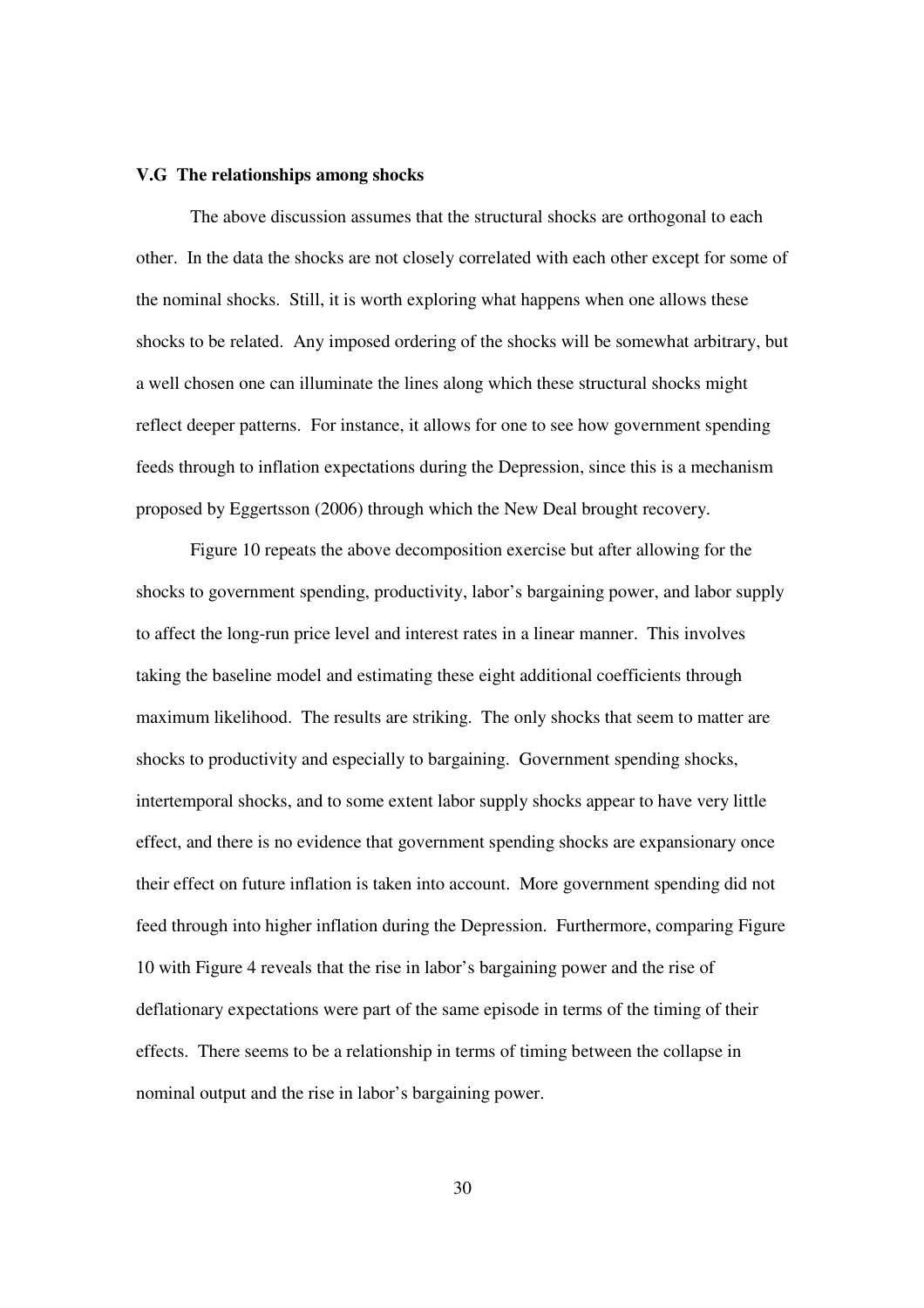#### **VI Conclusion**

 Recent experiences with low and persistent interest rates have forced researchers and policymakers to reevaluate what actually drove the Great Depression, with the hope of not repeating it. This paper has shown that a modern model of unemployment, when fed with a series of plausible shocks to long-run expectations, can replicate much of the cyclical behavior of real aggregates during that period. However the model still relies on labor supply and vacancy wedges to account for the slow recovery after 1933. This is consistent with the view that restrictive labor market policies caused unemployment to remain structurally high, and it coincides with a drastic downward shift in the Beveridge Curve. If the Depression had been caused by nominal shocks alone, the US economy should have recovered quite well by the mid to late 1930s.

 The results of these estimations also cast a revisionist view on the importance of the money supply and of inflationary expectations during the Depression. The money supply does show a positive relationship with the long-run price level during this period, but the model also rejects the view that exogenous changes in the money supply or in real aggregate demand drove nominal output. Otherwise, 1934 through 1936 would have been years of great prosperity. This is consistent with New Keynesian thinking, whereby nominal spending is a purely forward-looking variable in conditions of slack money demand. Instead, the persistently low interest rates of the period indicate a profoundly deflationary environment, even after 1933.

The relative unimportance of monetary aggregates and the continued deflationary pressures indicated by low nominal interest rates are at odds with most traditional views of the 1930s, but they hold special relevance for policymakers faced with a low interest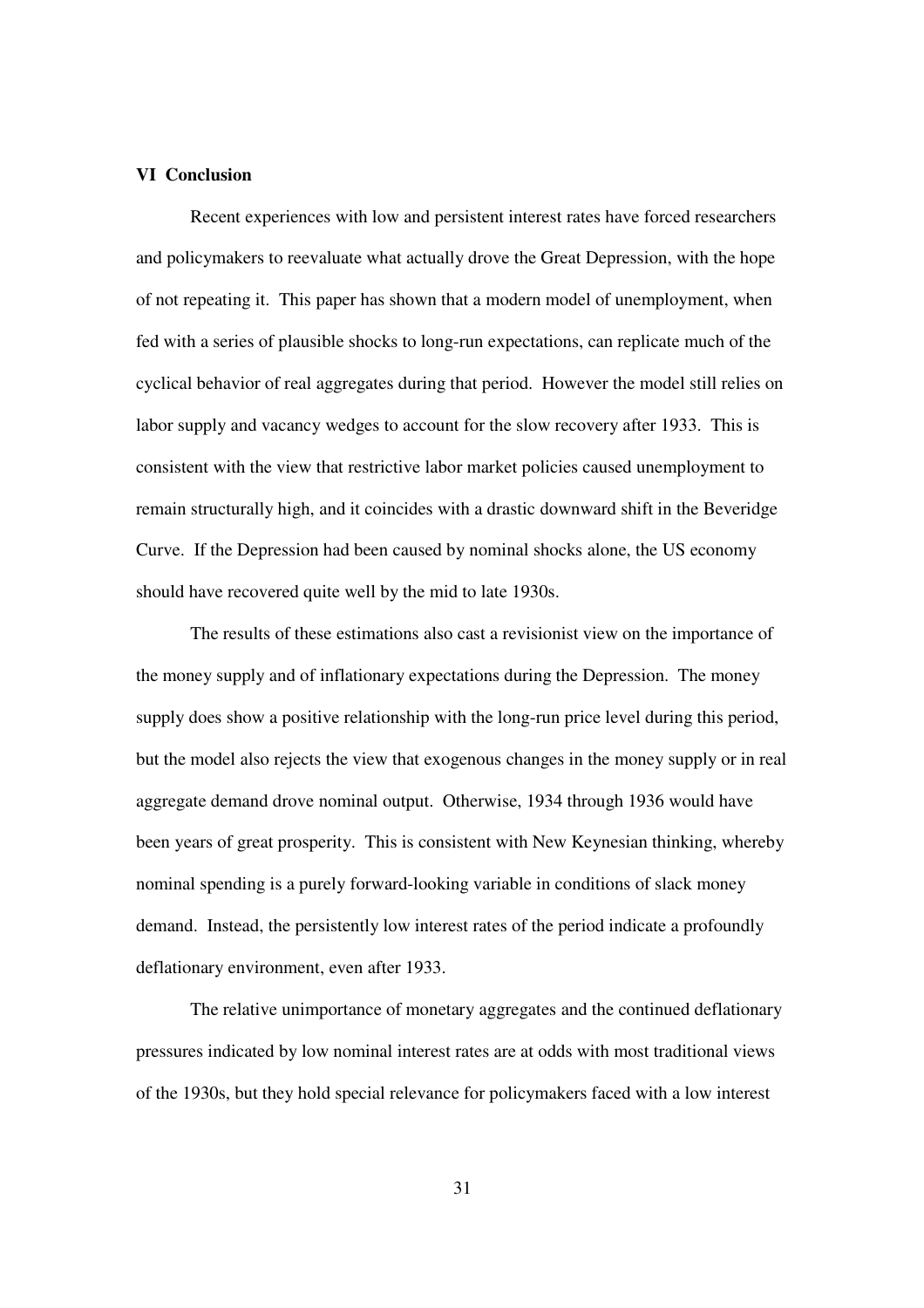rate environment. In this type of situation the usual indicators of monetary policy are no longer reliable guides as to the evolution of nominal output, and expectations of the long run become particularly important in determining current outcomes. Policymakers need to take this into account when designing policies to cope with low interest rates; in a liquidity trap one should not mistake low interest rates and an expanding money supply for inflationary pressure.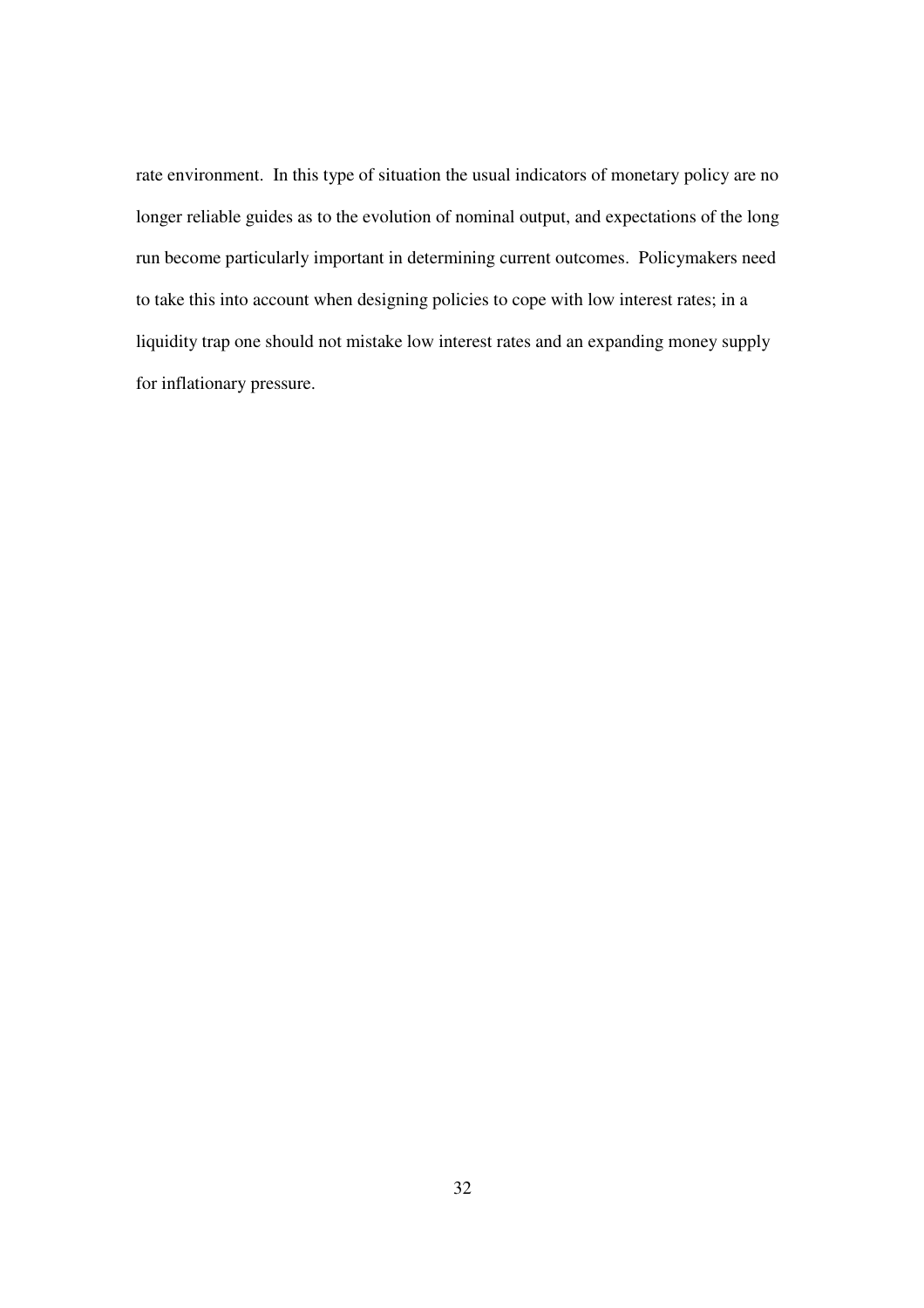#### **Appendix A: Numerical solution to the model**

#### **A.1 Deriving the steady state from calibrated parameters**

 The state-space approach requires a specification for the state equation which comes from the linearized model. The linearized model in turn contains coefficients which depend on the steady state of the model. Deriving the steady state from the calibrated parameters while taking growth rates into account is fairly straightforward. Given a nominal interest rate *R*, a balanced growth rate  $\overline{\Gamma}$ , a gross inflation rate  $\Pi$ , and a risk aversion parameter  $\sigma$ , it is possible to calibrate the rate of time preference  $\beta$  from equation (I.4) after noting that the costate variable  $\lambda$  grows at rate  $\overline{\Gamma}$ :

$$
\beta = \frac{\overline{\Gamma} \Pi}{R}.
$$
\n(A1)

In a zero-inflation steady state with a driftless velocity, the money growth rate  $\overline{\Theta}$  simply equals the economic growth rate  $\overline{\Gamma}$ . Given a markup  $\mu$ , one can solve the equation

$$
\mu=\frac{\theta}{\theta-1},
$$

to get  $\theta$ .

Given a process for  $a_{it}$  and total and exogenous separation rates  $\rho$  and  $\rho^x$ , it is possible to derive the endogenous separation probability and the cutoff value for productivity:

$$
F(\tilde{a}) = \rho^n = \frac{\rho - \rho^x}{(1 - \rho^x)}.
$$
 (A2)

Given an observed unemployment rate  $u$  as well as a total separation rate  $\rho$ , and job and worker finding rates  $k^w$  and  $k^f$ , it is easy to find the number of employed (before separations):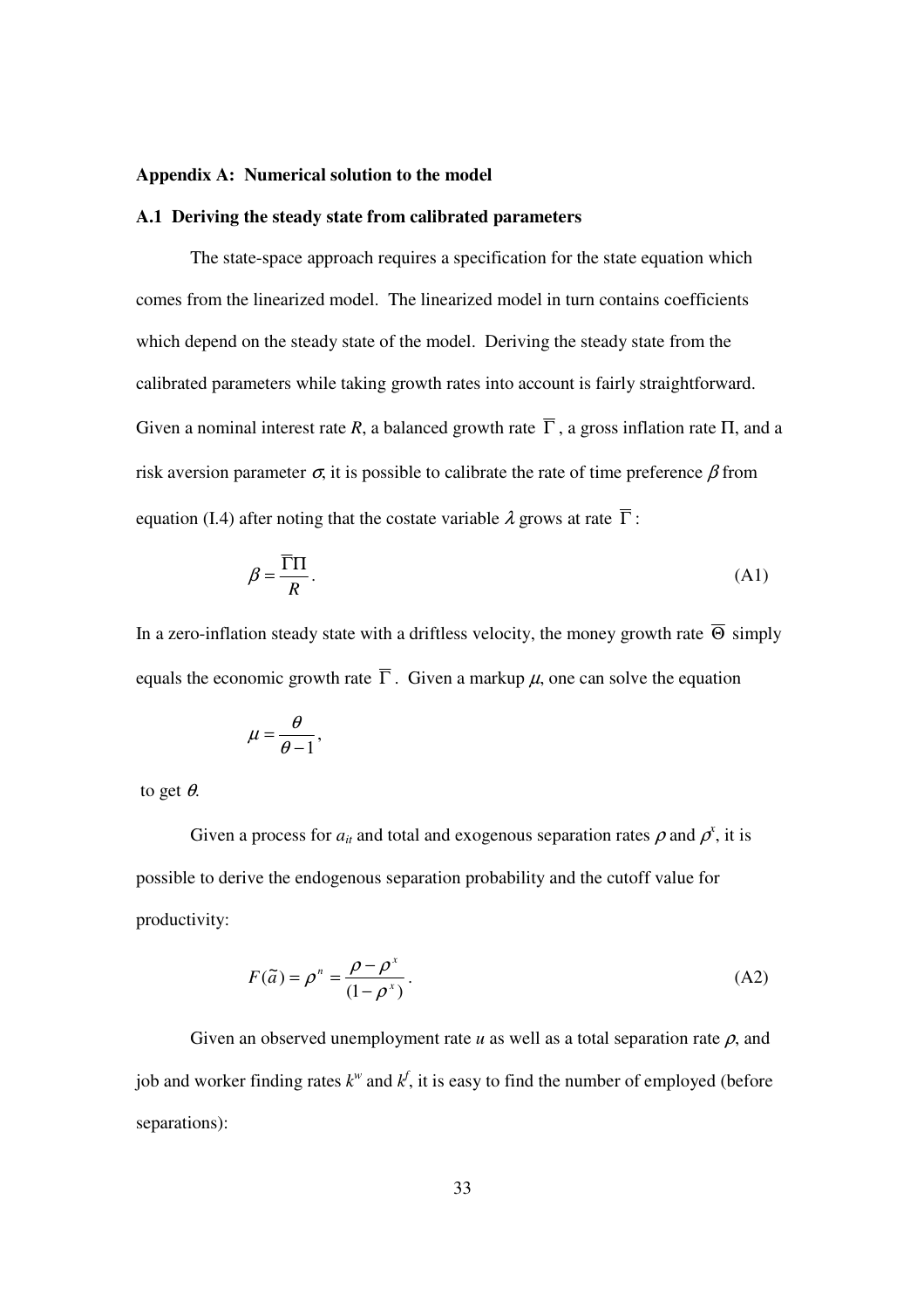$$
N = \frac{1 - u}{1 - \rho},\tag{A3}
$$

the number of vacancies from the homogeneous matching function,

$$
k^f v = k^w u \,, \tag{A4}
$$

and the retention rate:

$$
\varphi = (1 - \rho^x)[1 - F(\tilde{a})]. \tag{A5}
$$

The capital evolution equation, given a steady state investment ratio and depreciation rate, determines the steady-state capital-output ratio:

$$
s_k = \frac{s_i}{(\overline{\Gamma} - 1 + \delta)},\tag{A6}
$$

and the intertemporal investment equation determines  $\rho_k$  and the depreciation elasticity parameter:

$$
\rho_k = R(R-1) + \delta \,, \tag{A7}
$$

and

$$
\phi_k = \frac{\rho_k}{\delta} \,. \tag{A8}
$$

The demand for capital and the value of vacancy posting costs  $s<sub>y</sub>$  determine the value of

<sup>α</sup>:

$$
\alpha = \frac{\rho_k s_k \mu}{1 + s_v} \tag{A9}
$$

Given the output equation, one can then find a value for gross output *Q*:

$$
Q = \frac{(1-\rho)N\left[\int_{\tilde{a}_i}^{\infty} a_i dF(a_i)\right]}{1-F(\tilde{a})}\left[\frac{\alpha}{\mu_i \rho_i^k}\right]^{\frac{\alpha}{1-\alpha}}.
$$
 (A10)

This gives values for *Y* and  $\gamma$  based on the equation for value added: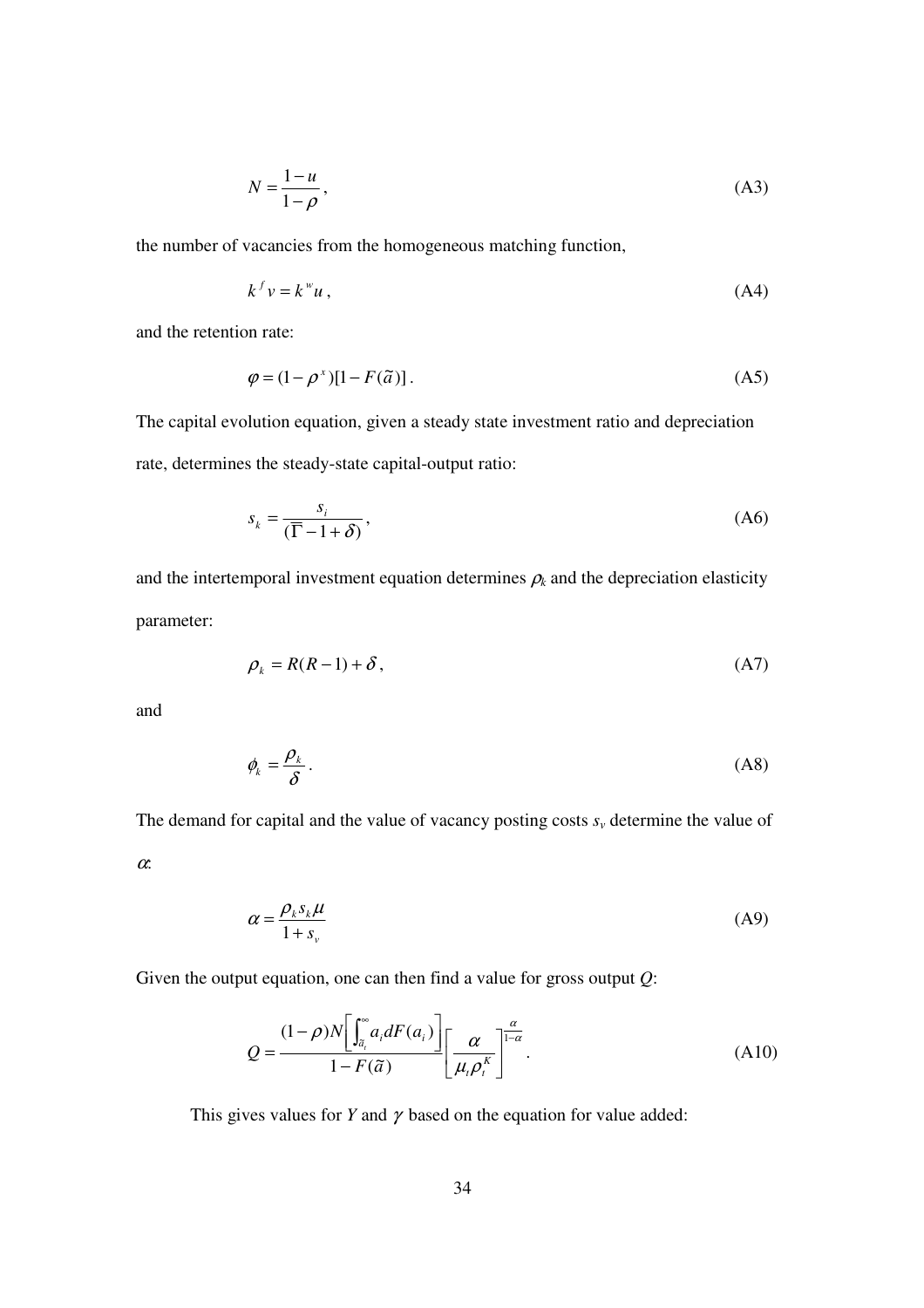$$
Y = \frac{Q}{1 + s_v},\tag{A11}
$$

and

$$
\gamma p^{\nu} = \frac{Q - Y}{\nu}.
$$
\n(A12)

The average surplus is taken from integrating over output in excess over the reservation value:

$$
s = \frac{(1-\alpha)\left[\int_{\tilde{a}_i}^{\infty} (a_i - \tilde{a}) dF(a_i)\right]}{(1 - F(\tilde{a}))\mu R} \left[\frac{\alpha}{\mu_i \rho_i^k}\right]^{\frac{\alpha}{1-\alpha}}.
$$
 (A13)

The surplus equation a closed-form expression for *q*:

$$
q = \frac{\varphi \overline{\Gamma}(1 - k^{\omega})s}{R} + \frac{k^{\omega} \varphi^{\omega}}{k^f},
$$
\n(A14)

and the vacancy posting condition yields the firm's share of the surplus:

$$
s^f = \frac{\mathcal{R}p^{\nu}}{k^f \varphi \overline{\Gamma}} \tag{A15}
$$

The real wage follows the form (in steady state):

$$
W = R \left( \frac{(1 - \alpha)Q}{\varphi N \mu R} - s^f + \frac{\eta p^{\nu}}{k^f} \right)
$$
(A16)

and the rebargained wage is given by

$$
W^* = W \frac{(1 - v/\overline{\Gamma})}{(1 - v)}.
$$
\n(A17)

 The initial value of the costate variable in consumption is determined by the firstorder condition of the household's optimization problem:

$$
\frac{1}{C - hC/\overline{\Gamma}} - \frac{\beta h}{\overline{\Gamma}C - hC} - \lambda = 0,
$$
\n(A18)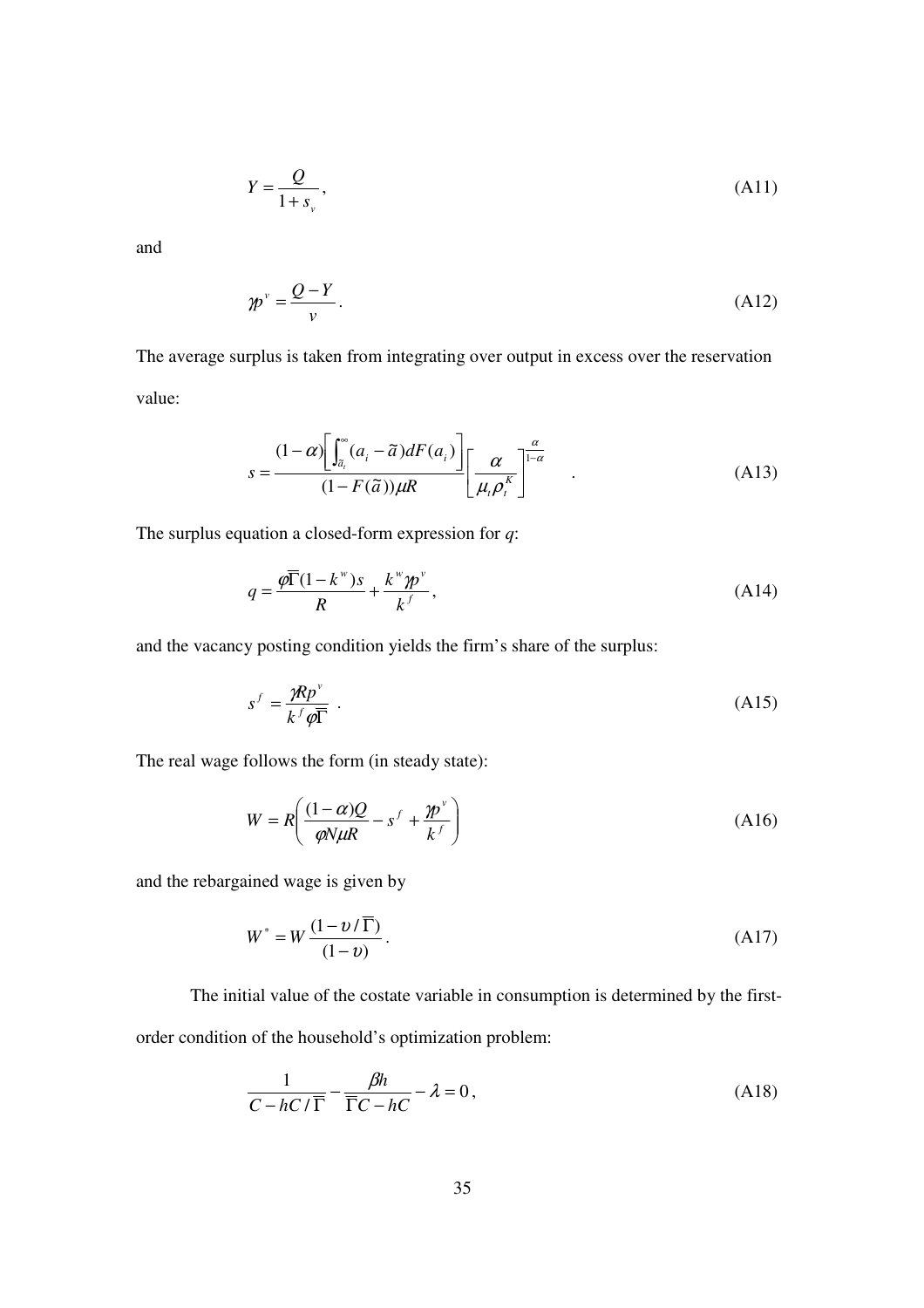and the surplus equation yields *A*:

$$
A = \left(\frac{(1-\alpha)Q}{\varphi N\mu R} - s + q\right)\lambda.
$$
 (A19)

The price of vacancies can be normalized (by extension determining  $\gamma$ ):

$$
p^{\nu} = 1. \tag{A20}
$$

The initial value of the velocity does not matter for the calibration of this model and can be set to one.

#### **A.2 Linearization around the steady state**

 Linearizing the quantity equation in first differences obtains the stochastic money demand relation (which determines velocity implicitly):

$$
\hat{\pi}_t + \hat{y}_t - \hat{\Theta}_t - \Delta \hat{V}_t = \hat{y}_{t-1} \tag{A21}
$$

 The evolution of the number of matches comes from the accounting condition after substituting the relationship between matches and vacancy filling:

$$
\hat{n}_{t+1} = \varphi \hat{n}_t + \varphi \hat{\varphi}_t + \left(\frac{vk^f}{N}\right) \hat{v}_t + \left(\frac{vk^f}{N}\right) \hat{k}_t^f.
$$
\n(A22)

The endogenous job destruction margin comes next:

$$
\hat{a}_t = \hat{r}_t + \frac{1}{1-\alpha} \hat{\mu}_t + \frac{\alpha}{1-\alpha} \hat{\rho}_t^k - \hat{\bar{z}}_t - \left(\frac{q}{A/\lambda - q}\right) \hat{q}_t
$$

$$
+ \left(\frac{A/\lambda}{A/\lambda - q}\right) \left(\hat{A}_t - \hat{\lambda}_t\right), \tag{A23}
$$

followed by an expression for the job retention rate:

$$
\hat{\varphi}_t = -\left(\frac{\rho^n}{1 - \rho^n}\right) e_{Fa} \hat{a}_t, \tag{A24}
$$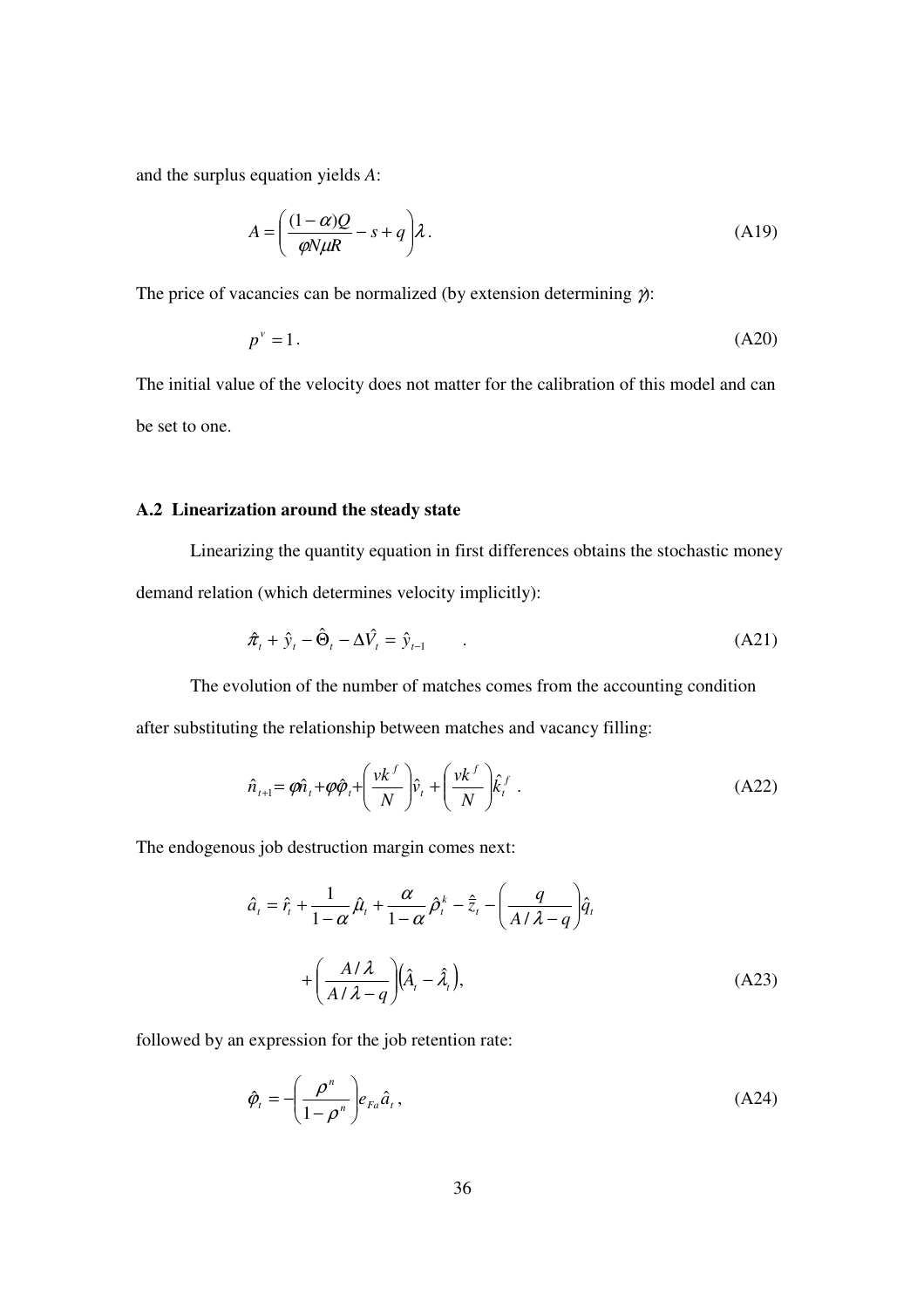where  $e_{Fa}$  equals the elasticity of *F* with respect to  $\tilde{a}$ . The number of job seekers is approximated by the expression

$$
\hat{u}_t = -\left(\frac{\varphi N}{u}\right)\hat{\varphi}_t - \left(\frac{\varphi N}{u}\right)\hat{n}_t.
$$
\n(A25)

 The parameterization for the matching function ensures that the vacancy filling probability relates to vacancies and job searchers:

$$
\hat{k}_t^f = a\hat{u}_t - a\hat{v}_t,\tag{A26}
$$

and the job finding probability relates to the vacancy filling probability such that

$$
\hat{k}_t^f + \hat{v}_t = \hat{k}_t^w + \hat{u}_t. \tag{A27}
$$

Linearizing the job posting condition yields:

$$
\hat{p}_t^{\nu} = \hat{k}_t^f - \hat{r}_t + E_t \hat{\pi}_{t+1} + E_t \hat{s}_{t+1}^f + E_t \hat{\phi}_{t+1}.
$$
\n(A28)

Linearizing the output equation yields:

$$
\hat{y}_t = \left(\frac{Q}{Y}\right)(e_{Ha}\hat{a}_t + \hat{\varphi}_t + \hat{n}_t + \hat{\bar{z}}_t - \frac{\alpha}{1-\alpha}\hat{\mu}_t - \frac{\alpha}{1-\alpha}\hat{\rho}_t^k)
$$

$$
-\left(\frac{\gamma p^{\nu}}{Y}\right)(\hat{v}_t + \hat{p}_t^{\nu}), \tag{A29}
$$

where  $e_{Ha}$  equals the elasticity of  $H(\tilde{a}) = \frac{1}{1 - E(\tilde{a})} \int_{\tilde{a}}^{\infty}$ −  $\equiv \frac{1}{1-F(\tilde{a})}\int_{\tilde{a}_i} a_i dF(a_i)$  $H(\tilde{a}) \equiv \frac{1}{1 - F(\tilde{a})} \int_{\tilde{a}_i} a_i dF(a_i)$  $\overline{1-F(\tilde{a})}$  $(\tilde{a}) = \frac{1}{\sqrt{a}} \int_{a}^{\infty} a_i dF(a_i)$  with respect to  $\tilde{a}$ .

The asset pricing equation follows its typical form:

$$
\hat{\lambda}_{t} = \hat{r}_{t} + E_{t}\hat{\lambda}_{t+1} - E_{t}\hat{\pi}_{t+1},
$$
\n(A30)

and the first-order condition for consumption becomes:

$$
\frac{\overline{\Gamma}^2 + \beta h^2}{\left(\overline{\Gamma} - h\right)^2 c} \hat{c}_t + \frac{\overline{\Gamma} \beta h}{\left(\overline{\Gamma} - h\right)^2 c} E_t \hat{c}_{t+1} - \frac{\overline{\Gamma} h}{\left(\overline{\Gamma} - h\right)^2 c} + \hat{\lambda}_t = 0. \tag{A31}
$$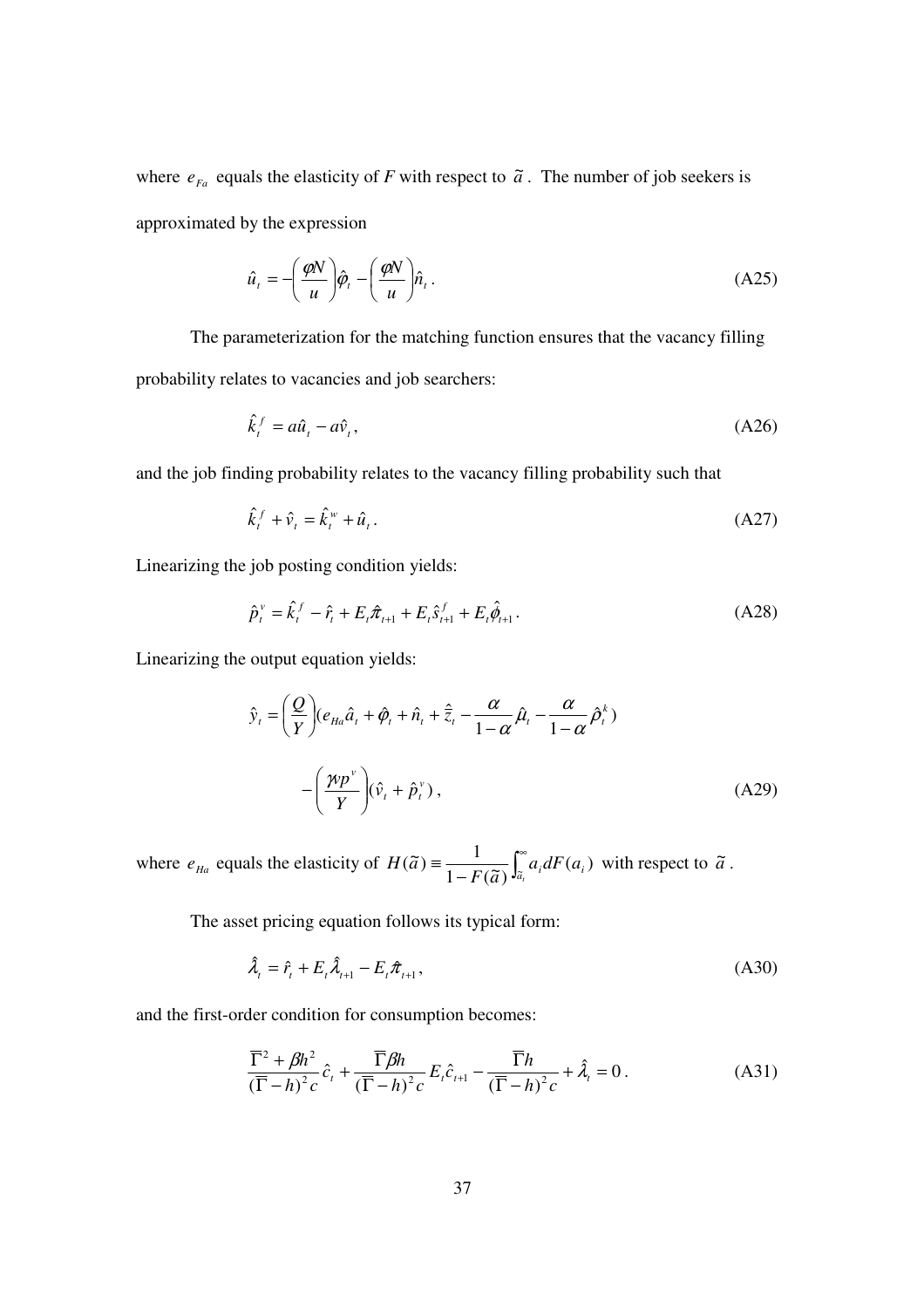The conditions for the retail sector give rise to a New Keynesian Phillips Curve linearized around a zero inflation steady state:

$$
\frac{\omega}{R}E_{t}\hat{\pi}_{t+1} = \omega \hat{\pi}_{t} + (1 - \omega) \left(1 - \frac{\omega}{R}\right) \hat{\mu}_{t}.
$$
\n(A32)

The relationship between the continuation value of the surplus and future values of that surplus is approximated by the following:

$$
q\hat{q}_t = \frac{\varphi \overline{\Gamma}_s (1 - k^w)}{R} \left( E_t \hat{\varphi}_{t+1} - \hat{r}_t + E_t \hat{\pi}_{t+1} + E_t \hat{s}_{t+1} \right)
$$
  
+ 
$$
\left( \frac{k^w \pmb{p}^v}{k^f} - \frac{\varphi \overline{\Gamma}_s k^w}{R} \right) \hat{k}_t^w + \frac{k^w \pmb{p}^v}{k^f} (\hat{p}_t^v - \hat{k}_t^f).
$$
 (A33)

To get the factor shares and the continuation value of the match, it is helpful to have a linearized equation for the average surplus:

$$
s\hat{s}_t = \frac{(1-\alpha)Q}{\varphi N\mu R} \left( \frac{Y}{Q} \hat{y}_t + \frac{\gamma p v}{Q} (\hat{v}_t + \hat{p}_t^{\nu}) - \hat{\varphi}_t - \hat{n}_t - \hat{\mu}_t - \hat{r}_t \right)
$$

$$
- \frac{A}{\lambda} (\hat{A}_t - \hat{\lambda}_t) + q\hat{q}_t,
$$
(A34)

The surplus imbalance is linearized as follows (in levels, not log levels):

$$
\hat{L}_t = s^f \hat{s}_t^f - (1 - \eta)s\hat{s}_t + \eta s\hat{\eta}_t, \tag{A35}
$$

and the transition equation for this expected imbalance, which determines the wage bargain, is linearized as:

$$
\hat{L}_{t} = \frac{W^{*}}{R} \hat{w}_{t}^{*} - \frac{W}{R} \hat{w}_{t} - \left(\frac{W^{*} - W}{R} + \frac{\varphi \overline{\Gamma}L}{R}\right) \hat{r}_{t} + \frac{\varphi \overline{\Gamma}L}{R} (E_{t} \hat{\varphi}_{t+1} + E_{t} \hat{\pi}_{t+1}) + \frac{\varphi \overline{\Gamma}}{R} E_{t} \hat{L}_{t+1}.
$$
\n(A36)

The sticky wage equation becomes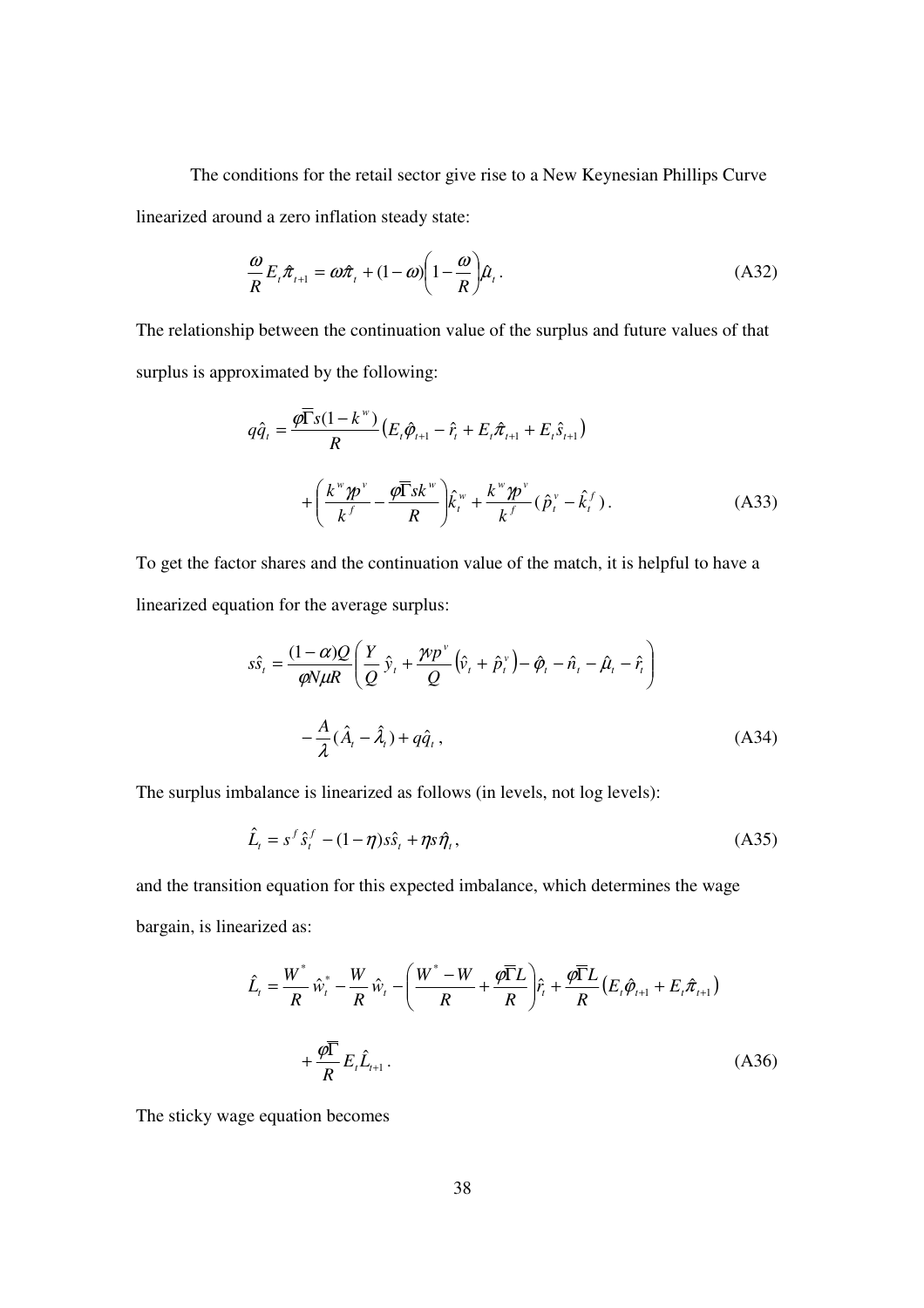$$
W\hat{w}_t + (W - (1 - v)W^*)\hat{\pi}_t - (1 - v)W^*\hat{w}_t^* = \frac{vW}{\overline{\Gamma}}\hat{w}_{t-1}.
$$
 (A37)

The firm's portion of the surplus, on average, is given as follows, after substituting in the job creation condition:

$$
s_t^f = \frac{(1-\alpha)Q_t}{\varphi_t N_t \mu_t R_t} - \frac{W_t}{R_t} + \frac{\mathcal{W}_t^{\nu}}{k_t^f},
$$

so

$$
s^f \hat{s}_t^f = \frac{(1-\alpha)Y}{\varphi N \mu R} \hat{y}_t + \frac{(1-\alpha)Y}{\varphi N \mu R} \hat{v}_t - \frac{(1-\alpha)Q}{\varphi N \mu R} (\hat{\mu}_t + \hat{\varphi}_t + \hat{n}_t)
$$

$$
-\frac{W}{R} \hat{w}_t + \left(\frac{\gamma p^{\nu}}{k^f} + \frac{(1-\alpha)\gamma p^{\nu}}{\varphi N \mu R}\right) \hat{p}_t^{\nu} - \frac{\gamma p^{\nu}}{k^f} \hat{k}^f + \left(\frac{W}{R} - \frac{(1-\alpha)Q}{\varphi N \mu R}\right) \hat{r}_t. \tag{A38}
$$

The resource constraint is linearized as

$$
\hat{y}_t = s_c \hat{c}_t + s_i \hat{i}_t + s_g \hat{g}_t, \qquad (A39)
$$

and the capital transition equation is linearized as

$$
s_k \Gamma \hat{k}_{t+1} = s_k (1 - s_\delta) \hat{k}_t - s_\delta s_k \phi \hat{n}_t^k + s_i \hat{i} \,. \tag{A40}
$$

The return to capital is given by

$$
\hat{\rho}_t^k = \frac{Q}{Y} \hat{y}_t + \frac{\gamma p^{\nu} \nu}{Y} (\hat{v}_t + \hat{p}_t^{\nu}) - \hat{k}_t - \hat{n}_t^k - \hat{\mu}_t, \tag{A41}
$$

and the investment equation is given by

$$
R(\hat{r}_t - E_t \hat{\pi}_{t+1}) = \frac{\rho^k N^K}{R} E_t \hat{\rho}_{t+1}^k + \left(\frac{\rho^k N^K - s_{\delta} \phi}{R}\right) E_t \hat{n}_{t+1}^k
$$

$$
- \frac{\rho^k N^K - s_{\delta}}{R} E_t \hat{r}_{t+1},
$$
(A42)

while the utilization equation is given by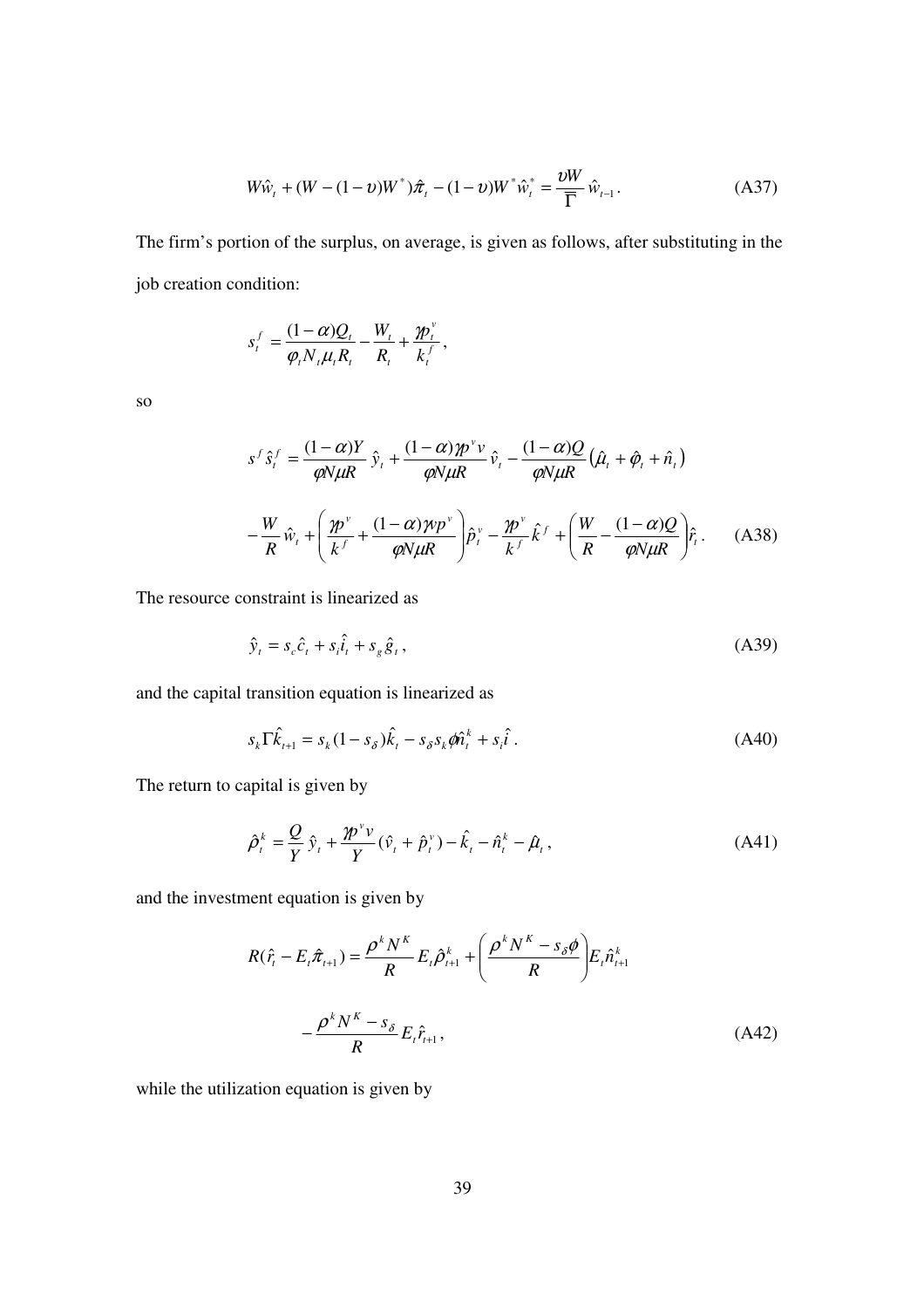$$
\hat{\rho}_t^k = (\phi - 1)\hat{n}_t^k. \tag{A43}
$$

Finally, it is necessary to include the eight linearized driving processes:

$$
\hat{\Theta}_t = \rho_m \hat{\Theta}_{t-1} + \varepsilon_t^{\Theta},\tag{A44}
$$

$$
\hat{g}_t = \rho_g \hat{g}_{t-1} + (1 - \rho_g) \hat{\bar{z}}_{t-1} + \varepsilon_t^g,
$$
\n(A45)

$$
\hat{\overline{z}}_t = \rho_{\overline{z}} \hat{\overline{z}}_{t-1} + \varepsilon_t^{\overline{z}}, \tag{A46}
$$

$$
\hat{r}_t = \rho_R \hat{r}_{t-1} + \varepsilon_t^R, \tag{A47}
$$

$$
\hat{\eta}_i = \rho_{\eta} \hat{\eta}_{i-1} + \varepsilon_i^V, \tag{A48}
$$

$$
\hat{A}_t = \rho_A \hat{A}_{t-1} + \varepsilon_t^A, \tag{A49}
$$

$$
\hat{\beta}_i = \rho_{\beta} \hat{\beta}_{i-1} + \varepsilon_i^{\beta}, \tag{A50}
$$

and

$$
\hat{J}_t = \hat{J}_{t-1} - \hat{\pi}_t - \hat{y}_t + \hat{y}_{t-1} + \varepsilon_t^{\bar{z}} + \varepsilon_t^P.
$$
\n(A51)

 The end result of all of this is a reduced-rank VAR representation that provides the laws of motion for the underlying system for the state-observer setup.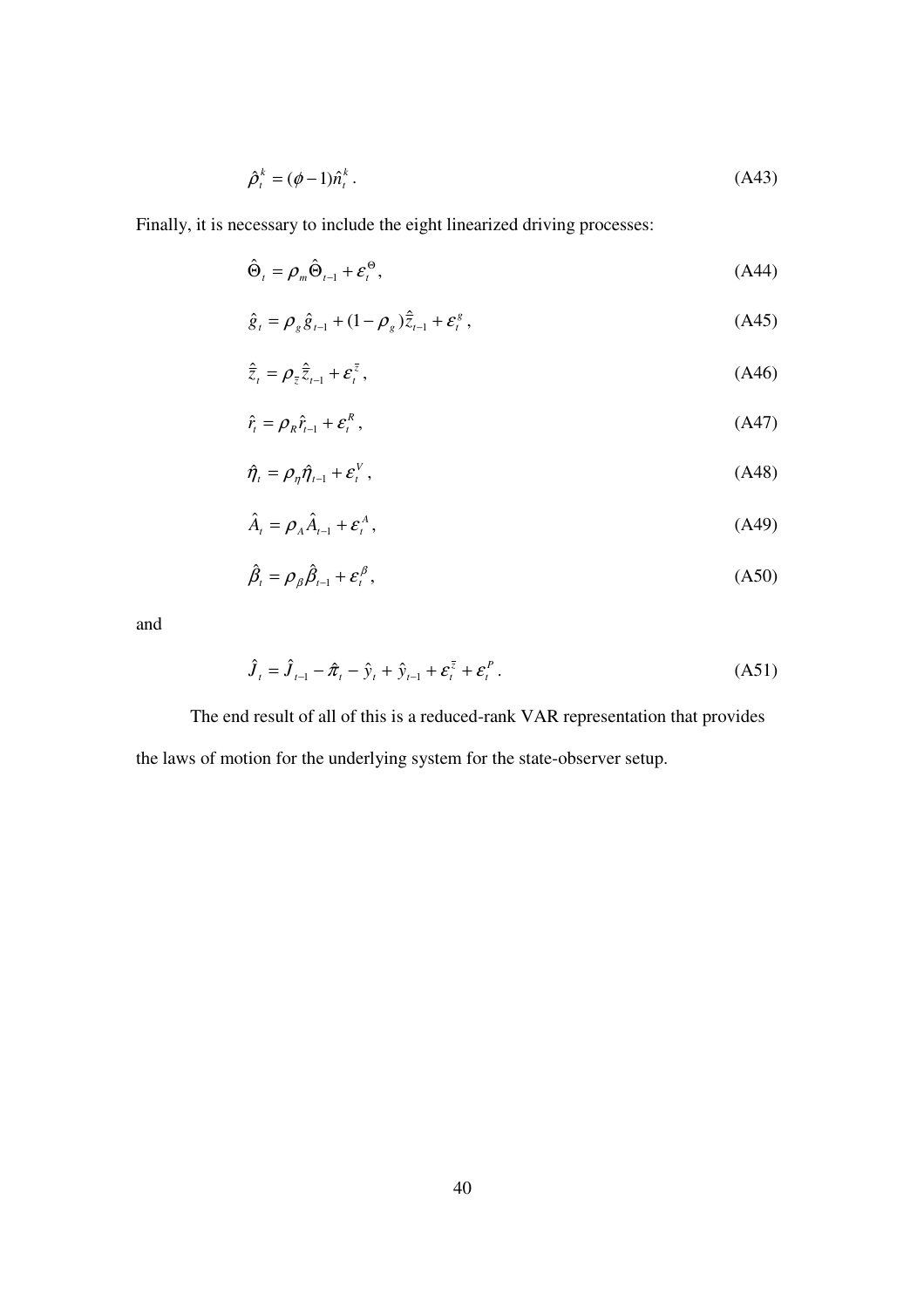#### **Appendix B: Construction of the dataset**

 Constructing a consistent set of quarterly interwar labor market data required synthesizing a quarterly dataset from a number of different sources. This appendix contains details on the construction of these data elements and their sources:

 1. The quarterly growth rate in the GNP deflator. The NIPA deflator post-1929 was used; the Kendrick (1961) deflator was used before that. They were interpolated using the growth rates of the price index for department store sales and of the BLS's index of wholesale prices, both available from the NBER database.

 2. The level of real output. The NIPA data were used post-1929 and the Kendrick (1961) data before that. These were interpolated using the FRB industrial production index and real department store sales. The former is available from the St. Louis Fed and from the Federal Reserve Board; the latter is available from the NBER database. This is taken to be at trend relative to population in 1923, 1928, and 1948. One appealing feature of using the Kendrick data is that he adjusts for long-run sectoral changes, avoiding much of the spurious choppiness that older fixed-weight indexes imposed on the data.

 3. A measure of labor input. The Kendrick (1961) quality-adjusted labor input data were used. They were interpolated using the BLS's series on employment for production workers. The main features of these data as opposed to quality-unadjusted data are that they scale down part-time workers to a full-time equivalent basis, and that they make some attempt to control for composition differences. During the mid-1930s, for instance, agricultural employment (particularly self-employment) did not significantly decrease while manufacturing employment stayed depressed. Not controlling for this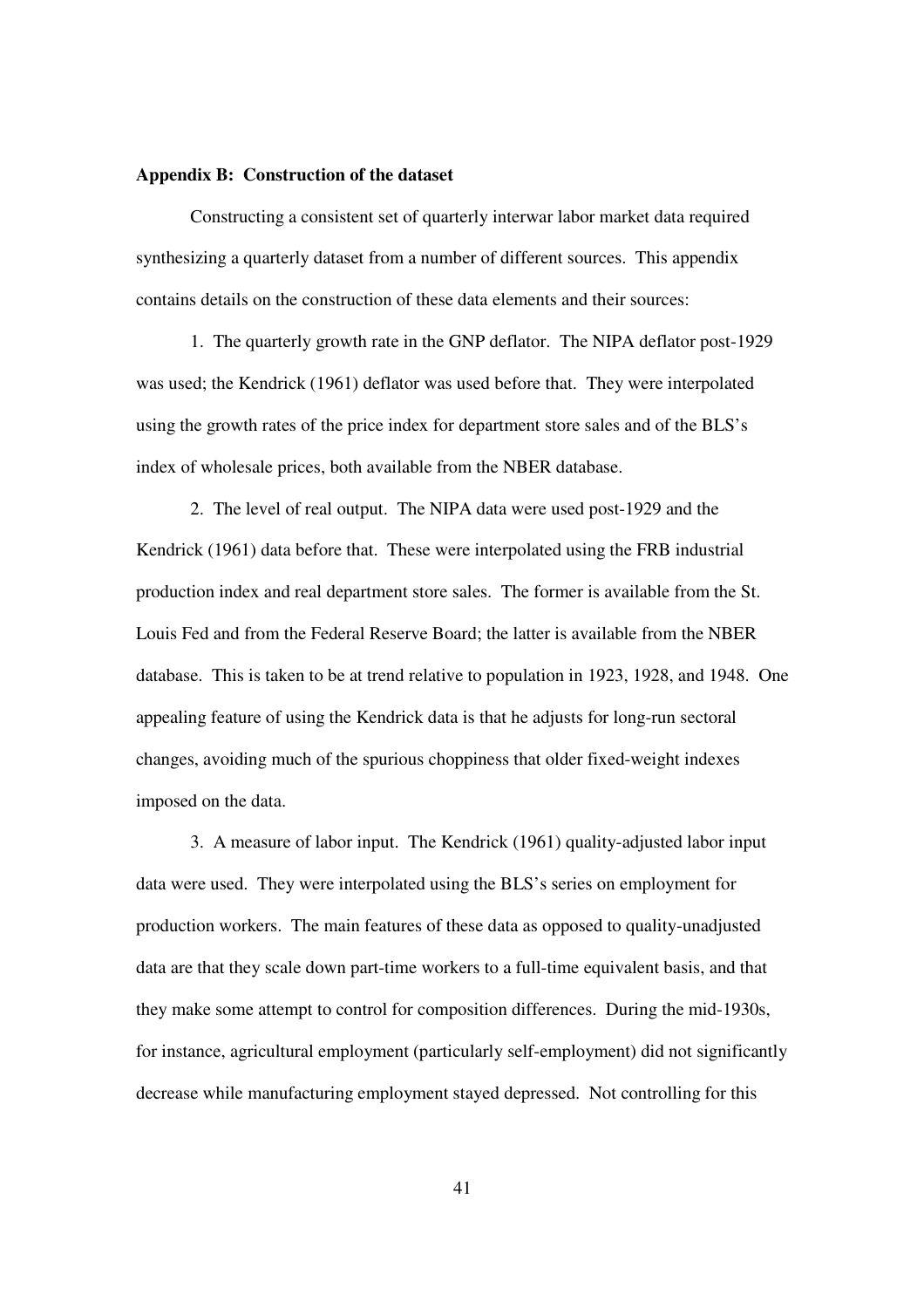paints a misleading picture of productivity, since it is those less productive sectors which were less hit by the Depression. More historical work needs to be done in terms of measuring the hours of the self-employed and refining the quality adjustments for these labor series. It seems that adjusting for shorter workweeks and composition moves one in the right direction with regard to reconciling employment and output data. This is taken to be at trend, relative to population, in 1923, 1928, and 1948.

 4. The growth rate in M1. The end-of-month data come from the appendices of Friedman and Schwartz (1963) via the NBER, with the money supply defined as currency plus adjusted demand deposits held by the public. These are then averaged throughout the quarter. These monthly averages, in turn, equal the average of the money supply at the end of the previous month and the money supply at the end of the current month.

 5. A nominal interest rate. The banker's acceptance rate is used (from the NBER) since it tracks the risk-free interest rate closely and provides consistent data for the entire period. There is no comparable series of short-term treasury notes available from that time.

 6. A measure of labor's share of output, corrected for changes in the sectoral composition of gross income, particularly the income of proprietors and government workers. Economywide compensation is first calculated as the labor share of corporate GDP less taxes on production and imports, times total GDP. To do this, an annual series is constructed for the corporate share of gross income originating from 1922 onward. Moroney (1964) and Osborne and Epstein (1956) report data on corporate net income originating, that is, income gross of direct corporate taxes but net of depreciation and indirect taxes (taxes on production and imports). Using data on corporate depreciation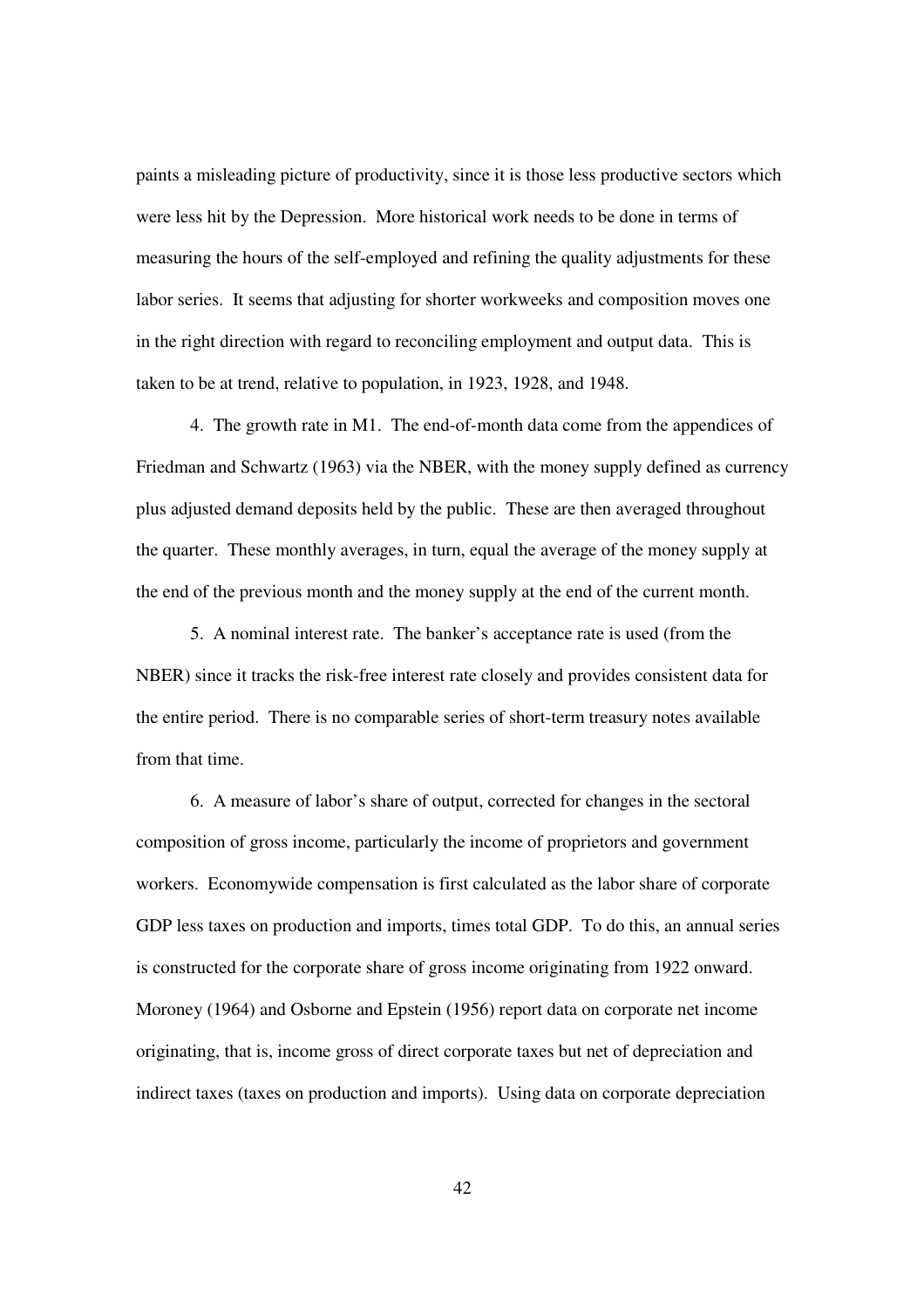allowances, investments treated as expenses, and inventory valuation adjustments published by Goldsmith (1955), an approximate capital consumption allowance is added back in to these series using the national income accounting rules prevalent at the time. This yields a measure of corporate gross income originating, net of taxes on production and imports. Data for the post-1929 period come directly from the NIPA. Using 1958 vintage NIPA (*U.S. Income and Output*, 1958) data as a reality check, it appears that the data constructed by this method from the 1958 and 2009 vintages show similar behavior after 1929, with the 1958-vintage data showing slightly larger changes in labor's share during the trough of the Contraction. In the interest of conservatism, the 2009-vintage series was used, ratio-spliced to the 1958-vintage series at 1929 where the 2009-vintage series begins. This composite series shows no clear trend in labor's share from 1922 through 2009. This lack of trend contrasts with the long-run rise in labor's share of economywide value added, reflecting the decline in proprietor's income from agriculture and the increase in labor income from government.

 Economywide compensation is then interpolated by using the FRB's index of composite wages as well as manufacturing labor input. This way, compensation and income estimates are interpolated independently of each other. The labor share is calculated with compensation as the numerator and nominal GDP as the denominator.

 7. A measure of vacancies. The Met Life help wanted series is used. It is seasonally adjusted at the source. The vacancy-employment ratio appears to be relatively stable, and it is taken to be at trend in 1948, with trend vacancies being determined by trend labor input. Zagorsky (1998) documents the long-run stability of this trend using data through the early 1990s. Most notably, vacancies remain above trend during the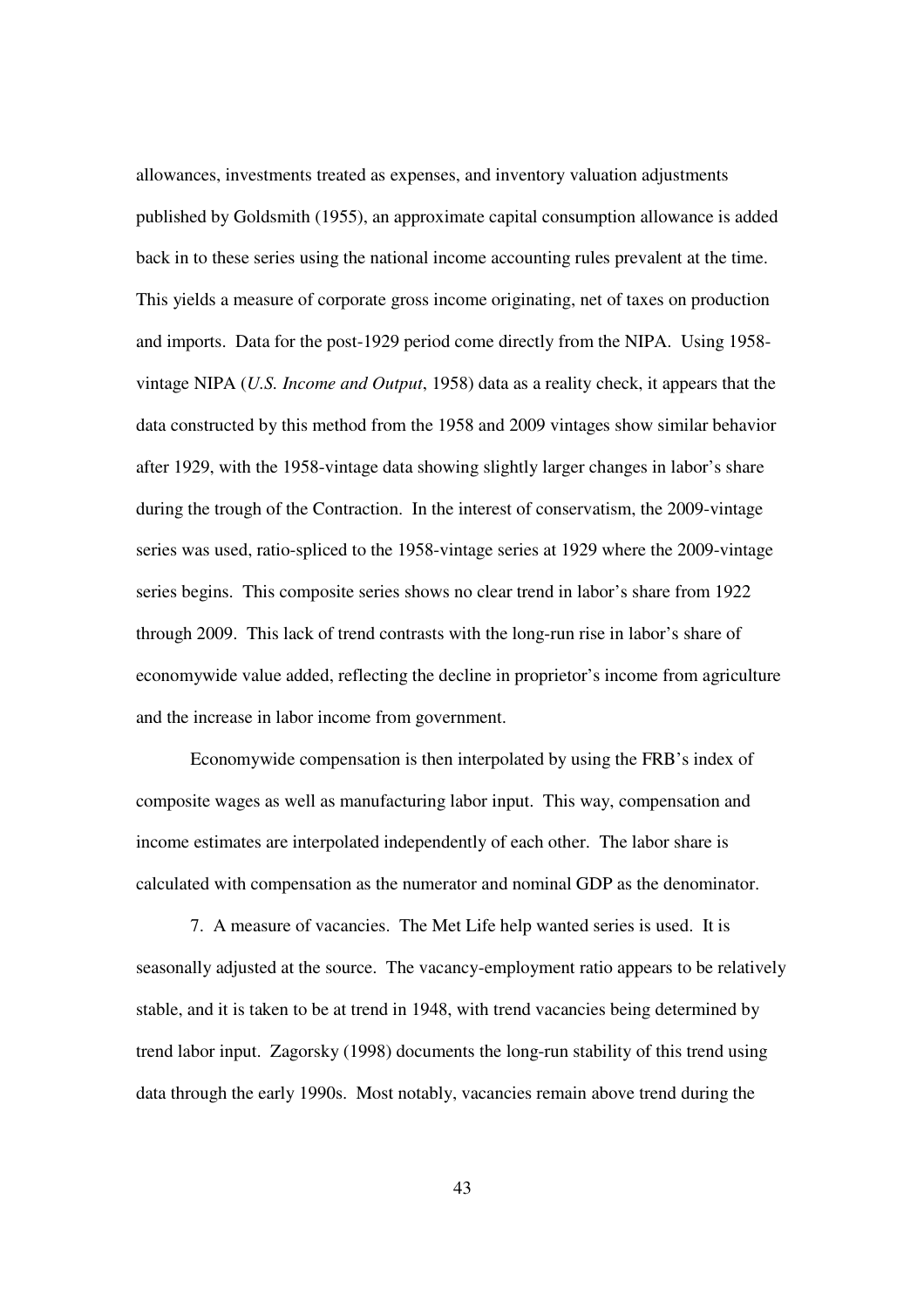1920s and then collapse right around the end of 1929. They fall below trend and remain there until the third quarter of 1942 when they shoot upward because of the effects of the war. Arithmetic percent deviations are taken from trend.

 8. A measure of the separation rate of workers. These data come from the appendix to Woytinsky (1942) augmented by issues of *Employment and Earnings* from the 1970s. Woytinsky warns of a break in the methods used to compute the series between 1929 and 1930 but finds that these data, taken together, still provide a useful picture of interwar labor flows. The series behaves much as one would expect given the fact that recessions often come with a burst of job destruction and reductions in the accession rate. The pre-1930 series are also re-meaned and amplitude adjusted in order to match the post-1930 series in terms of overall levels. As it is, the inclusion or exclusion of these data and the specification of the measurement errors on the job flow variables will not particularly affect the results of the estimates in this paper. These data should not be taken too literally, but they provide some information about the cyclical behavior of job flows during this period. As with the quality-adjusted labor input data, this situation cries out for more historical work to be done.

 9. A measure of the rate of new hiring, from the same sources as above. Calculations proceed in much the same way, and the same caveats apply.

 10. Nominal government spending is taken from Balke and Gordon (1986). These data are divided by trend nominal GDP and taken as arithmetic percent deviations from trend.

 11. Nominal investment is taken from Balke and Gordon (1986) and treated the same way. Investment consists of investment in inventories, residential and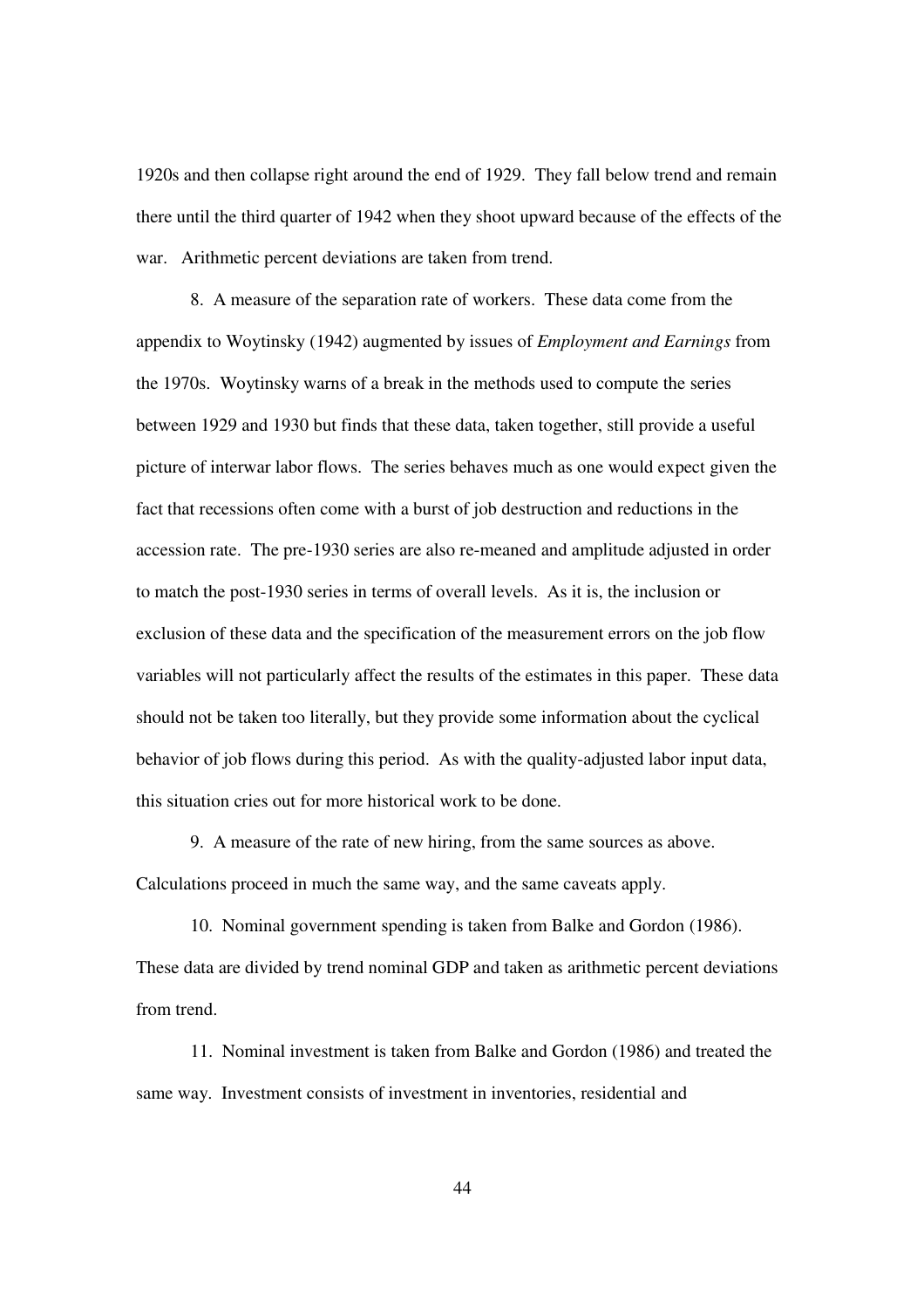nonresidential structures, and equipment. These items show the greatest deviations from trend, with residential structures behaving mostly like investment and somewhat like consumption, and with the narrowest definitions of investment turning negative in levels. Durable goods behave more like consumption goods, so they are treated as such in the model and data.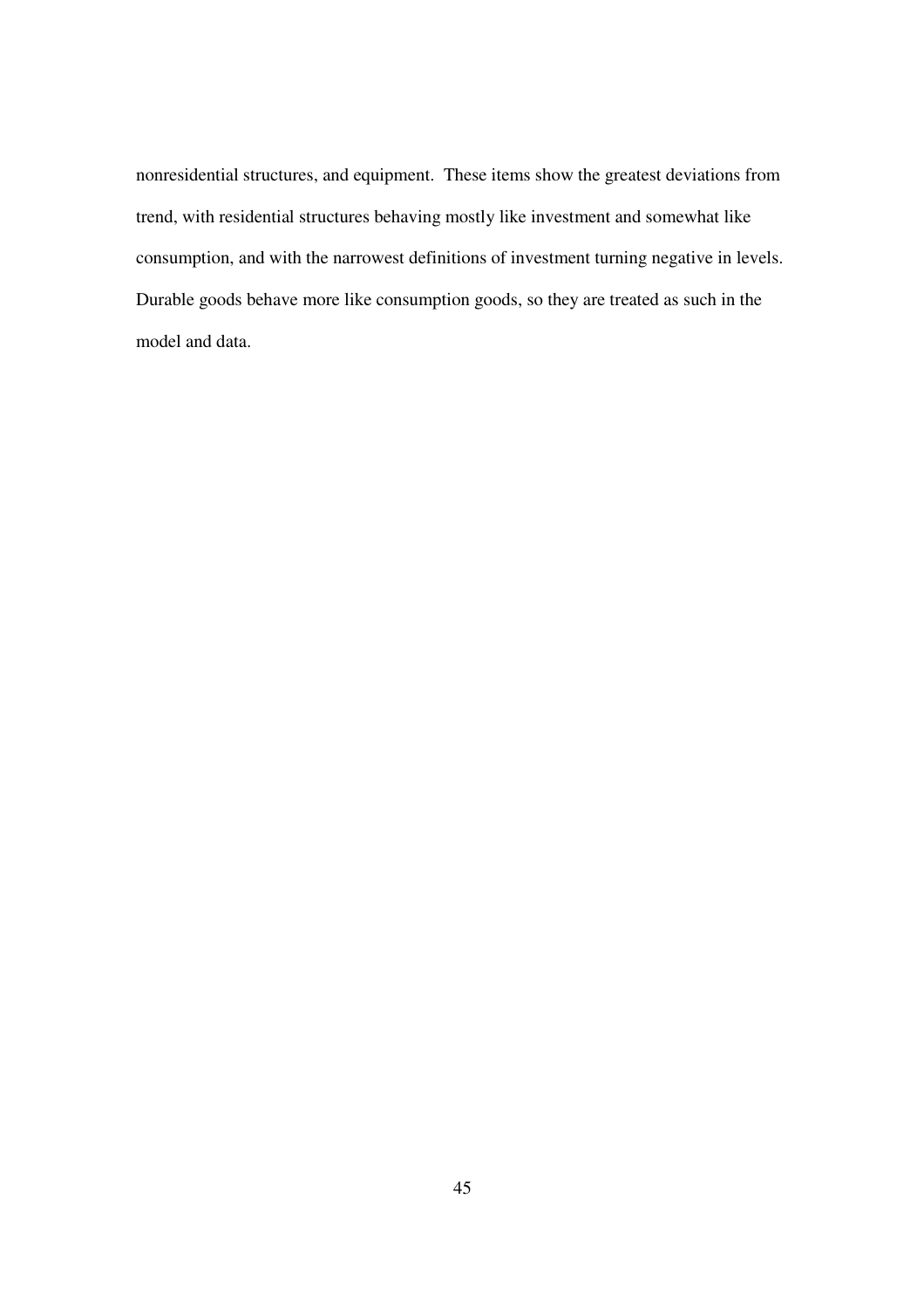#### **References**

Andolfatto, David, 1996. "Business Cycles and Labor-Market Search," American Economic Review, vol. 86(1), pages 112-32.

Balke, Nathan S., and Robert J. Gordon, 1986. "Appendix B: Historical Data," in Robert J. Gordon (ed.), The American Business Cycle: Continuity and Change, Chicago: University of Chicago Press.

Bernanke, Ben S., and James, H., 1991. "The Gold Standard, Deflation, and Financial Crisis in the Great Depression: An International Comparison," in Hubbard, R.G., ed., *Financial Markets and Financial Crises*, Chicago and London: University of Chicago Press.

Bernanke, Ben S., and Kevin Carey, 1996. "Nominal Wage Stickiness and Aggregate Supply in the Great Depression," The Quarterly Journal of Economics, vol. 111(3), pages 853-83.

Bils, Mark, and Peter J. Klenow, 2004. "Some Evidence on the Importance of Sticky Prices," Journal of Political Economy, University of Chicago Press, vol. 112(5), pages 947-985.

Blanchard, Olivier Jean, and P. Diamond, 1989. "The Beveridge Curve," Brookings Papers on Economic Activity, pages 1-60.

Blanchard, Olivier Jean, and P. Diamond, 1991. "The Aggregate Matching Function," NBER Working Paper 3175.

Bordo, Michael D., Christopher J. Erceg, and Charles L. Evans, 2000. "Money, Sticky Wages, and the Great Depression," American Economic Review, vol. 90(5), pages 1447- 1463.

Calvo, Guillermo, 1983. "Staggered Prices in a Utility-Maximizing Framework," Journal of Monetary Economics, University of Chicago Press, vol. 12(3), pages 383-98.

Chari, V. Kehoe, P. and E. McGrattan, 2007. "Business Cycle Accounting," Econometrica, Econometric Society, vol. 75(3), pages 781-836.

Christiano, L., Eichenbaum, M., and Rebelo, S., 2009. "When is the Government Spending Multiplier Large?" Mimeo, Northwestern University, August.

Christiano, Lawrence J., Roberto Motto, and Massimo Rostagno, 2004. "The Great Depression and the Friedman-Schwartz Hypothesis," NBER Working Paper 10255.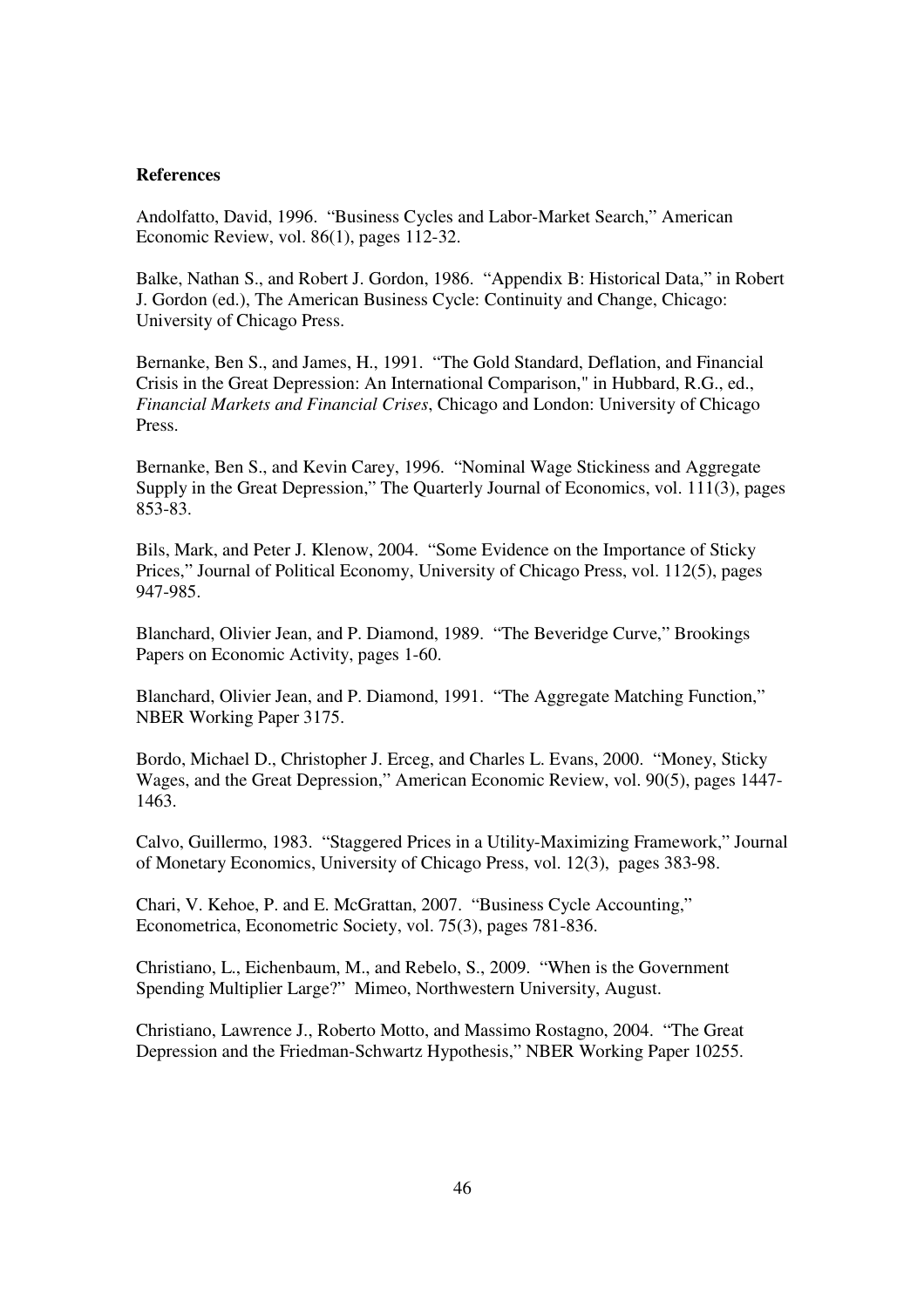Cole, Harold L., and Lee E. Ohanian, 1999. "The Great Depression in the United States from a neoclassical perspective," Quarterly Review, Federal Reserve Bank of Minneapolis, pages 2-24, Winter.

Cole, Harold L., and Lee E. Ohanian, 2004. "New Deal Policies and the Persistence of the Great Depression: A General Equilibrium Analysis," Journal of Political Economy, vol. 112(4), pages 779-816.

Cooley, Thomas F., and Vincenzo Quadrini, 1999. "A Neoclassical Model of the Phillips Curve Relation," Journal of Monetary Economics, vol. 44(2), pages 165-193.

Den Haan, Wouter J., Garey Ramey, and Joel Watson, 2000. "Job Destruction and Propagation of Shocks," American Economic Review, vol. 90(3), pages 482-498, June.

Ebell, Monique, and Albrecht Ritschl, 2008. "Real Origins of the Great Depression: Monopoly Power, Unions and the American Business Cycle in the 1920s," CEP Working Paper dp0876.

Eggertsson, Gauti, 2006. "The Deflation Bias and Committing to Being Irresponsible," Journal of Money, Credit and Banking, vol. 38(2), pages 283-321.

Eggertsson, Gauti, 2008. "Great Expectations and the End of the Depression," American Economic Review, vol. 98(4), pages 1476-1516.

Eggertsson, Gauti, and Puglsey, Benjamin, 2006. "The Mistake of 1937: A General Equilibrium Analysis," Monetary and Economic Studies, Institute for Monetary and Economic Studies, Bank of Japan, vol. 24(S1), pages 151-190.

Friedman, Milton, and Anna Jacobson Schwartz, 1963. A Monetary History of the United States, 1867-1960, Princeton: Princeton University Press.

Gertler, Mark, Sala, Luca, and Trigari, Antonella, 2008. "An Estimated Monetary DSGE Model with Unemployment and Staggered Nominal Wage Bargaining." Journal of Money, Credit and Banking, vol. 40(8), pages 1713-1764.

Gertler, Mark., and Trigari, Antonella, 2009. "Unemployment Fluctuations with Staggered Nash Wage Bargaining," Journal of Political Economy, vol. 117(1), pages 38- 86, 02.

Goldsmith, Raymond W., 1955. A Study of Saving in the United States, Princeton, NJ: Princeton University Press.

Gomme, Paul, and Peter Rupert, 2004, "Measuring Labor's Share of Income," Policy Discussion Papers, Federal Reserve Bank of Cleveland.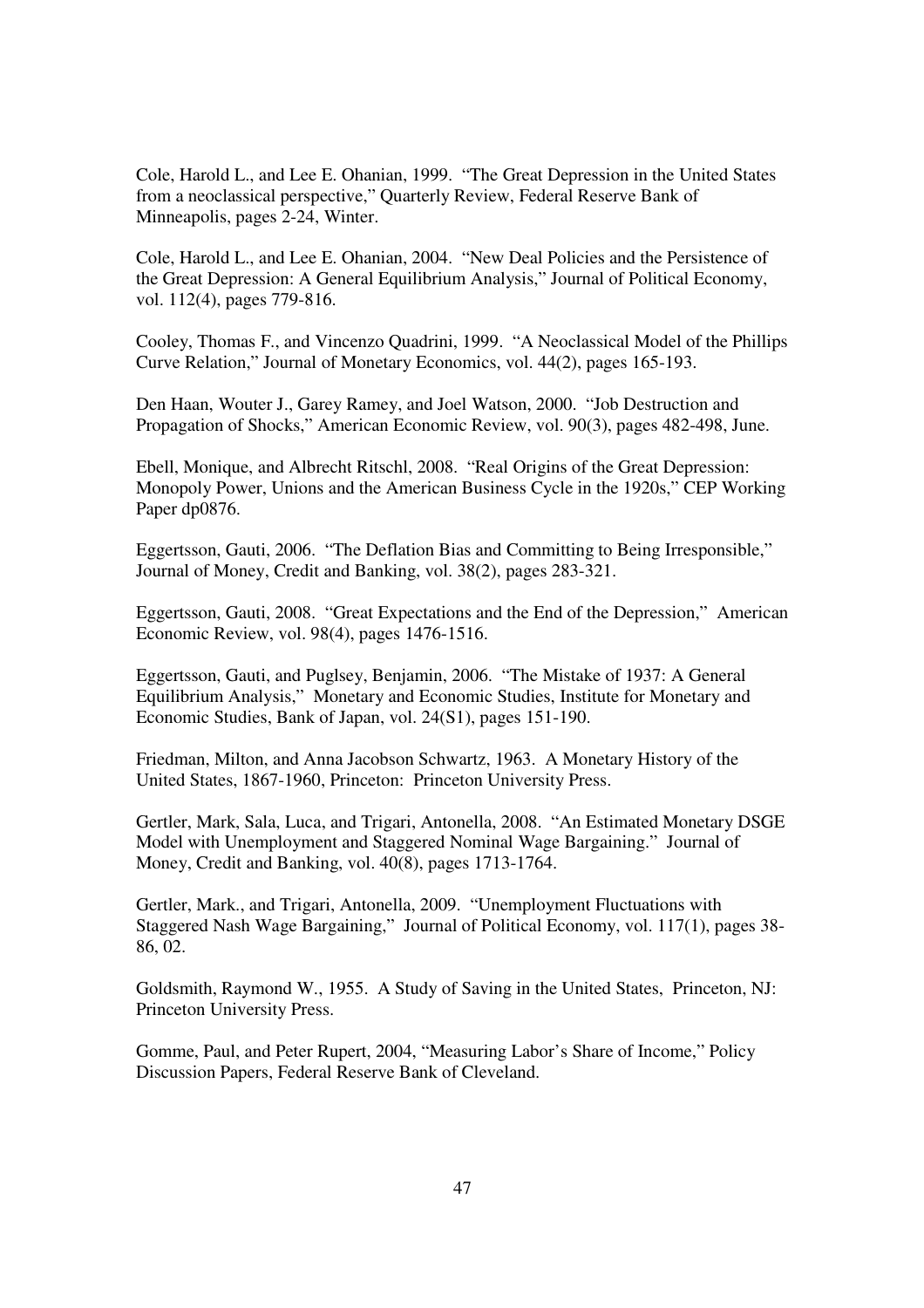Hairault, Jean-Olivier, 2002. "Labor-Market Search and International Business Cycles," Review of Economic Dynamics, vol. 5(3), pages 535-558.

Harrison, Sharon G., and Weder, Mark., 2006. "Did sunspot forces cause the Great Depression?" Journal of Monetary Economics, vol. 53(7), pages 1327-1339.

Johnson, D. Gale, 1954. "The Functional Distribution of Income in the United States, 1850-1952," Review of Economics and Statistics, vol. 36(2).

Kendrick, John W., 1961. Productivity Trends in the United States, Princeton: Princeton University Press (for NBER).

Kuznets, Simon, 1941. National Income and its Composition, 1919-1938, New York: National Bureau of Economic Research.

Moroney, John R., 1964. "The Share of Property in Corporate Income," The Quarterly Review of Economics and Business, vol. 4(4), pages 59-73.

Mortensen, Dale T., and Pissarides, Christopher A., 1994. "Job Creation and Job Destruction in the Theory of Unemployment," Review of Economic Studies, vol. 61(3), pages 397-415.

Ohanian, Lee E., 2009. "What - or Who - Started the Great Depression?" NBER Working Paper 15258.

Osborne, H.D., and Epstein, J.B., 1956. "Corporate profits since World War II," Survey of Current Business, U.S. Department of Commerce, pages 8-20, January.

Sims, Christopher A, 2002. "Solving Linear Rational Expectations Models," Computational Economics, vol. 20(1-2), pages 1-20.

Solow, Robert M., 1958. "A Skeptical Note on the Constancy of Relative Shares," American Economic Review, vol. 48(4), pages 618-631.

Trigari, Antonella, 2009. "Equilibrium Unemployment, Job Flows, and Inflation Dynamics," Journal of Money, Credit and Banking, vol. 41(1), pages 1-33, 02.

U.S. Department of Commerce, Bureau of Economic Analysis (formerly Office of Business Economics), 1958. U.S. Income and Output, Washington, DC, U.S. Government Printing Office.

Walsh, Carl E., 2002. "Labor Market Search and Monetary Shocks," Mimeo, UC Santa Cruz. Reprinted in Elements of Dynamic Macroeconomic Analysis, S. Altuĝ, J. Chadha, and C. Nolan, Cambridge University Press, 2004.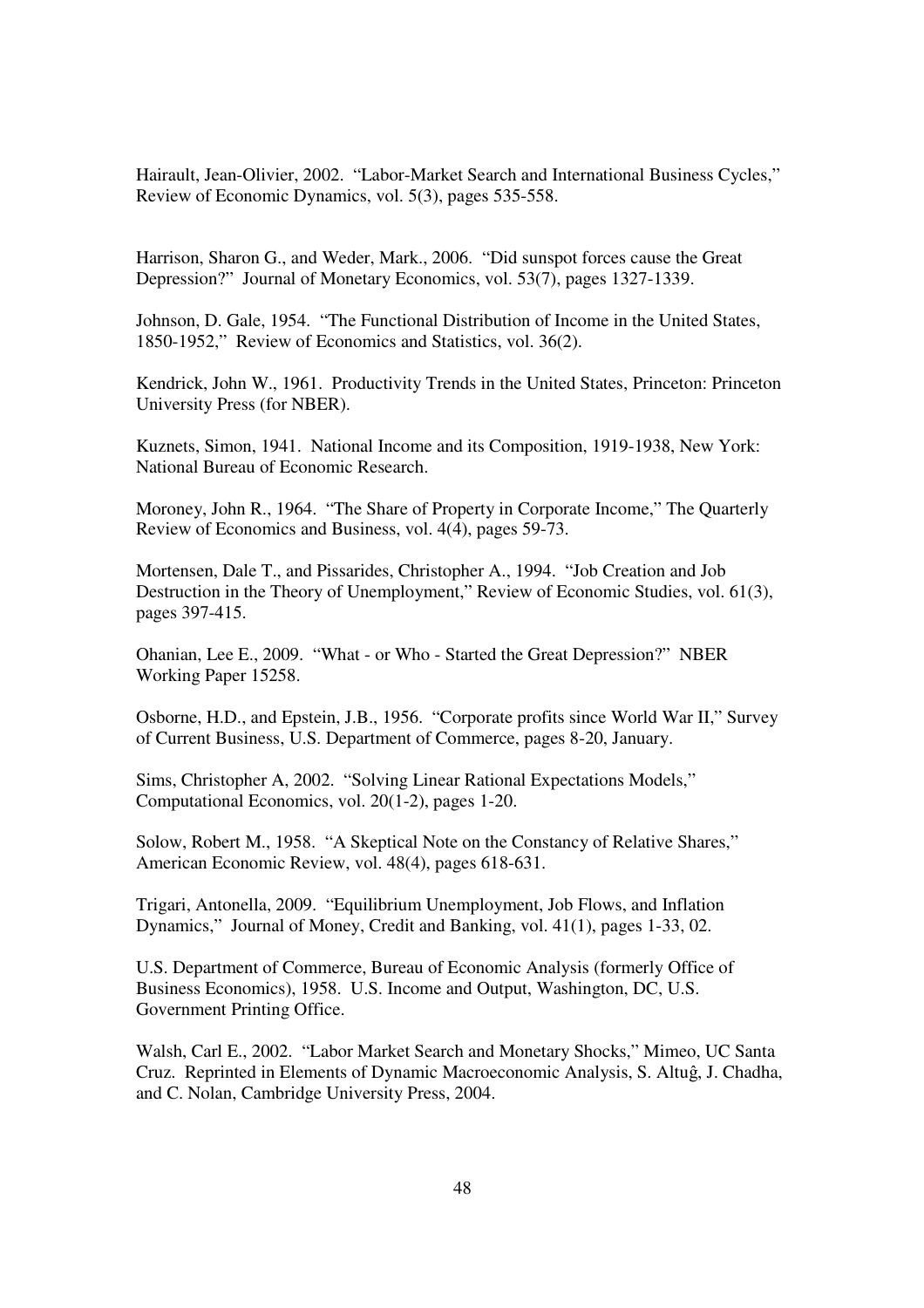Walsh, Carl E., 2005. "Labor Market Search, Sticky Prices, and Interest Rate Policies," Review of Economic Dynamics, vol. 8(4), pages 829-849.

Warburton, Clark, 1945. "The Volume of Money and the Price Level Between the World Wars," The Journal of Political Economy, vol. 53(2), pages 150-163.

Woytinsky, Wladymir S., 1942, Three Aspects of Labor Dynamics, Washington, DC: Social Science Research Council.

Zagorsky, Jay L. 1998. "Job Vacancies in the United States, 1923 to 1994," Review of Economics and Statistics, vol. 80(2), pages 338-345, May.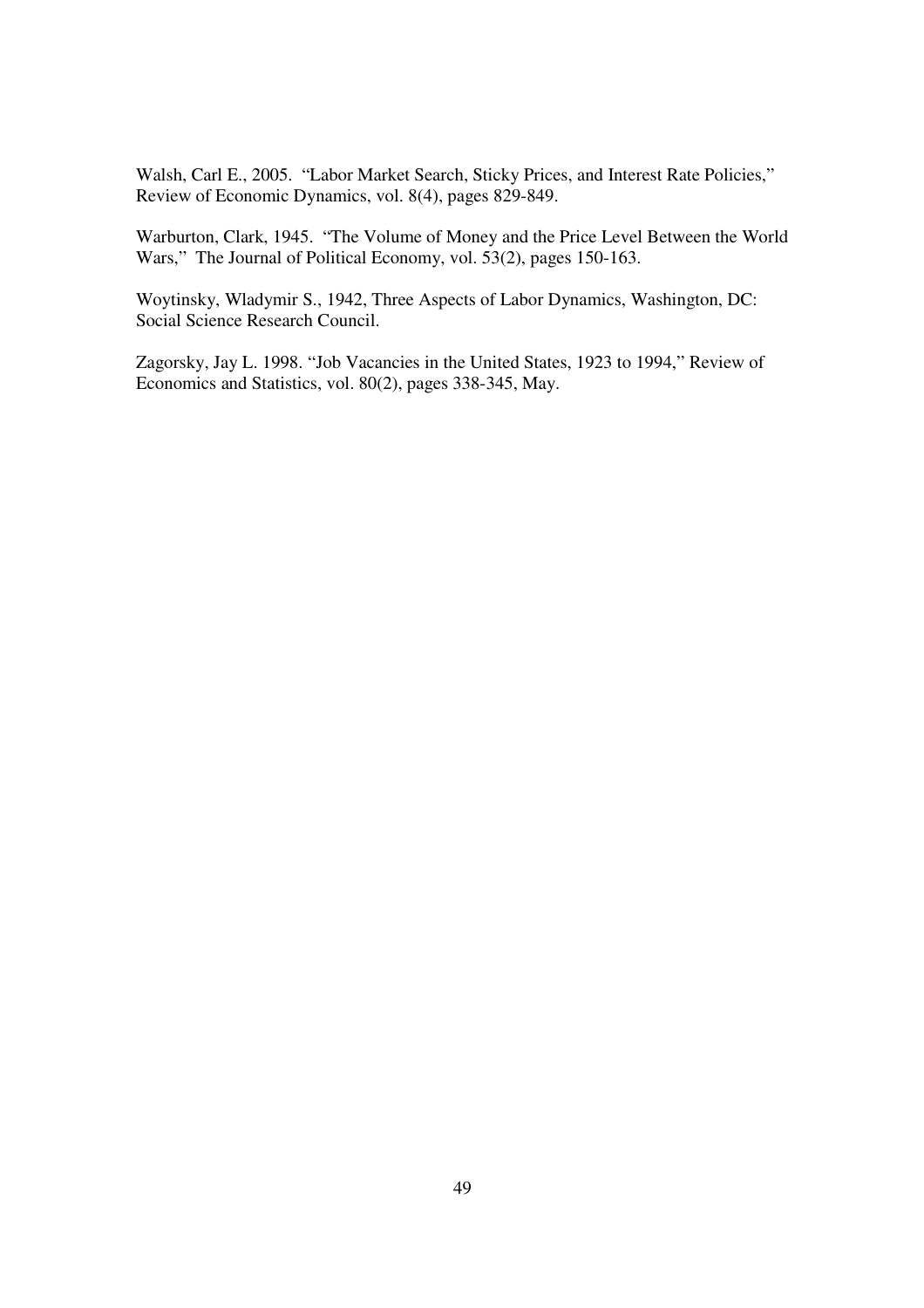|                                  | Θ,      | $G_{t}$ | $z_t$   | $P_{\infty}$ | $\pmb{\eta}_t$ | $A_t$   | $r_{t}$ |         |
|----------------------------------|---------|---------|---------|--------------|----------------|---------|---------|---------|
| $\boldsymbol{\varTheta}_{\!\!t}$ |         | 0.20    | 0.31    | $-0.11$      | $-0.09$        | $-0.17$ | $-0.25$ | $-0.08$ |
| $G_{t}$                          | 0.20    |         | 0.15    | $-0.14$      | $-0.19$        | 0.23    | $-0.04$ | $-0.31$ |
| $z_t$                            | 0.31    | 0.15    | 1       | 0.05         | 0.23           | $-0.20$ | 0.09    | 0.05    |
| $P_{\infty}$                     | $-0.11$ | $-0.14$ | 0.05    | 1            | $-0.21$        | 0.04    | 0.86    | $-0.03$ |
| $\eta_t$                         | $-0.09$ | $-0.19$ | 0.23    | $-0.21$      |                | $-0.17$ | 0.10    | 0.23    |
| $A_t$                            | $-0.17$ | 0.23    | $-0.20$ | 0.04         | $-0.17$        |         | 0.13    | 0.01    |
| $r_{t}$                          | $-0.25$ | $-0.04$ | 0.09    | 0.86         | 0.10           | 0.13    |         | $-0.06$ |
|                                  | $-0.08$ | $-0.31$ | 0.05    | $-0.03$      | 0.23           | 0.01    | $-0.06$ |         |

**Table 1 – Correlation matrix for the shock processes, baseline model** 

Source: Author's calculations.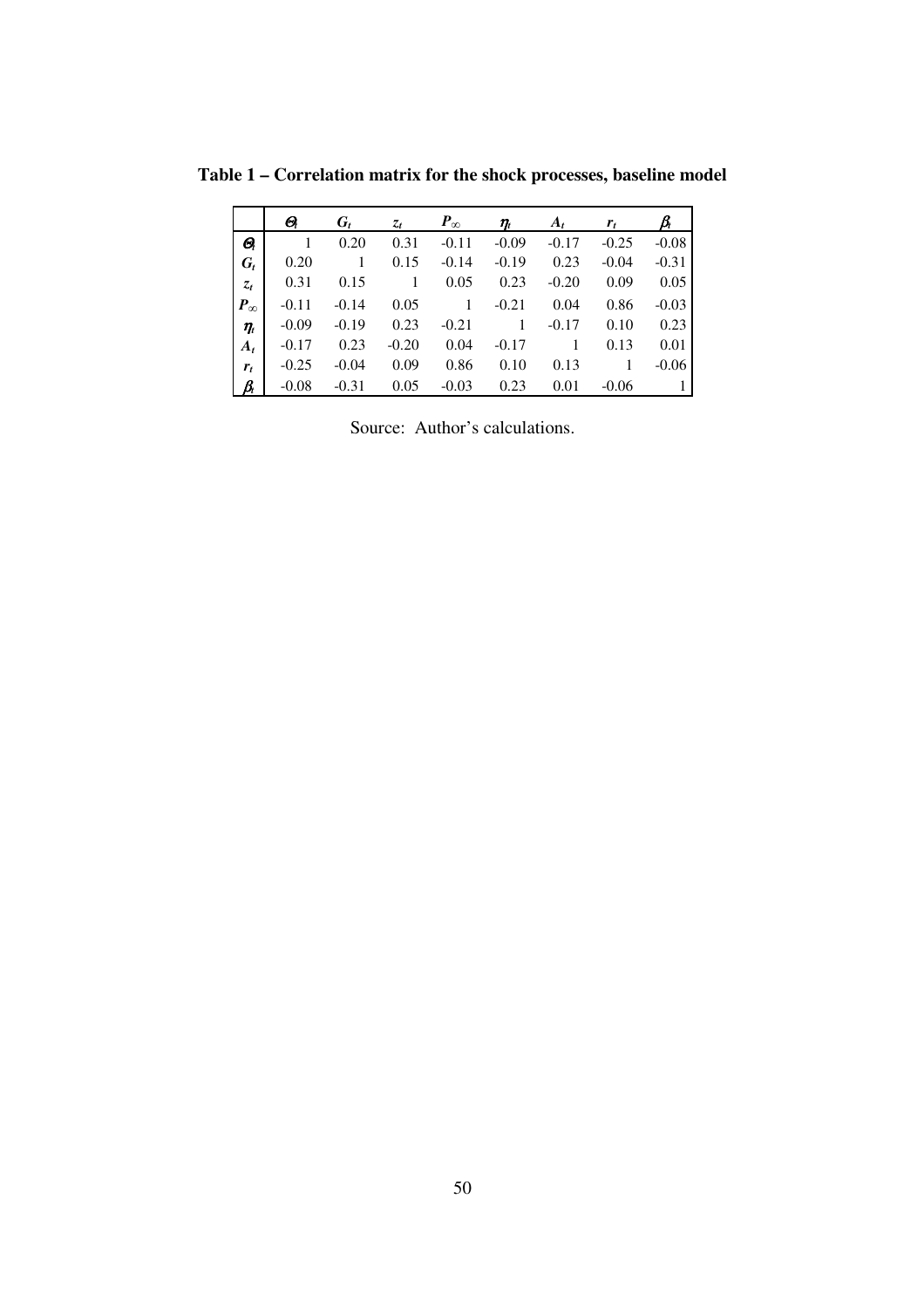

#### **Figure 1 – Real variables (observed and smoothed)**

Red 'x' lines denote observed data; blue solid lines denote smoothed data as described in the text. For details on data sources and calculations, see text.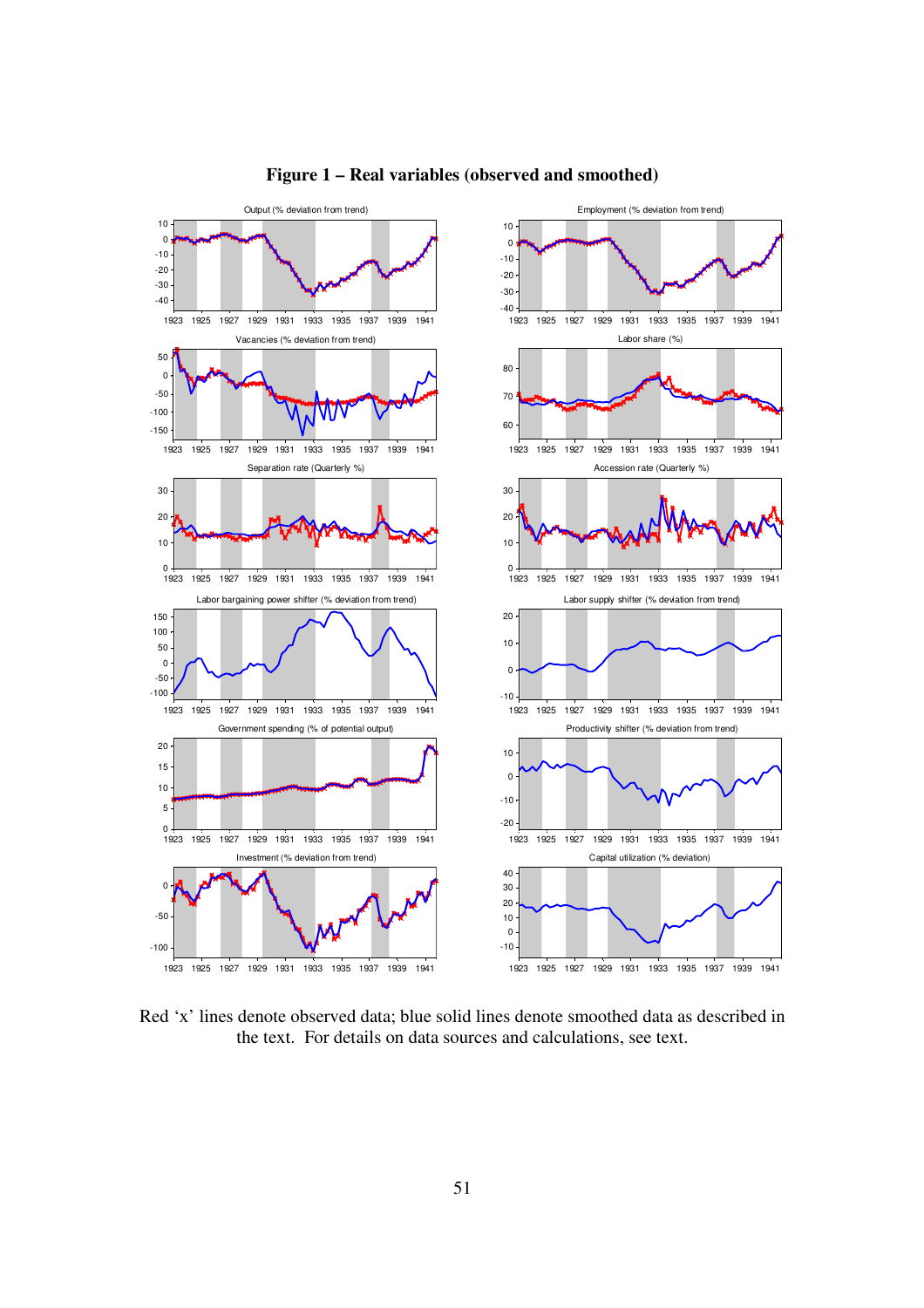

**Figure 2 – Nominal variables and driving processes (observed and smoothed)** 

Red 'x' lines denote observed data; blue solid lines denote smoothed data as described in the text. For details on data sources and calculations, see text.

**Figure 3 – Beveridge Curve, pre and post-1929 (% deviation from trend)** 



Source: Same data as used for Figure 1. See text for details.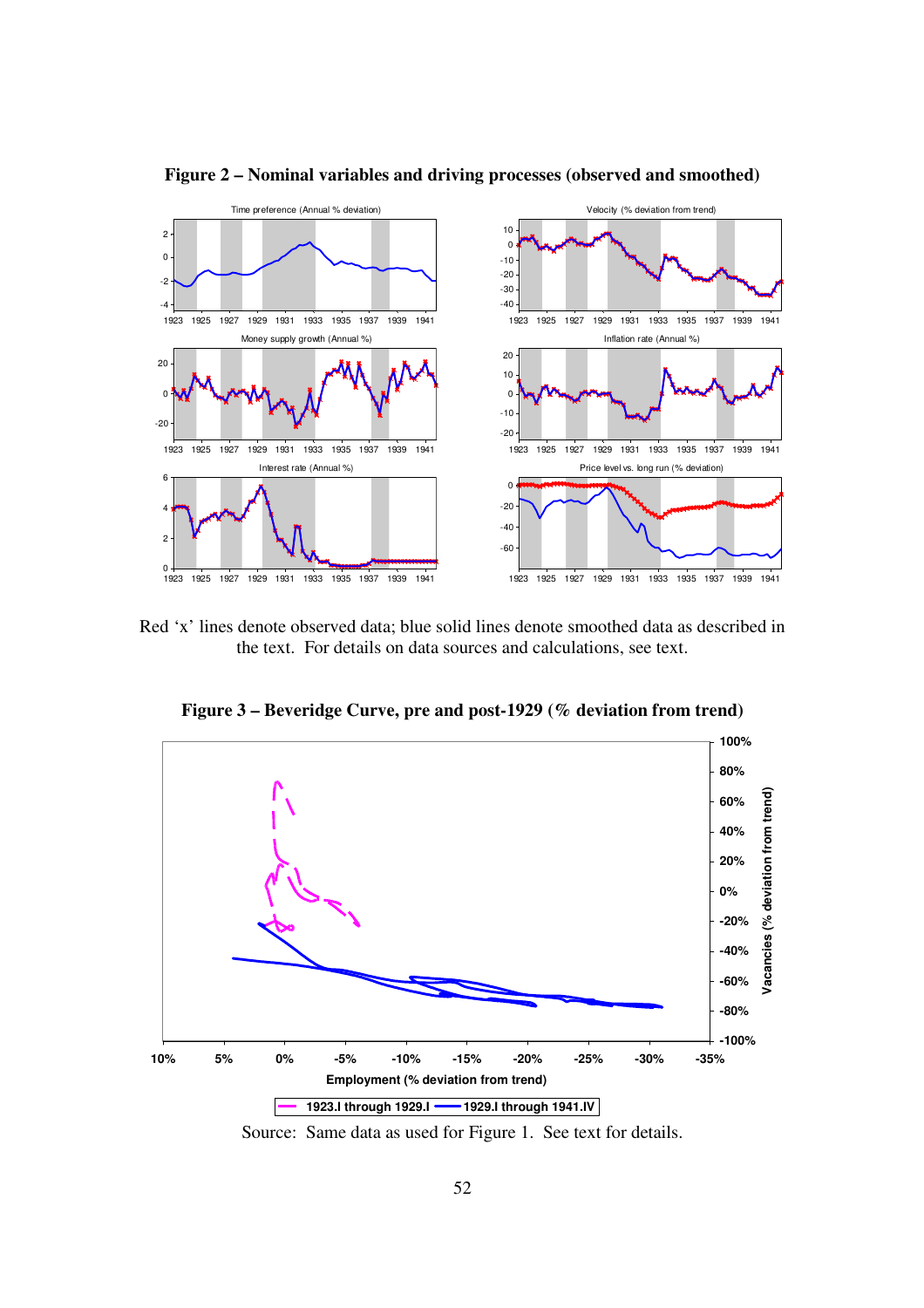

**Figure 4 – Estimated effects of shocks on employment, baseline model** 

Source: Author's calculations, 1929.I set to 0.





Source: Author's calculations, 1929.I set to 0.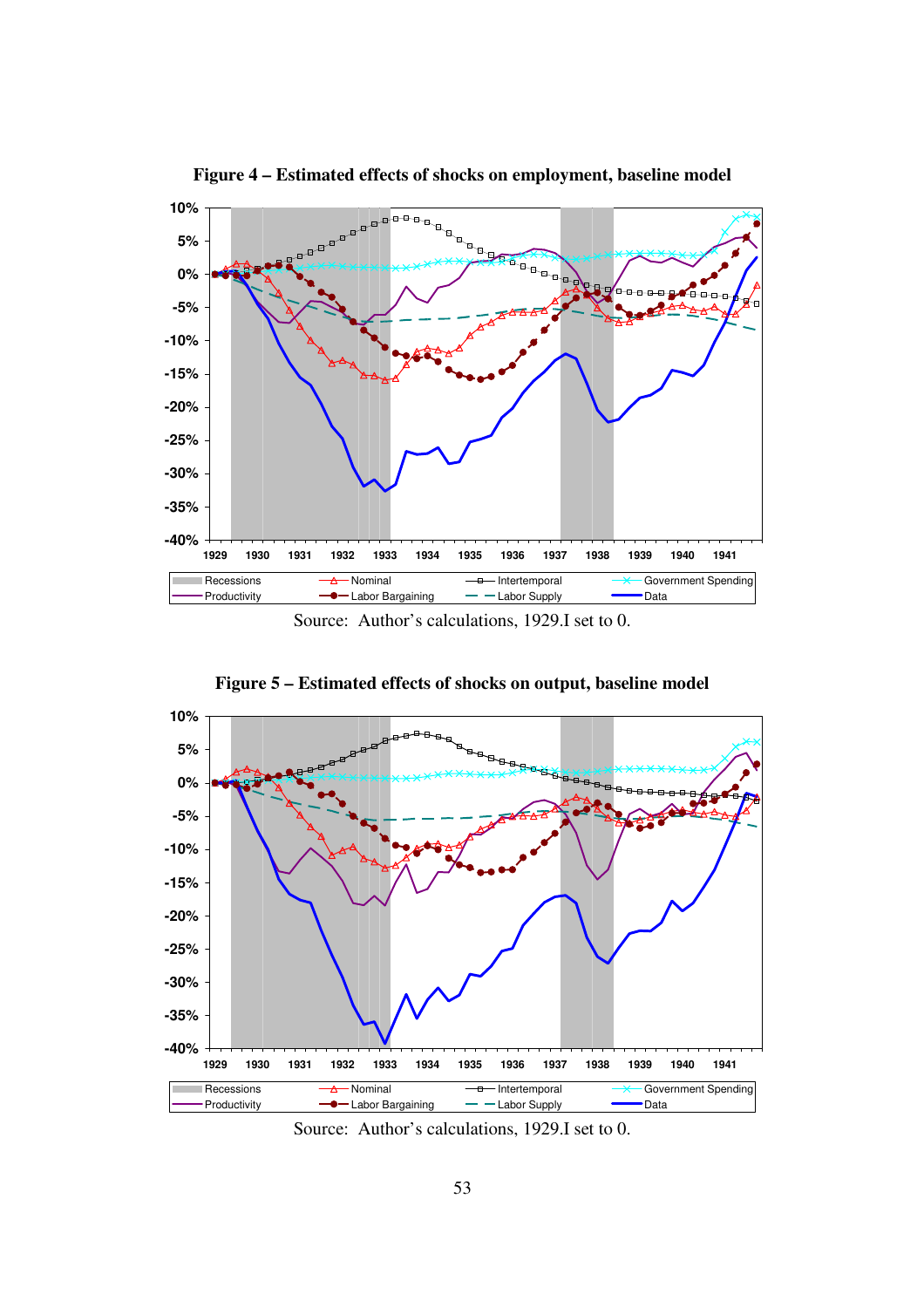

**Figure 6 – Estimated effects of nominal shocks on employment, monetarist model** 

**Figure 7 – Estimated effects of nominal shocks on employment, various scenarios** 



Source: Author's calculations. Baseline:  $s_v = 1.68\%$ ;  $h = 0.7$ ;  $a = 0.2$ ;  $\sigma_a = 0.70$ .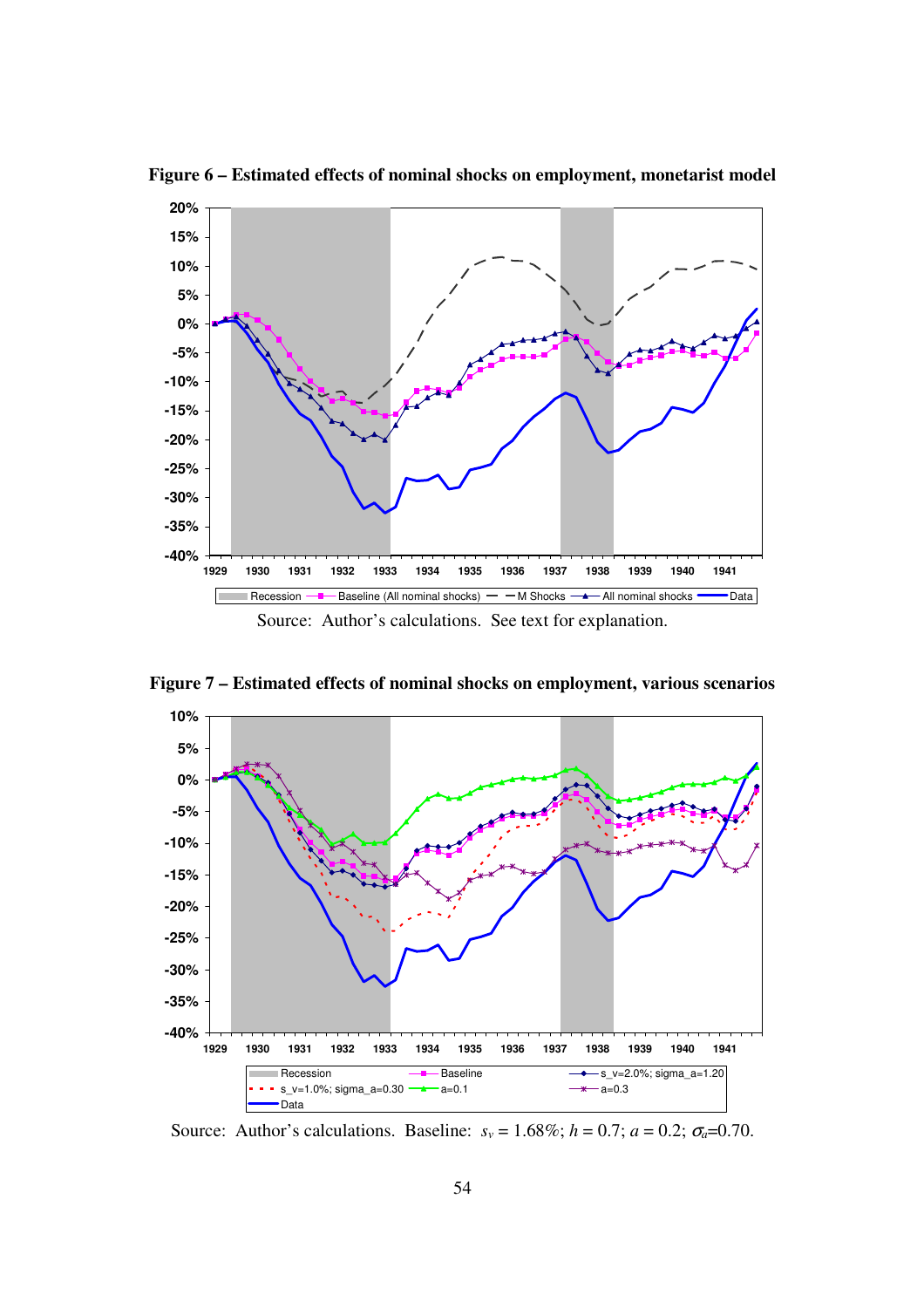

**Figure 8 – Estimated effects of nominal shocks on employment, various scenarios** 

**Figure 9 – Estimated effects of nominal shocks on employment, various scenarios** 



Source: Author's calculations. Baseline:  $s_i = 15\%$ ;  $\delta = 0.015$ ; variable utilization.